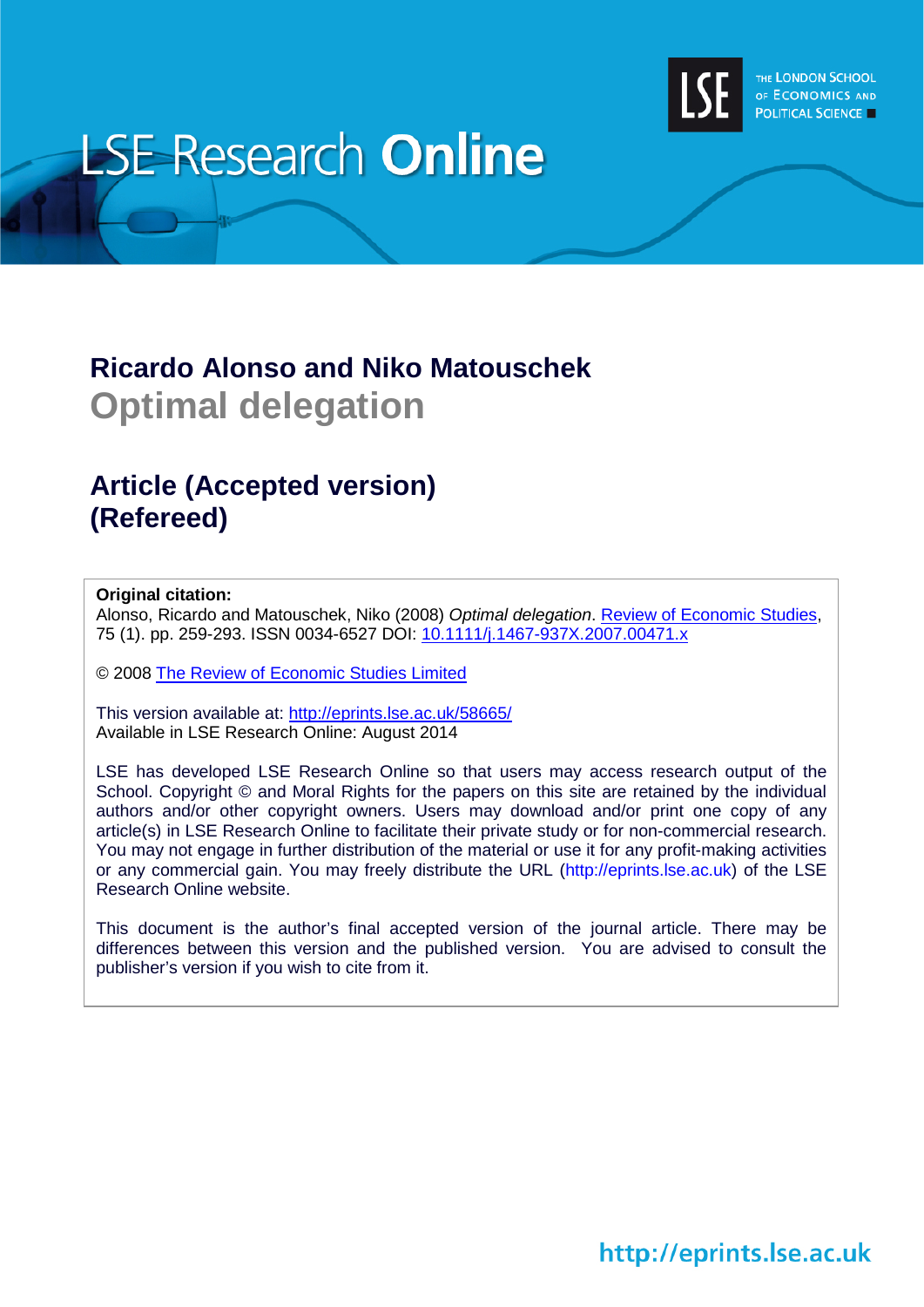# OPTIMAL DELEGATION<sup>[\\*](#page-1-0)</sup>

Ricardo Alonso University of Southern California

Niko Matouschek Northwestern University

#### Abstract

We analyze the design of decision rules by a principal who faces an informed but biased agent and who is unable to commit to contingent transfers. The contracting problem reduces to a delegation problem in which the principal commits to a set of decisions from which the agent chooses his preferred one. We characterize the optimal delegation set and perform comparative statics on the principal's willingness to delegate and the agent's discretion. We also provide conditions for interval delegation to be optimal and show that they are satisfied when the agent's preferences are sufficiently aligned. Finally, we apply our results to the regulation of a privately informed monopolist and to the design of legislatives rules.

Keywords: delegation, decision rights

JEL Classification: D82, L23

 $\overline{a}$ 

<span id="page-1-0"></span><sup>\*</sup> We are grateful to the Editor Andrea Prat and to three anonymous referees for their comments and suggestions. We would also like to thank David Austen-Smith, Simon Board, Jim Dana, Mike Fishman, Joshua Gans, Tom Hubbard, Mark Satterthwaite, Scott Schaefer, Kathy Spier, Asher Wolinsky and, especially, Marco Ottaviani for very helpful discussions. Finally, we thank participants at various seminars and conferences for their comments. All errors are our own.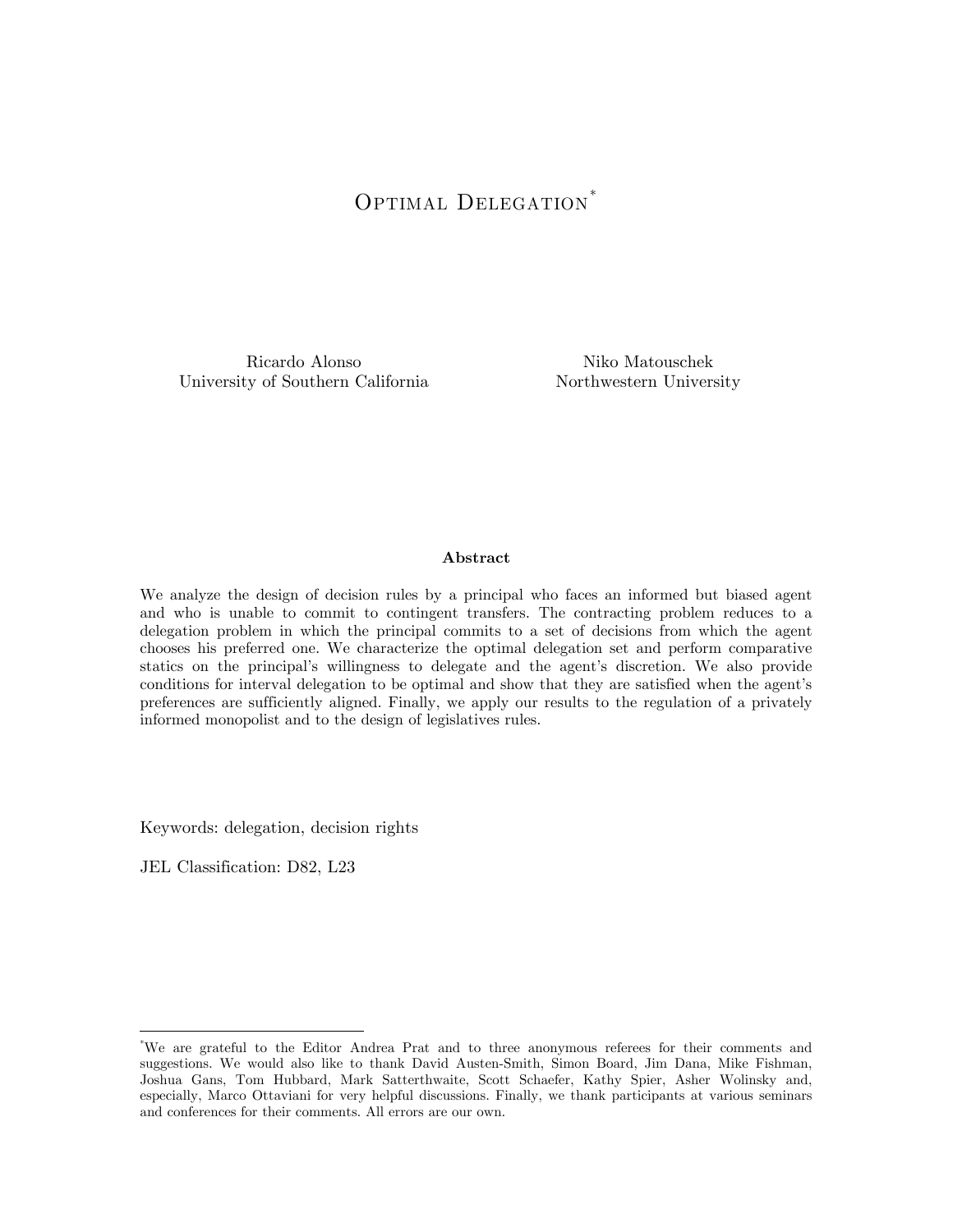# 1 Introduction

Organizations are governed by rules. A key function of these rules is to limit the agency costs that principals incur when they involve better informed but biased agents in the decision making. The decision rules that organizations employ for this purpose take many different forms. Some rules allow the agents to make any decisions but give the principals the right to overrule or otherwise adjust them. When the U.S. House of Representatives delegates the drafting of bills to standing committees, for instance, it employs a variety of legislative rules that specify if and how the committees' proposals can be amended. Other rules simply specify what decisions agents are and are not allowed to make and give them the right to freely choose among the permissible decisions. Regulators who delegate pricing decisions, for instance, often specify price caps below which the regulated firms can set any prices. In this paper we analyze the optimal design of such rules. In particular, we analyze the design of decision rules by a principal who faces an informed but biased agent and who is unable to commit to contingent monetary transfers.

To illustrate the issues we are interested in, consider the classic problem of regulating a monopolist who is privately informed about his costs (Baron and Myerson 1982). In contrast to the standard literature, however, suppose that transfers between the regulator and the monopolist are ruled out by  $law^{1}$ . In this setting, how should the regulator decide on the monopolist's price? Should she simply impose the welfare maximizing price given the expected costs or should she involve the monopolist in the price setting process? In the latter case, what form should the monopolist's involvement take? Should he be allowed to set any price below a price cap, for instance, or should the regulator opt for some other decision making process? In short, what is the best decision rule the regulator can adopt?

The regulation problem illustrates the three main features of our model: (i.) an organization that consists of a principal and an agent must make a decision. The principal and the agent have different preferences over the possible decisions and their preferred decisions depend on the state of the world. In the regulation problem, the regulator and the monopolist disagree on the price that should be charged and their respective preferred prices vary with

<sup>&</sup>lt;sup>1</sup>In many countries and industries, regulators are legally forbidden to make transfers to firms (Laffont and Tirole 1990, 1993; Armstrong and Sappington 2004; see also our discussion below).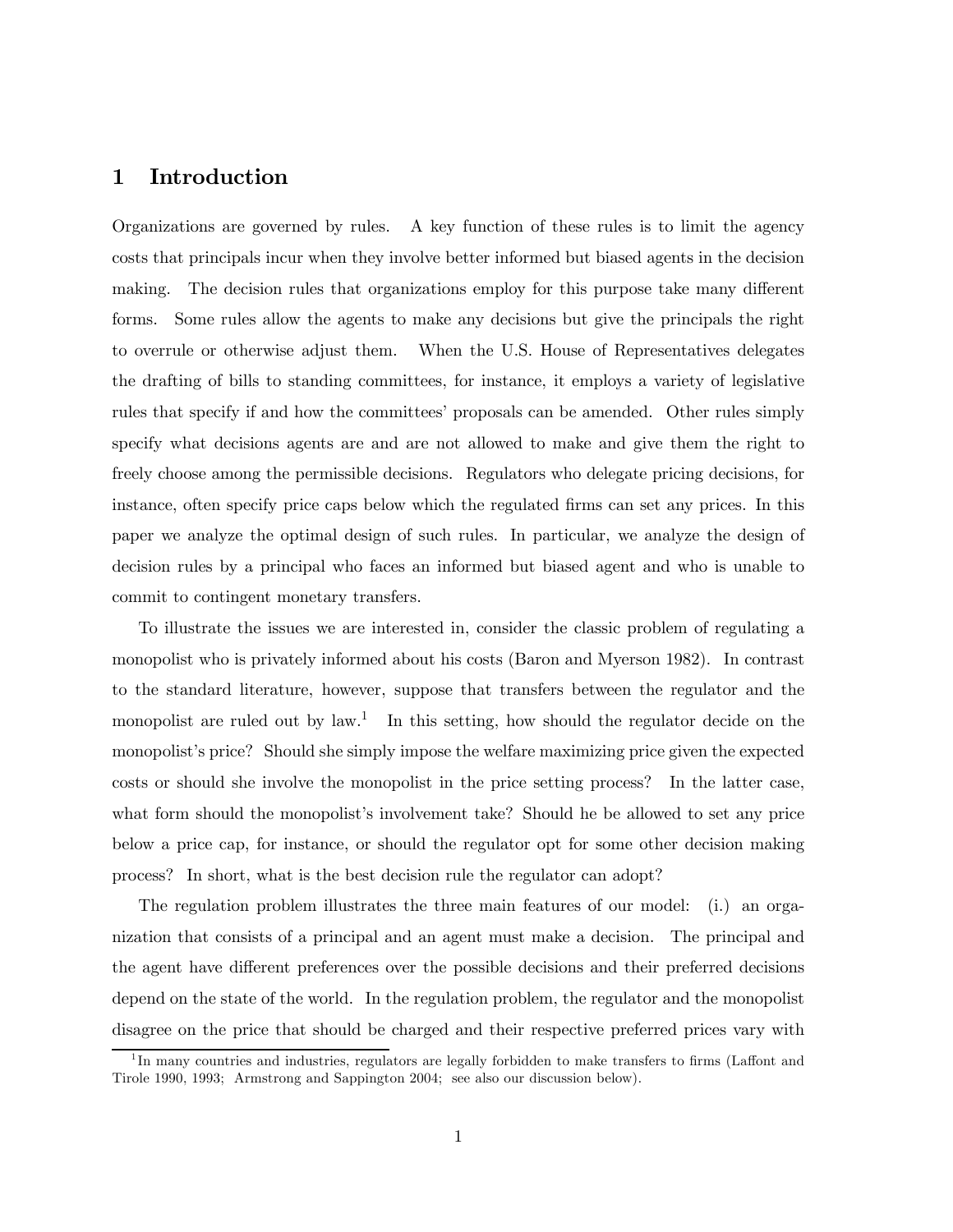the monopolist's costs. (ii.) there is a mismatch between authority and information: while the principal has the legal right to make the decision, only the agent is informed about the state. The regulator, for instance, has the legal right to set the price but the monopolist is better informed about his costs. (iii.) as mentioned before, contingent transfers between the principal and the agent are not feasible, for instance, because of legal constraints as in the regulation problem.

In this set-up the principal can commit to any deterministic decision rule.<sup>2</sup> The problem of finding the optimal decision rule reduces to a delegation problem (Holmström 1977, 1984). In this problem the principal simply decides on a set of decisions and the agent is then allowed to make any decision from this *delegation set*. In other words, the principal merely needs to decide what decisions the agent should and should not be allowed to make.

The first step in addressing this problem is to decide whether the principal should delegate any decision rights to the agent. In other words, the principal needs to decide whether she should let the agent choose between at least two alternatives or whether she should simply impose her best uninformed decision. In our setting the principal benefits from delegation if and only if the principal and the agent are *minimally aligned*, a condition that depends on the preferences and the agent's information. As one would expect, the principal is more willing to delegate to a more aligned agent. More surprisingly, in many cases the principal's willingness to delegate does not depend on the agent's informational advantage. In many specifications of the regulation problem, for example, the regulator benefits from giving the monopolist some discretion over pricing if and only if the expected marginal costs are above a threshold that depends only on the demand characteristics. An increase in the monopolist's informational advantage, as captured by a mean preserving spread of the cost distribution, therefore does not affect the regulator's willingness to give the monopolist some discretion over pricing.

Once the principal has determined that she can benefit from delegation, she must decide how much discretion the agent should have. In other words, she needs to decide which decisions the agent should be allowed to make and which should be ruled out. At first glance one might think that the principal simply rules out those decisions for which the agent is very biased. A key insight of our analysis is that this is not the case. In particular, whether a

<sup>2</sup>The analysis therefore encompases decisions rules that can be implemented through cheap talk (Crawford and Sobel 1982; Dessein 2002) and veto-delegation (Marino 2006; Mylovanov 2006), among many others.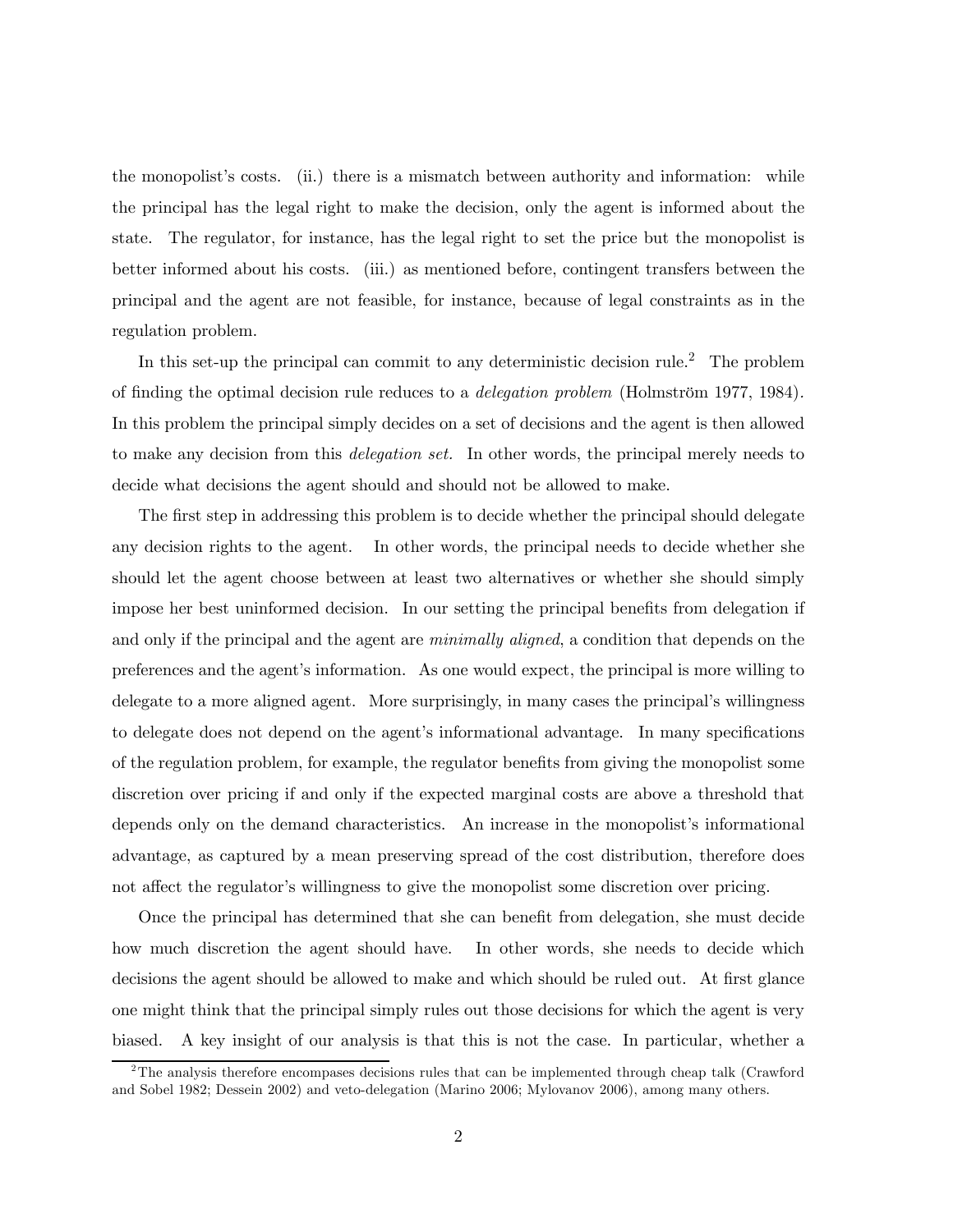decision should be ruled out depends not just on the level of the bias but also on its slope. To see this, suppose that for some states the slope of the agent's bias is not very big, that is, his preferred decisions are flat relative to the principal's. If this agent were allowed to make any decision, his decisions would, from the principal's perspective, be too insensitive to changes in the state. The principal may then rule out intermediate decisions to encourage more statesensitive decision making and she may do so even if the agent is locally very aligned. This insight allows us to derive a full characterization of optimal delegation sets which is the central result in the paper.

We then build on the characterization result to gain additional insights into the design of decision rules. In practice principals often engage in interval delegation, that is, they let their agents make any decision from a single interval (Holmström 1977, 1984). To understand why this is so, we provide simple conditions for interval delegation to be optimal. These conditions imply that interval delegation is optimal whenever the agent is sufficiently aligned. This suggests that the apparent widespread use of interval delegation may be due to the ability of organizations to carefully screen their employees or to use incentive schemes that closely align their interests. Applied to the regulation problem, our results on interval delegation show that optimal regulation without transfers often takes a remarkably simple form. In particular, for any linear or constant elasticity demand curve and any unimodal cost distribution a welfare maximizing regulator cannot do better than to either give the monopolist no discretion at all or to impose a price cap below which the monopolist can choose his preferred price. This result is consistent with the widespread use of price cap regulation in the United Kingdom and the United States (Armstrong and Sappington 2004).

It may seem intuitive that a principal gives more discretion to a more aligned agent and to one with a bigger informational advantage. Indeed, in the political economy literature on delegation these comparative statics have been shown to hold in a number of models and have become known as the *Ally Principle* and the *Uncertainty Principle* respectively.<sup>3</sup> Also, Holmström (1977, 1984) has shown that if delegation sets are required to take the form of a single interval, then the Ally Principle holds under general conditions. In contrast, we show that these principles do not hold when delegation sets can take any form. In other words,

<sup>3</sup>See, for instance, Huber and Shipan (2006).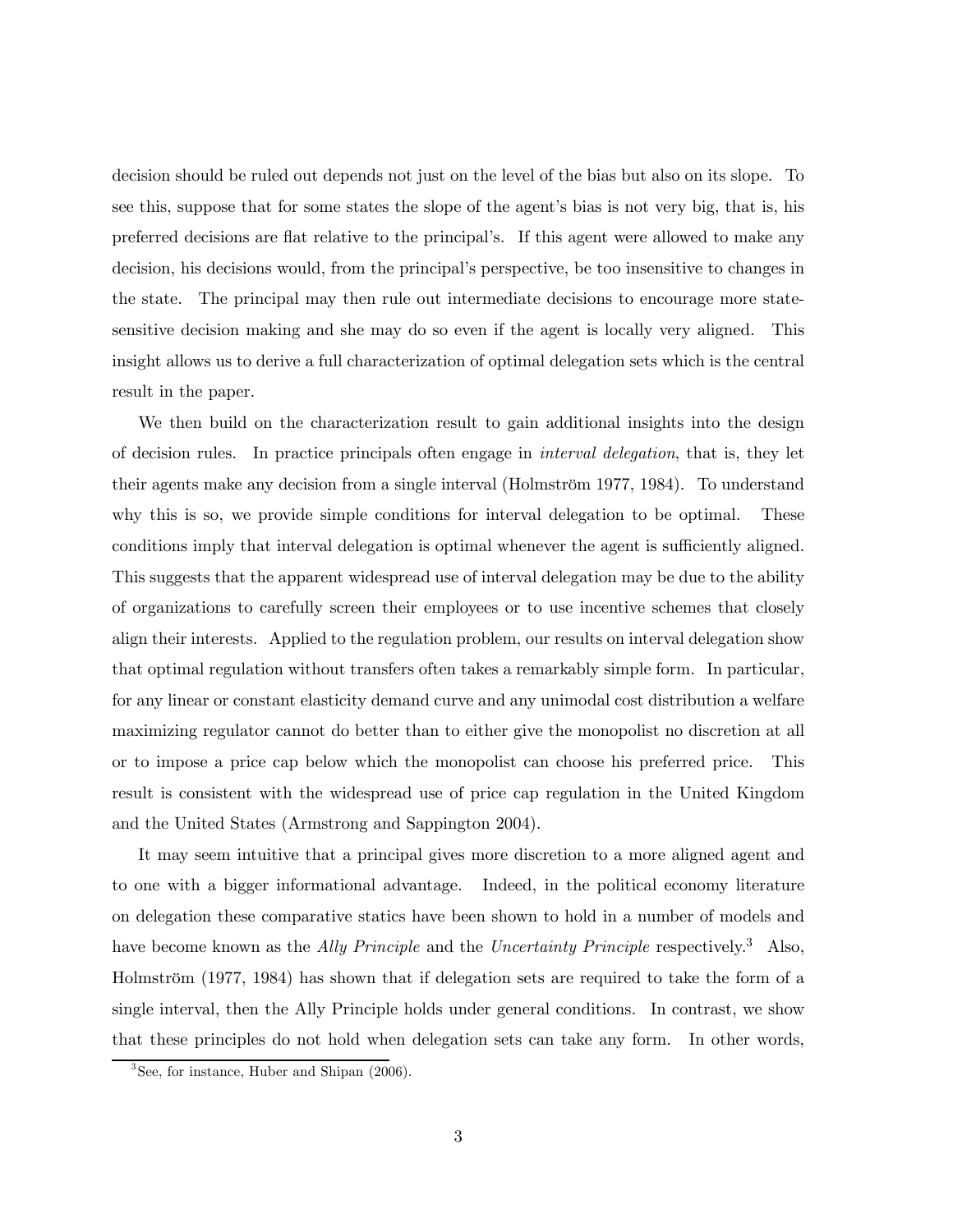when the principal's ability to delegate is unrestricted, she may give less discretion to an agent with a bigger informational advantage or, indeed, to one who is less biased.

Our analysis can be used to gain new insights into well-known economic problems. We have already illustrated this for the problem of regulating an informed monopolist. Another example is the optimal design of legislative rules. As mentioned above, the U.S. House of Representatives uses a wide variety of such rules to regulate the relationship between the legislature and its standing committees. A large literature in political economy argues that these rules are designed to motivate the acquisition and transmission of information by the committees (Gilligan and Krehbiel 1987, 1989; Krishna and Morgan 2001).4 The standard approach taken in this literature is to compare the performance of specific rules that are observed in practice. In contrast, our analysis can be used to determine the optimal among all possible rules. In particular, we show that the optimal legislative rule is closely related to, but different from, those considered in the literature.

A key feature of our set up is that the principal cannot commit to contingent transfers. We focus on such situations since we believe that they are widespread in practice and not yet sufficiently well understood in theory.<sup>5</sup> There are various reasons for why a principal may not be able to commit to contingent transfers. In some situations such transfers are simply ruled out by law. As mentioned above, for instance, there are many countries and industries in which regulators are legally forbidden to make transfers to firms.<sup>6</sup>

The inability to observe the agents decision and the associated payoffs are another reason for why a principal may be unable to commit to contingent transfers. In such a situation our analysis applies if the principal can restrict the decisions the agent can make through technological constraints. For instance, parents cannot observe what TV shows their children watch in their absence and are therefore unable to reward or punish them depending on their decisions. However, if they own a Tivo recorder, or a similar device, they can restrict the

<sup>4</sup>The literature almost exclusively assumes that the legislature is not able to use transfers to motivate the committees (a notable exception is Baron 2000).

<sup>&</sup>lt;sup>5</sup>Most of the literature on mechanism design, and its applications to organizational structure (for an overview see Mookherjee 2006), assumes that the principal is able to commit to contingent transfers. In contrast, most of the literature on delegation rules out contingent transfers (see, for instance, Holmström 1977, 1984; Aghion and Tirole 1997; Dessein 2002; Szalay 2005).

<sup>&</sup>lt;sup>6</sup>This fact has been explained by regulatory failures due to collusion (Laffont and Tirole 1990) and commitment problems (Laffont and Tirole 1993). See also Armstrong and Sappington (2004).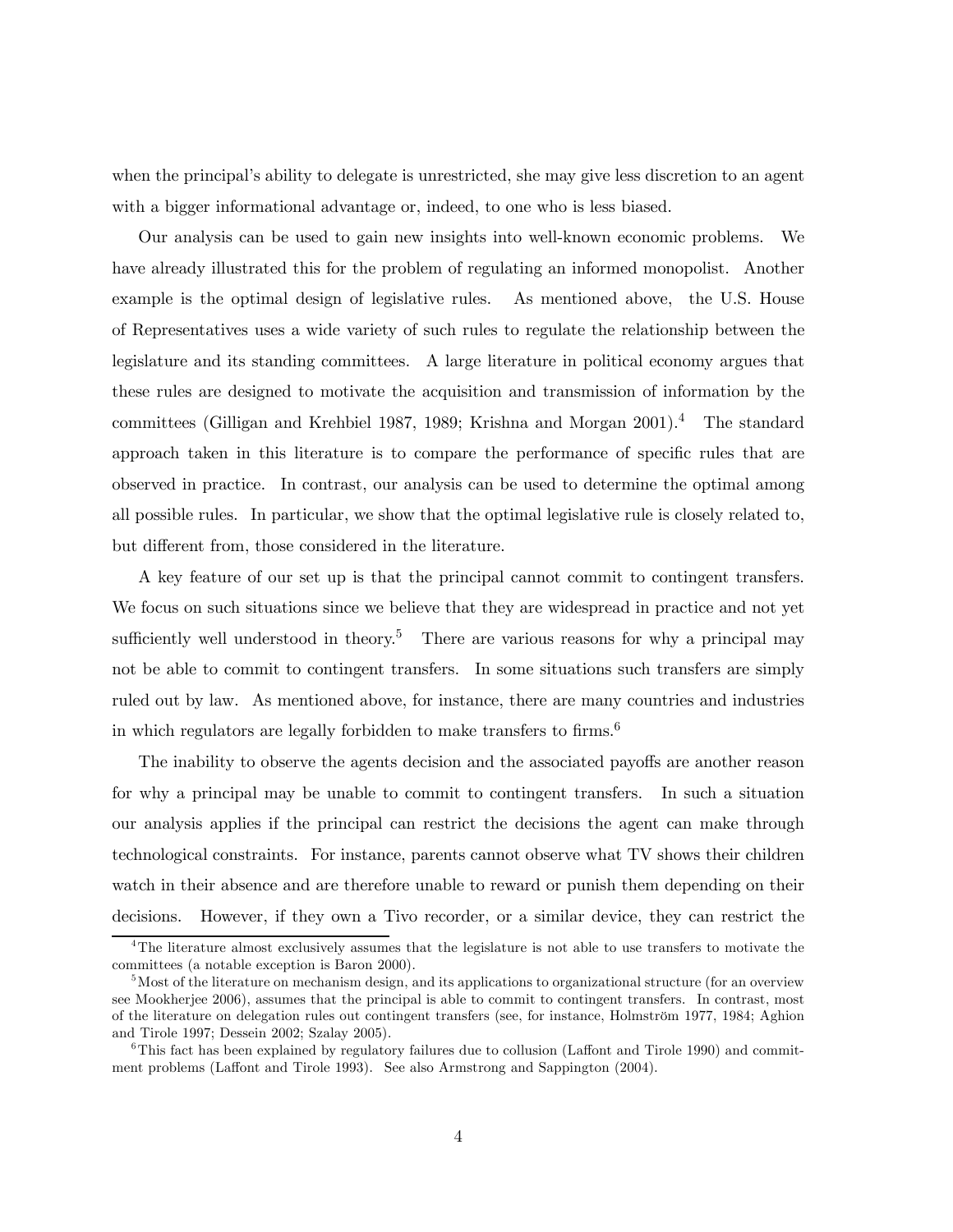channels their children can watch while they are gone. Similarly, in larger organizations it can be prohibitively expensive for principals to observe all the decisions their agents make and available performance measures may depend on so many decisions, as well as external factors, that they cannot be used to influence the decision making of individual agents. In such organizations, however, the principals may still be able to rule out certain decisions altogether, such as making long-distance phone calls, using the internet etc.<sup>7</sup>

It should also be noted that in some situations the extra benefit of committing to contingent transfers, in addition to limiting an agent's discretion, can be quite limited, as we show in an example below. Moreover, in some cases, such as the regulation problem, optimal delegation takes a very simple form that does not depend on the details of the information structure. In contrast, optimal transfers rules are in general sensitive to changes in the information structure and they can be computationally difficult to derive. This suggests that in some situations principals may find it more economical to simply restrict the agent's discretion than to commit to a potentially complicated complete contract.

The rest of the paper is structured as follows. In the next section we briefly discuss the related literature and we then present the model in Section 3. In Section 4 we show that the problem of finding the optimal decision rule reduces to the delegation problem. The solution to this problem is characterized in Sections 5 and 6. In Section 7 we then discuss applications of our analysis before revisiting three of our main assumptions in Section 8. Finally, we conclude in Section 9. All proofs are in the appendices.

# 2 Literature Review

Our paper builds on, and borrows from, Holmström (1977, 1984). He was the first to pose the general class of delegation problems to which our model belongs. After posing the general problem, he provides conditions under which a solution exists. He also considers a series of examples in which he characterizes optimal delegation sets assuming, for the most part, that

<sup>&</sup>lt;sup>7</sup>Even when a principal is able to commit to contingent transfers, she may choose not to do so due to multitasking considerations (Holmström and Milgrom 1991). Suppose, for instance, that in addition to making a decision, the agent has to put effort into two tasks, 'A' and 'B.' Suppose also that there is only one performance measure which depends on the agent's decision and the effort he puts into task A. The principal may then refrain from tying the agent's pay to the available performance measure since doing so might induce him to substitute effort from task B to task A (for an adverse selecion version of this multi-tasking argument see Armstrong 1995).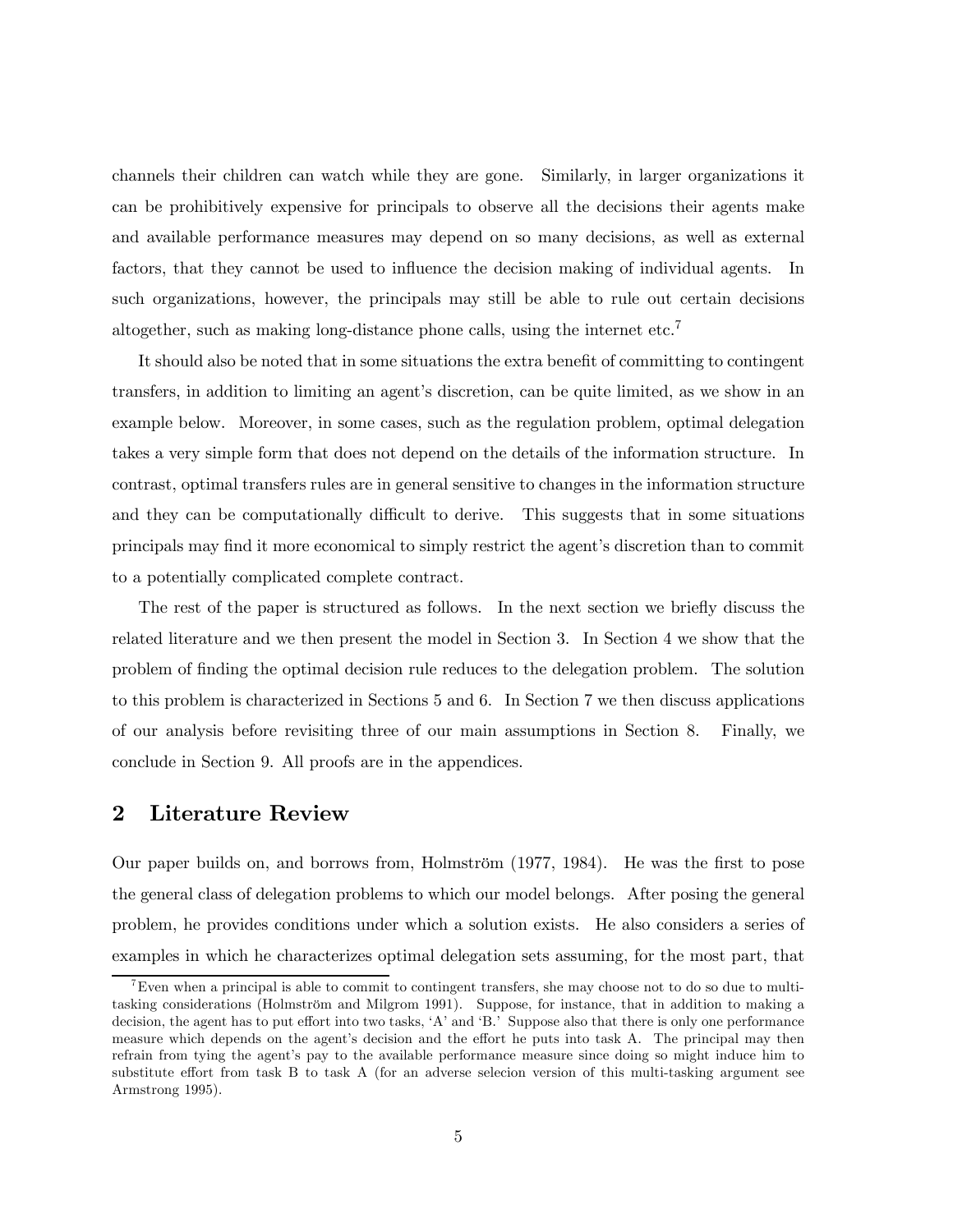they consist of single intervals.<sup>8</sup> The main contribution of our paper is to provide a general characterization of the solution to Holmström's delegation problem when no restrictions are made on the set of feasible delegation sets and the principal's preferences take a generalized quadratic form.

Melumad and Shibano (1991) were the first to fully characterize the solution to the delegation problem in the absence of restrictions on the feasible delegation sets. They do so in a model with quadratic loss functions in which the preferred decisions are linear functions of the state and the state is uniformly distributed. We differ from Melumad and Shibano (1991) in that we allow for general distributions and more general utility functions. Allowing for more generality enables us to derive new insights into delegation. It also allows us to show which salient features of optimal delegation sets are robust to perturbations in the economic environment. Finally, it makes our results applicable to a large class of economic problems.

Another related paper is Green (1982) who considers a version of the delegation problem with general preferences and a finite number of states and feasible decisions. He shows that the search for the optimal decision rule reduces to a linear programming problem and that the principal may benefit from randomizing over decisions. In a setting with a continuum of states and decisions, Kovac and Mylovanov (2006) also show that the optimal mechanism may not be deterministic. We discuss stochastic mechanisms in Section 8.

Most of the literature that builds directly on Holmström (1977, 1984) focuses on characterizing the optimal delegation set. In contrast, Mylovanov (2006) concentrates on how to implement the optimal delegation set and provides conditions under which this can be done through veto delegation.

A number of recent papers have analyzed versions of the delegation problem in which the agent's bias does not vary with the state. Dessein (2002) considers a model in which a principal can either let an agent make any decision or engage in cheap talk communication and then make the decision herself.<sup>9</sup> Martimort and Semenov (2006b) provide a sufficient condition for interval delegation to be optimal. In contrast to these static models Alonso and Matouschek (2007) develop an infinitely repeated delegation game to endogenize the commitment power

<sup>&</sup>lt;sup>8</sup>For a particular example he shows that a single interval is optimal among all compact delegation sets (see page 44 in Holmström 1977).

 $9^9$ See also Harris and Raviv (2005) and Marino and Matsusaka (2005).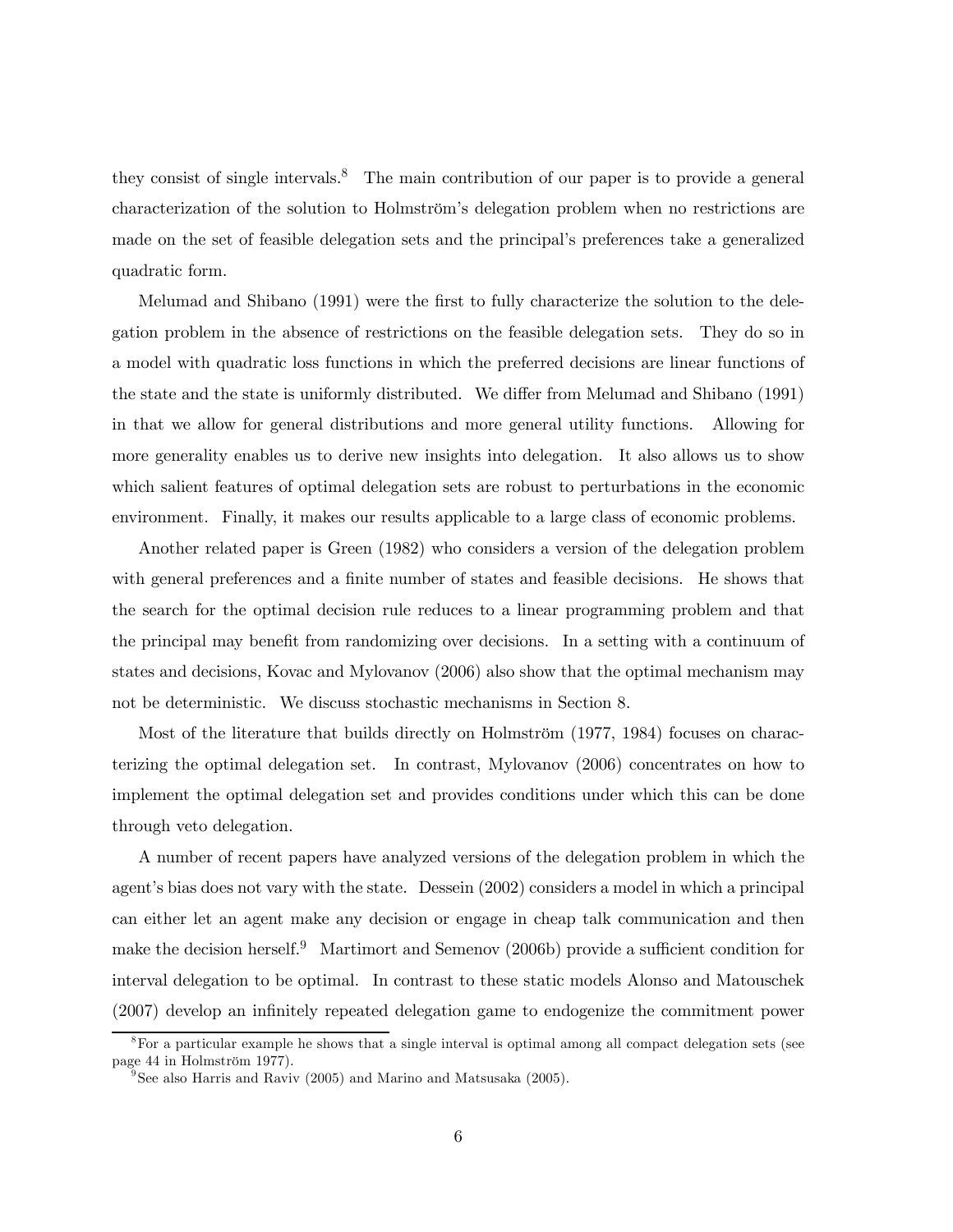of the principal. Ottaviani (2000) and Krishna and Morgan (2006) also analyze the basic delegation problem with a constant bias but, in contrast to the previous papers, allow for contingent monetary transfers.<sup>10</sup>

Variants of the delegation problem have also received attention in the political economy literature. A large literature uses this basic set up to analyze the delegation of public policy making from elected politicians to bureaucrats (Epstein and O'Halloran 1999; Huber and Shipan 2006) and from legislatures to their standing committees (Gilligan and Krehbiel 1987, 1989; Krishna and Morgan 2001). Martimort and Semenov (2006a) consider a delegation problem with multiple agents to analyze the organization of lobbying by interest groups.

Our paper is also related to the literature on cheap talk (Crawford and Sobel 1982). The key difference with this literature is that we allow the principal to commit to a decision rule while this is ruled out in cheap talk models. Finally, our model is related to the mechanism design approach to organizational structure (for an overview see Mookherjee 2006). In contrast to our paper, this literature assumes that the principal can commit to contingent transfers.

### 3 The Model

An organization that consists of a principal and an agent has to make a decision. The principal has the legal right to make the decision but only the agent has the information necessary to make the 'right' decision. The principal is unable to make contingent transfers and must decide on the decision making rules that the organization should adopt.

Preferences: The principal's and the agent's utilities depend on the implemented decision and on the state of the world. The decision is represented by  $y \in Y$ , where the set of admissible decisions Y is a large compact interval of  $\mathbb{R}$ , and the state is denoted by  $\theta \in \Theta = [\theta_1, \theta_2] \subset \mathbb{R}$ . For most of the paper we assume, without loss of generality, that  $\Theta = [0, 1]$ .

The principal has a von Neumann-Morgenstern utility function that takes the generalized quadratic form  $u_P(y, \theta) = -r(\theta)(y - y_P(\theta))^2$ , where  $y_P(\theta)$  is continuous in  $\theta \in \Theta$  and  $r(\theta)$ is a continuously differentiable and strictly positive function of the state  $\theta$ . The assumption that the principal's preferences are quadratic allows us to fully characterize the solution to this model. We discuss more general utility functions in Section 8. The agent has a von

 $10$ On delegation with transfers see also Filipi and Singh (2006).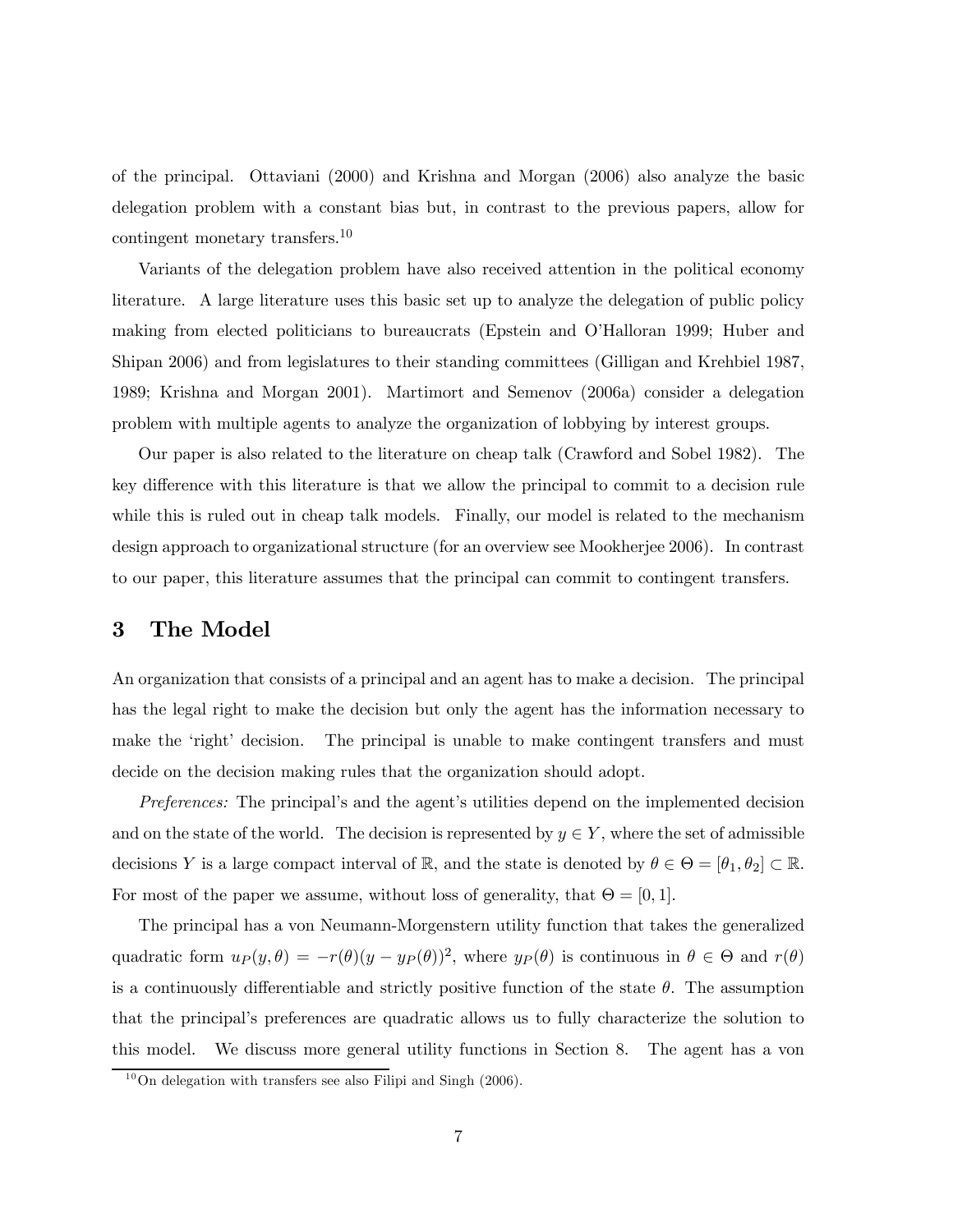Neumann-Morgenstern utility function given by  $u_A(y, \theta) = v_A(y - y_A(\theta), \theta)$ , where  $y_A(\theta)$  is continuously differentiable and strictly increasing in  $\theta \in \Theta$  and, for each  $\theta \in \Theta$ , the function  $v_A(\cdot, \theta)$  is single peaked and symmetric around zero. Thus, given the state  $\theta$ , the principal's preferred decision is  $y_P(\theta)$  and the agent's is  $y_A(\theta)$ . Below we often work with the inverse of the agent's preferred decisions which we denote by  $\theta_A(y) \equiv y_A^{-1}(y)$ . Note that the ranges of the principal's and the agent's preferred decisions,  $Y_P = \{y \in Y : y_P(\theta) = y\}$  and  $Y_A =$  $\{y \in Y : y_A(\theta) = y\}$  respectively, are intervals of the form  $Y_A = \left[\underline{d}_A, \overline{d}_A\right]$  and  $Y_P = \left[\underline{d}_P, \overline{d}_P\right]$ . Note also that the specified utility functions allow for an arbitrary continuous divergence of preferences  $(y_A(\theta) - y_P(\theta))$ . Moreover, they allow for variable degrees of risk aversion of the principal with respect to the decision y for each realization of  $\theta$ , as characterized by the function  $r(\theta)$ .

Information: The agent knows the state  $\theta$  but the principal does not. Her prior beliefs over its realization are represented by the cumulative distribution function  $F(\theta)$ . The corresponding probability density function  $f(\theta)$  is absolutely continuous and strictly positive for all  $\theta \in \Theta$ .

Contracts: The principal can offer the agent any mechanism  $(M, h)$ , where M is a message space and  $h : M \to X$  is a decision rule that maps the messages into a set of allocations X, to be defined momentarily. Note that we restrict attention to deterministic mechanisms where, after receiving a message  $m \in M$ , the principal makes a particular decision  $h(m)$  with certainty. Also, as discussed in the introduction, we rule out contingent transfers. We discuss stochastic mechanisms and contingent transfers in Section 8. Finally, we assume that the participation of the agent in any mechanism  $(M, h)$  is assured so that the principal does not have to pay the agent any wages to guarantee his participation.<sup>11</sup> The set of feasible mechanisms is therefore restricted to those in which the set of allocations  $X$  is the set of admissible decisions  $Y$ .

Timing: The principal selects a mechanism  $(M, h)$ . The agent then observes the state and sends a message  $m \in M$  to the principal who chooses a decision according to the decision rule h. Finally, payoffs are realized and the game ends.

Transformations: Without loss of generality we can restrict attention to the case in which the principal's preferences take the simple quadratic form  $u_P(y, \theta) = -(y - y_P(\theta))^2$  and the agent's preferred decisions are a linear function of the state of the form  $y_A(\theta) = \alpha + \beta\theta$ , where

<sup>&</sup>lt;sup>11</sup>This assumption is not crucial. See the working paper version of this paper (Section 8 in Alonso and Matouschek 2005).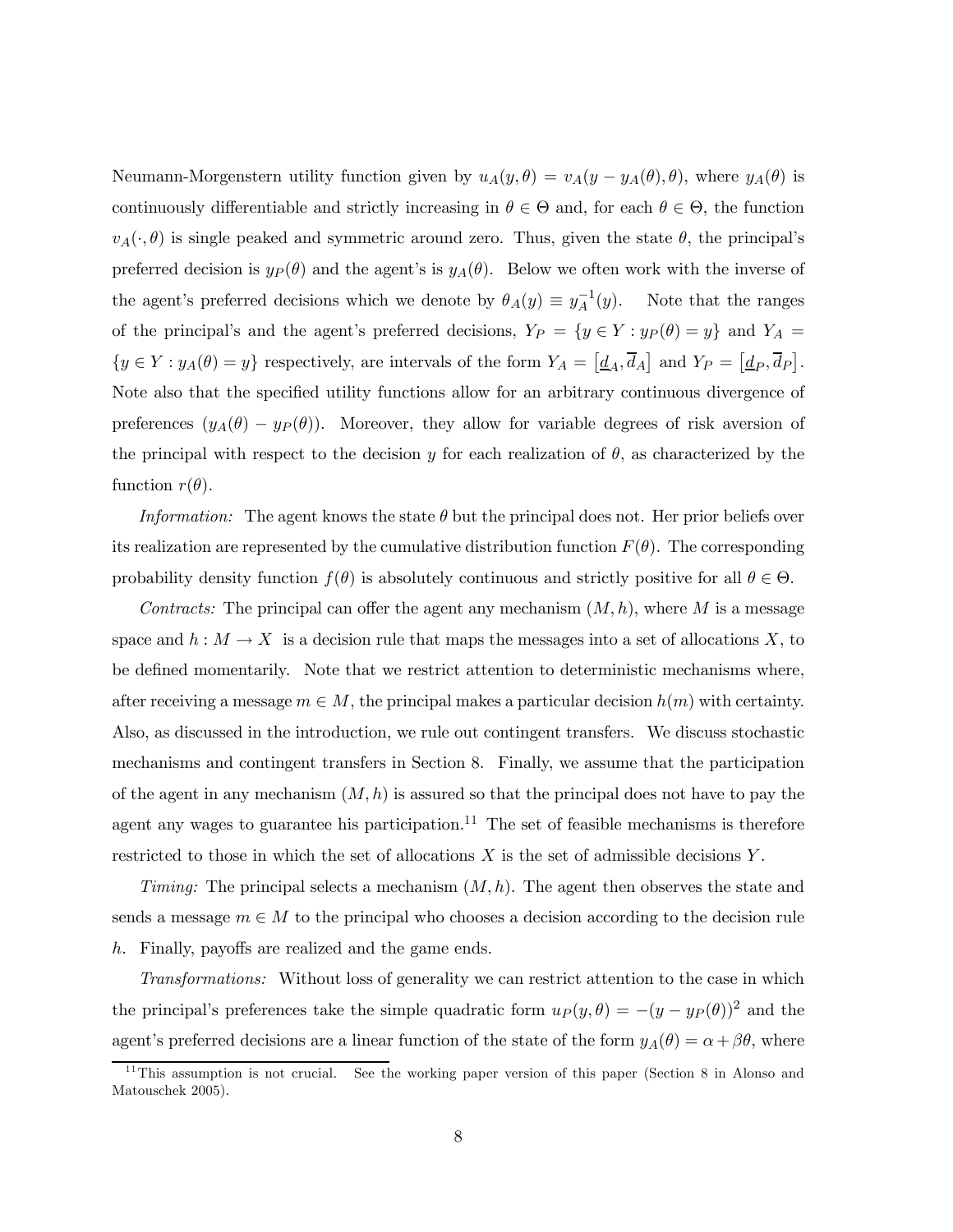$\beta > 0$ . Transforming the model in this way simply requires making appropriate adjustments to the density and the principal's preferred decisions.<sup>12</sup> In what follows we work with this transformed version of the general model.

Measuring the Preference Divergence: We make use of three different measures of the agent's and the principal's preference divergence. First, for a given state  $\theta$  the agent's bias  $b(\theta) \equiv y_A(\theta) - y_P(\theta)$  measures the difference between the agent's and the principal's preferred decisions. Second, for a given state  $\theta$  the backward bias

$$
T(\theta) \equiv F(\theta) \left[ y_A(\theta) - \mathcal{E} \left[ y_P(z) \, | z \le \theta \right] \right] \tag{1}
$$

measures the difference between the agent's preferred decision in state  $\theta$  and the principal's preferred decision if she believes that the state is smaller than  $\theta$ , weighted by the probability  $F(\theta)$  that the state is indeed smaller than  $\theta$ . Similarly, for a given state the forward bias is given by

$$
S(\theta) \equiv (1 - F(\theta)) \left[ y_A(\theta) - \mathcal{E} \left[ y_P(z) \middle| z \ge \theta \right] \right] \tag{2}
$$

and measures the difference between the agent's preferred decision in state  $\theta$  and the principal's preferred decision if she believes that the state is bigger than  $\theta$ , weighted by the probability  $(1 - F(\theta))$  that the state is indeed bigger than  $\theta$ . The backward bias  $T(\theta)$  and the forward bias  $S(\theta)$  are key in determining the solution to the contracting problem.

Regulation Example: It is useful to introduce a simple application that we will use throughout the analysis to illustrate and interpret our results. For this purpose, consider the regulation of an informed monopolist with a linear demand curve.<sup>13</sup> In particular, suppose that the 'principal' is a welfare maximizing regulator and the 'agent' is a profit maximizing monopolist. The monopolist can produce  $q \geq 0$  units of a good at costs  $\theta q$  and he faces a linear inverse demand function  $y = A - Bq$ , where y is the price. Marginal costs  $\theta$  are drawn from a unimodal distribution with support  $[0, 1]$  and the maximum willingness to pay is higher than the highest cost, i.e.  $A > 1$ . Profits can then be expressed as a linear function of  $(y - y_A(\theta))^2$ , where

<sup>&</sup>lt;sup>12</sup>Suppose that  $u_P(y,\hat{\theta}) = -r(\hat{\theta})(y - y_P(\hat{\theta}))^2$  and that  $y_A(\hat{\theta})$  is non-linear and let the density be denoted by  $\widehat{f}(\widehat{\theta})$ . First, to restrict attention to  $u_P(y,\widehat{\theta}) = -(y - y_P(\widehat{\theta}))^2$ , we simply need to redefine the density function as  $f(\widehat{\theta}) = r(\widehat{\theta}) \widehat{f}(\widehat{\theta}) / \int_0^1 r(t) \widehat{f}(t) dt$ . Second, to further restrict attention to a linear  $y_A(\cdot)$ , the state needs to be redefined as  $\theta \equiv \left(y_A(\widehat{\theta}) - \alpha\right)/\beta$ .

 $13\,\text{We further generalize this application in Section 7.}$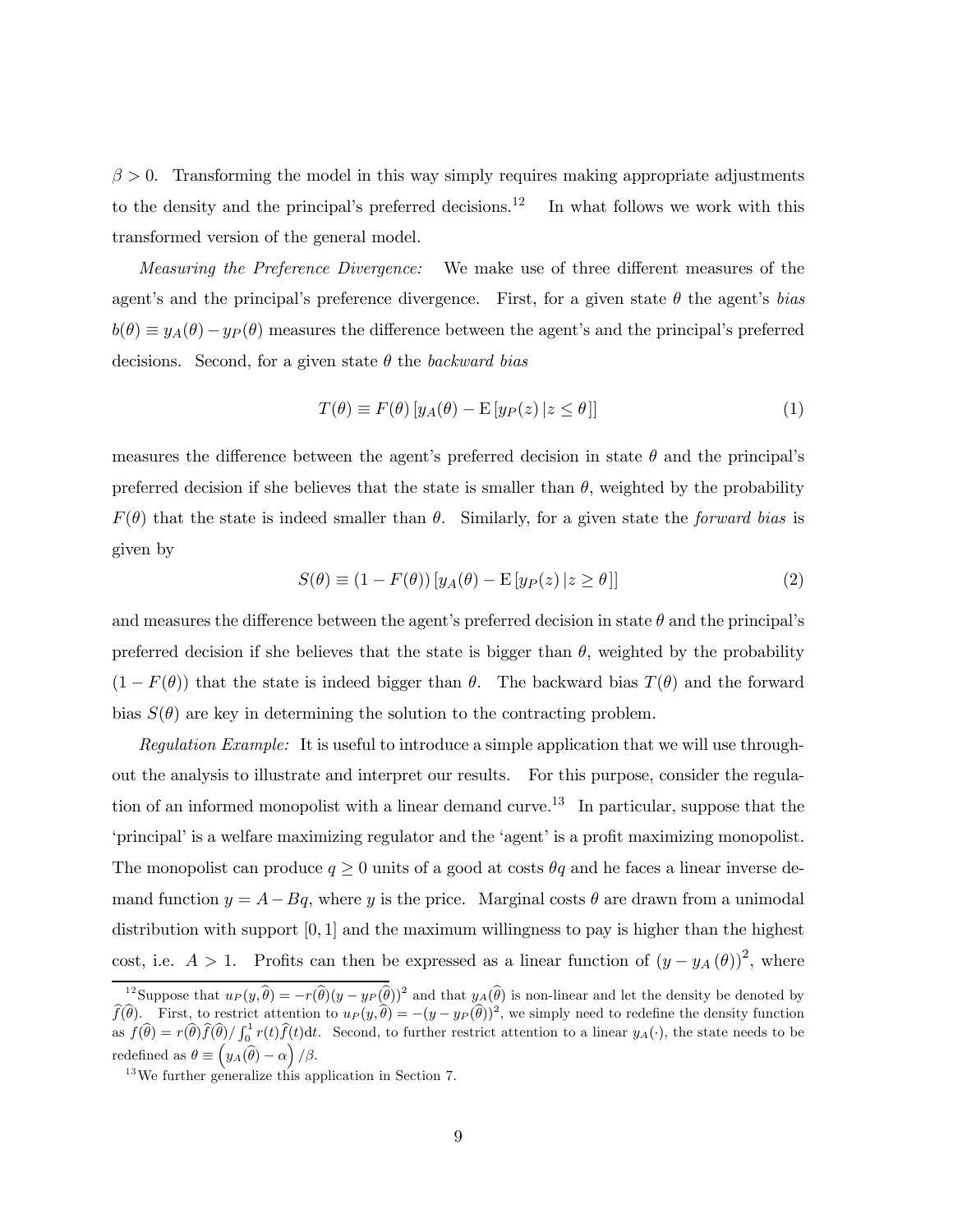

Figure 1: The Linear Regulation Model

 $y_A(\theta)=(A+\theta)/2$  is the profit maximizing price, and welfare can be expressed as a linear function of  $(y - y_P(\theta))^2$ , where  $y_P(\theta) = \theta$  is the price that maximizes welfare. This linear regulation model is illustrated in Figure 1. In the context of this model, the key question is what rules the regulator should adopt to determine the monopolist's price.

# 4 The Delegation Problem

The contracting problem that the principal solves is to choose a deterministic mechanism that maximizes her expected utility. In this section we show that this problem can be stated in two equivalent ways, as a direct mechanism design problem and as a delegation problem in which the principal offers the agent a compact set of decisions from which he then chooses his preferred one.

In our search for the optimal deterministic mechanism we can restrict attention to direct deterministic mechanisms in which the agent truthfully reports the state. This fact is reminiscent of the Revelation Principle and proven formally in the next lemma.

Lemma 1. The principal's contracting problem can be stated as

$$
\max_{X(\theta)} \mathcal{E}_{\theta} \left[ u_P(X(\theta), \theta) \right] \tag{3}
$$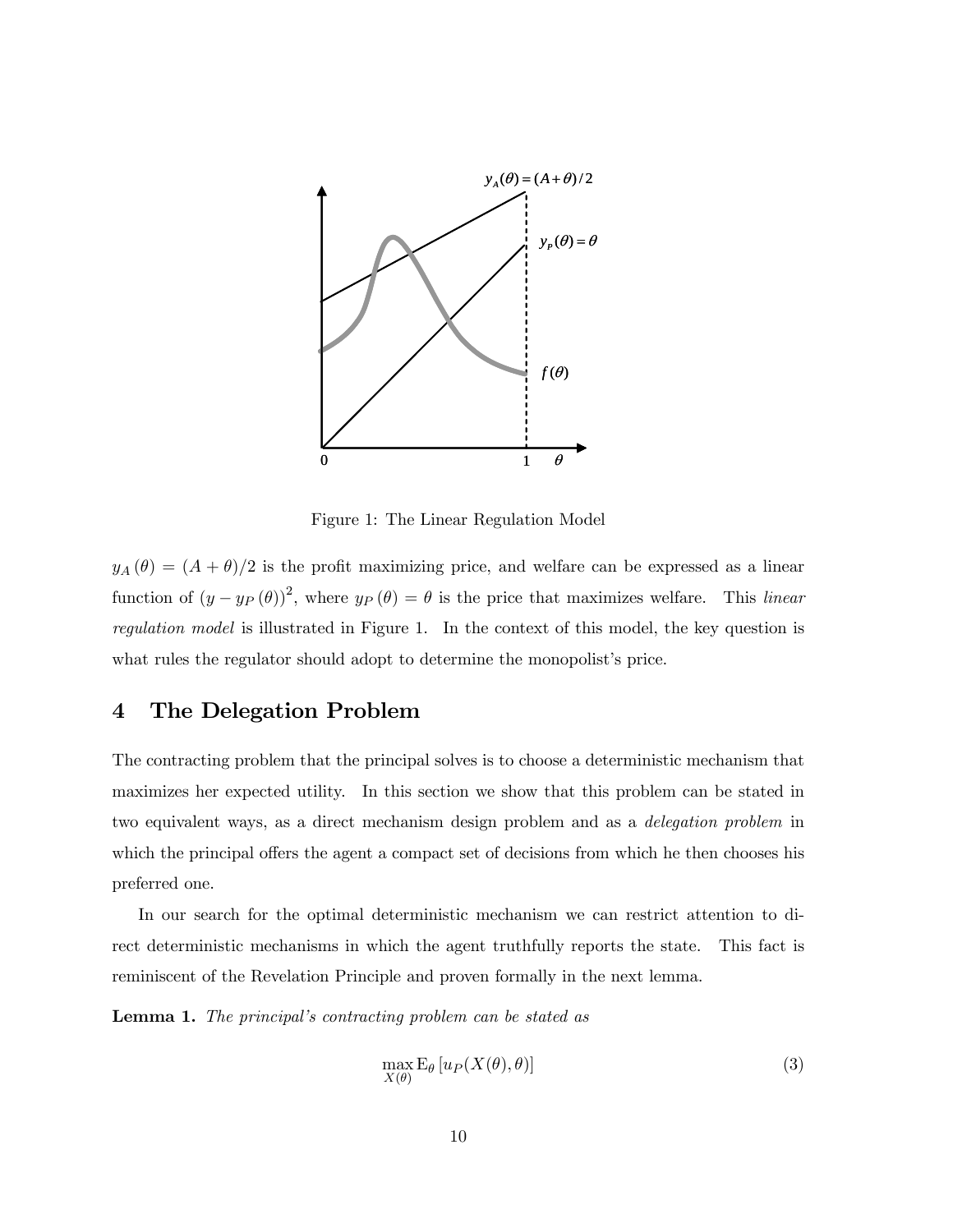subject to the incentive compatibility constraint

$$
u_A(X(\theta), \theta) \ge u_A(X(\theta'), \theta) \ \ \forall \ \theta, \theta' \in \Theta,
$$

where  $X(\theta): \Theta \to Y$  is an outcome function that maps states into decisions.

The outcome functions that satisfy the incentive compatibility constraint take a simple form, as shown in the next lemma. This lemma is the adaptation to our setting of Proposition 1 in Melumad and Shibano (1991). To be able to state it, let  $X^{-}(\theta) \equiv \lim_{\theta \to \widehat{\theta}} X(\theta)$  and  $X^+(\widehat{\theta}) \equiv \lim_{\theta \to \widehat{\theta}^+} X(\theta).^{14}$ 

**Lemma 2.** An incentive compatible outcome function  $X(\theta)$  must satisfy the following: (i.)  $X(\theta)$  is weakly increasing, (ii.) if  $X(\theta)$  is strictly increasing and continuous in  $(\theta_1, \theta_2)$ , then  $X(\theta) = y_A(\theta)$  for  $\theta \in (\theta_1, \theta_2)$ , (iii.) if  $X(\theta)$  is discontinuous at  $\hat{\theta}$ , then the discontinuity must be a jump discontinuity that satisfies: (iii.a.)  $u_A(X^-(\theta),\hat{\theta}) = u_A(X^+(\theta),\hat{\theta})$ , (iii.b.)  $X(\theta) =$  $X^-(\widehat{\theta})$  for  $\theta \in [\max\{0, \theta_A(X^-(\widehat{\theta}))\}, \widehat{\theta})$  and  $X(\theta) = X^+(\widehat{\theta})$  for  $\theta \in (\widehat{\theta}, \min\{1, \theta_A(X^+(\widehat{\theta}))\}]$  and  $(iii.c.) X(\widehat{\theta}) \in \{X^-(\widehat{\theta}), X^+(\widehat{\theta})\}.$ 

An illustration of this lemma is provided in Figure 2. It can be seen that the outcome function is weakly increasing and consists of flat segments as well as strictly increasing segments in which the agent's preferred decisions are implemented. Also, if the outcome function is discontinuous, then it must be symmetric around the agent's preferred decision at the point of discontinuity. Finally, there must be flat segments to the left and the right of the discontinuity point. For the remainder of the analysis we denote by  $X(\theta)$  any incentive compatible outcome function that satisfies the conditions in Lemma 2.

The direct mechanism design problem (3) is equivalent to the delegation problem in which the principal offers the agent a delegation set, i.e. a set of decisions from which he chooses his preferred one (Holmström 1977, 1984). Essentially, this is the case since the same decisions are implemented whether the principal commits to an outcome function  $X(\theta)$  or lets the agent choose among the decisions  $D = \{y : y = X(\theta), \theta \in \Theta\}$  that are in the range of  $X(\theta)$ . To state this result formally, let  $X_D$  denote the set of outcome functions with range  $D$ , i.e.  $X_D = \{X(\theta): D \text{ is the range of } X(\theta)\}.$ 

<sup>&</sup>lt;sup>14</sup>Note that  $X^{-}(\widehat{\theta})$  and  $X^{+}(\widehat{\theta})$  are well defined since any implementable  $X(\cdot)$  is monotone.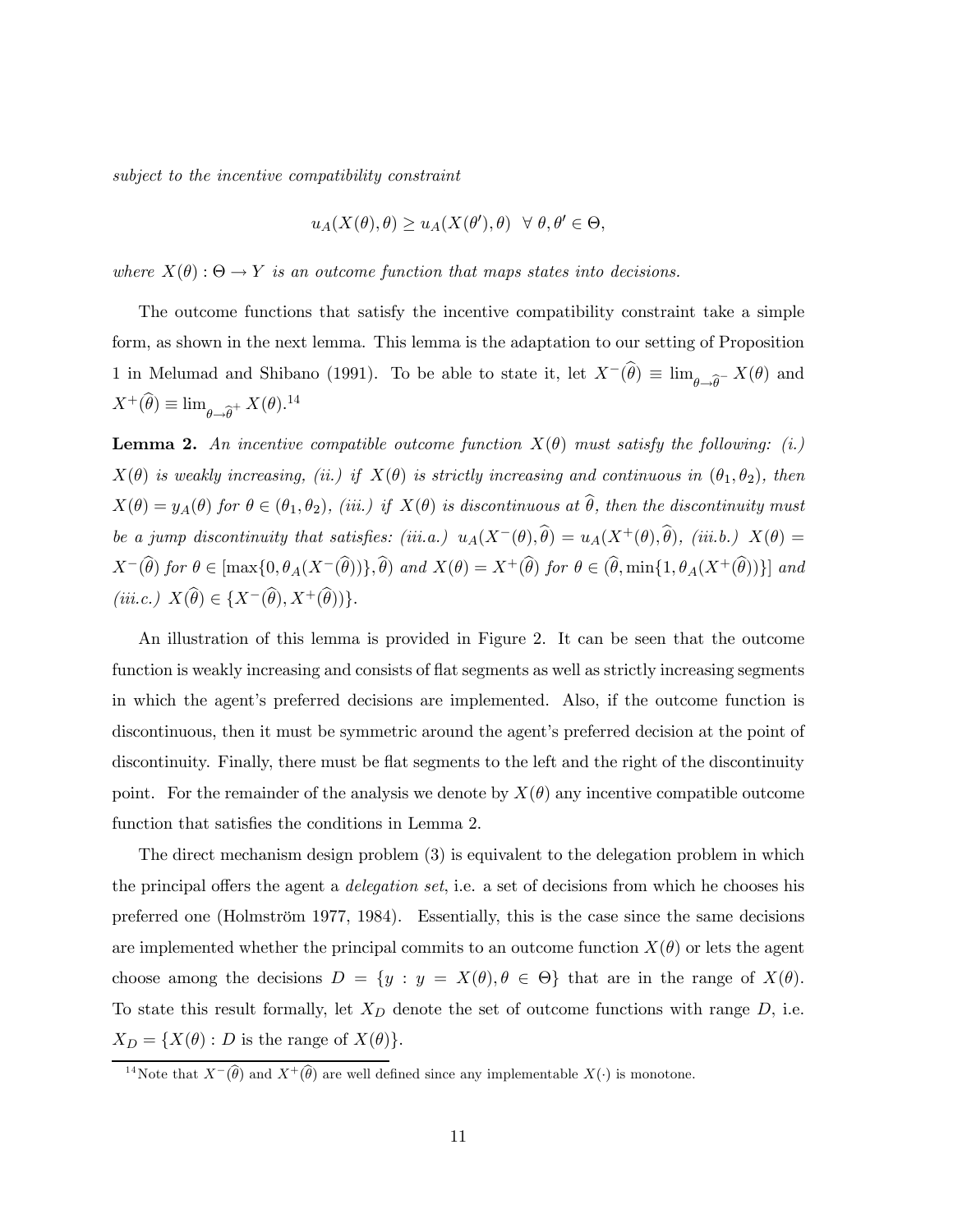

Figure 2: An Incentive Compatible Outcome Function

Lemma 3. The principal's contracting problem can be stated as

$$
\max_{D \in N} \mathcal{E}_{\theta} \left[ u_P(y^*(\theta), \theta) \right] \tag{4}
$$

subject to

$$
y^*(\theta) \in X_D(\theta) \equiv \arg \max_{y \in D} u_A(y, \theta),
$$

where N is the collection of compact sets of the decision space  $Y$ .<sup>15</sup>

It follows from Theorem 1 in Holmström (1984) that a solution to the delegation problem exists, as stated in the next lemma.

**Lemma 4.** The delegation problem  $(4)$  has a solution.

In general the solution to (4) will not be unique. For example, different optimal delegation sets can be created by adjoining to an optimal delegation set decisions that are never chosen by the agent. We therefore focus on optimal minimal delegation sets, defined as a solution D to (4) such that all decisions  $y \in D$  are chosen. For the remainder of this paper, 'optimal delegation sets' refers to optimal minimal delegation sets unless otherwise stated.

 $15$ Note that if for an arbitrary delegation set (not necessarily compact) a solution to the agent's problem exists, then the range of decisions implemented by the agent is compact. Hence, there is no loss of generality in restricting delegation sets to being compact.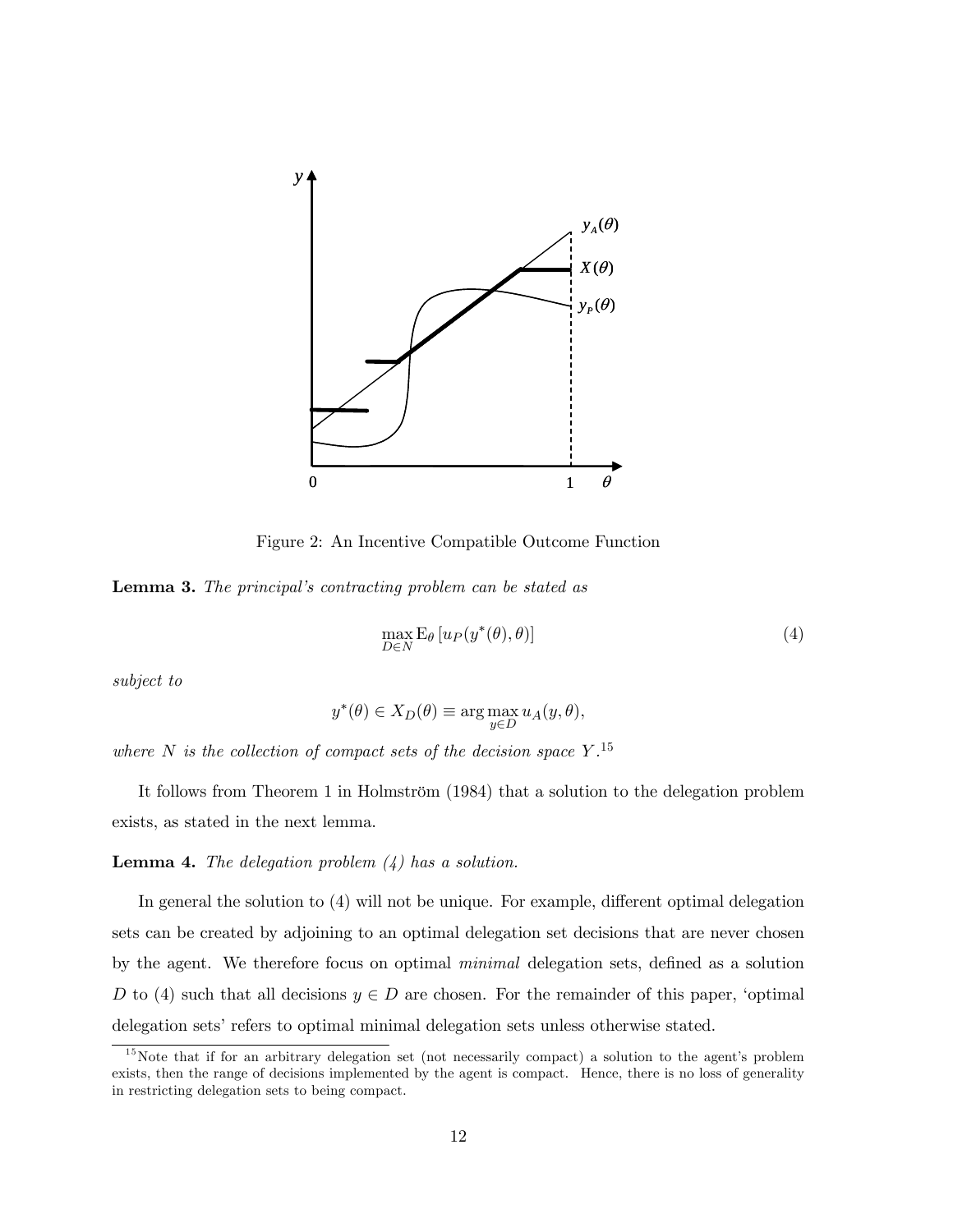Finally, we partially order delegation sets by how much discretion they bestow on the agent. Specifically, we say that a delegation set  $D_1$  gives the agent more discretion than a delegation set  $D_2 \neq D_1$  if and only if  $D_2 \subset D_1$ .

# 5 The Value of Delegation

When is delegation valuable? In other words, when does the principal benefit from letting the agent choose between at least two alternatives? In this section we address this question and show that delegation is valuable if and only if the principal and the agent are *minimally* aligned, a condition on the players' preferences and the agent's information that we formally define below. We also analyze how the value of delegation is affected by changes in the agent's preferences and his informational advantage. In the Section 6 we then investigate what decisions the principal should delegate when delegation is indeed valuable.

#### 5.1 When Is Delegation Valuable?

A principal who does not delegate any decision rights simply implements her best uninformed decision  $y_P^* \equiv E(y_P(\theta))$ . Delegation is therefore valuable if the principal can improve on implementing  $y_P^*$  by letting the agent choose between at least two alternatives. To understand when this is the case, we first need to introduce the concept of a minimally aligned principal and agent. For this purpose consider Figure 3 which illustrates the principal's preferred decisions for different beliefs. In particular,  $E(y_P(z)|z \ge \theta)$  gives her preferred decision if she believes that the state is above  $\theta$  while  $E(y_P(z)|z \leq \theta)$  gives her preferred decision if she believes that it is below  $\theta$ . The principal's best uninformed decision  $y_P^*$  is a convex combination of  $E(y_P(z)|z \leq \theta)$  and  $E(y_P(z)|z \geq \theta)$  and therefore lies in-between these two curves. We say that the principal and the agent are minimally aligned if there exists a state  $\theta^* \in (0,1)$  such that  $E(y_P(z)|z \leq \theta^*) < y_A(\theta^*) < E(y_P(z)|z \geq \theta^*)$ . Note that this is equivalent to requiring that there exists a state  $\theta^* \in (0,1)$  such that  $T(\theta^*) > 0$  and  $S(\theta^*) < 0$ , where  $T(\cdot)$  and  $S(\cdot)$ are, respectively, the backward bias defined in (1) and the forward bias defined in (2).

Delegation is valuable if the principal and the agent are minimally aligned. To see this, suppose that the principal and the agent are minimally aligned and let  $\theta^* \in (0,1)$  denote a state such that  $T(\theta^*) > 0$  and  $S(\theta^*) < 0$ . Suppose also that  $y_A(\theta^*) > y_P^*$  and define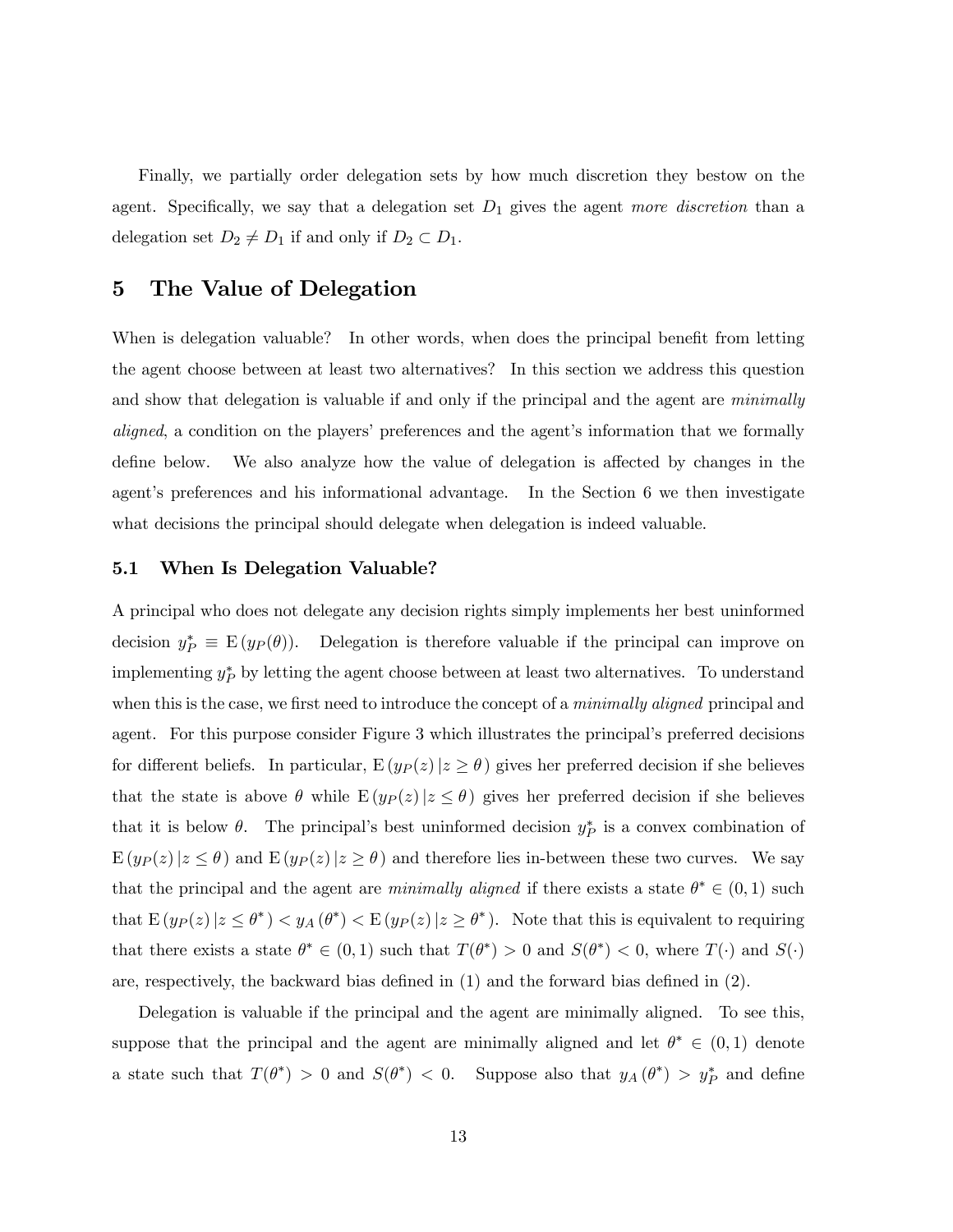

Figure 3: The Value of Delegation

 $\Delta \equiv y_A (\theta^*) - y_P^*$ <sup>16</sup> The principal can then improve on implementing  $y_P^*$  by letting the agent choose between  $y_A(\theta^*) - \Delta = y_P^*$  and  $y_A(\theta^*) + \Delta$ . Faced with the choice between these two decisions the agent implements  $y_P^*$  if  $\theta \leq \theta^*$  and  $y_A(\theta^*) + \Delta$  if  $\theta > \theta^*$ . The key observation, which is illustrated in Figure 3, is that  $y_A(\theta^*) + \Delta$  is closer to the decision  $E(y_P(z)|z \ge \theta^*)$ that maximizes the principal's expected utility if  $\theta > \theta^*$  than  $y_P^*$  is. This of course implies that the principal prefers the delegation set  $\{y_P^*, y_A(\theta^*) + \Delta\}$  to always making decision  $y_P^*$ .

Delegation is therefore valuable if the principal and the agent are minimally aligned. It turns out that the reverse is also true: if the principal and the agent are not minimally aligned, then delegation is not valuable. The following lemma is the key step in proving this result. To state the lemma, we define the value of delegation V as the increase in the principal's expected utility when, instead of making  $y_P^*$ , she employs the optimal delegation set. Formally,  $V \equiv E_{\theta} [u_P(X_{D^*}(\theta), \theta)] - E_{\theta} [u_P(y_P^*, \theta)]$ , where  $D^*$  solves the delegation problem (4).

**Lemma 5.** Let  $X = \{X(\theta) \in X_D, D \in N\}$  be the set of incentive compatible deterministic outcome functions. Then the value of delegation is given by

$$
V = \max_{X(\theta) \in X} - (y_P^* - X(1))^2 + 2 \int_0^1 T(\theta) dX(\theta)
$$
 (5)

<sup>&</sup>lt;sup>16</sup>The argument for  $y_A(\theta^*) < y_P^*$  is analogous.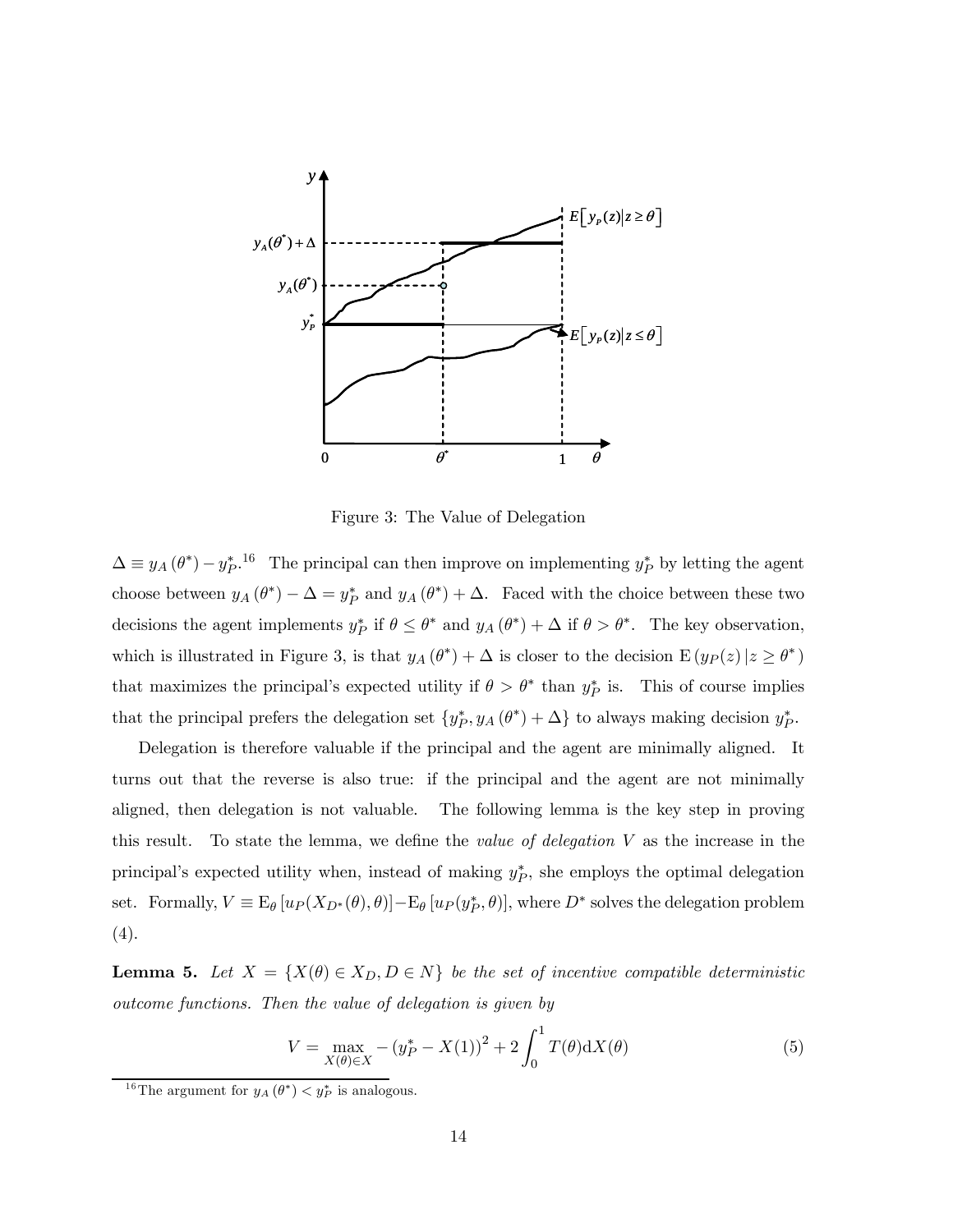or, equivalently,

$$
V = \max_{X(\theta) \in X} - (y_P^* - X(0))^2 - 2 \int_0^1 S(\theta) dX(\theta).
$$
 (6)

Since the first term on the right hand sides of (5) and (6) are weakly negative, it follows immediately that if, for all  $\theta \in (0,1)$ ,  $T(\theta) < 0$  and  $S(\theta) > 0$ , then  $V = 0$ . In other words, if the principal and the agent are not minimally aligned, then delegation is not valuable. We can therefore establish the following proposition.

**Proposition 1.** Delegation is valuable if and only if the principal and the agent are minimally aligned, i.e. if and only if there exists a state  $\theta \in (0,1)$  such that  $T(\theta) > 0$  and  $S(\theta) < 0$ .

The proposition shows that, in general, the principal's willingness to delegate depends on the players' preferences and the agent's information.<sup>17</sup> In the next sub-section we discuss how changes in the preferences and the information structure affect the principal's willingness to delegate. Before we do so, however, it is illustrative to apply our results to the linear regulation model that was introduced in Section 3.

Regulation Example: Should the regulator give the monopolist any discretion over its price? It is evident that the monopolist always wants to set a higher price than the regulator and thus  $T(\theta) > 0$  for all  $\theta \in (0,1)$ . It is also straightforward to verify that  $S(\theta) \geq 0$  for all  $\theta \in (0,1)$  if and only if  $A/2 \geq E(\theta)$ , where A is the intercept of the demand curve. The following result then follows from Proposition 1.

**Result 1.** Delegation is valuable if and only if  $A/2 < E(\theta)$ .

Note that the bias  $b(\theta) = y_A(\theta) - y_P(\theta) = (A - \theta)/2$  is increasing in A. We therefore have the intuitive result that the regulator gives the monopolist some discretion over pricing if and only if the monopolist's preferences are sufficiently aligned. The effect of an increase in the monopolist's informational advantage, however, may at first be less intuitive. In particular, the result shows that mean preserving spreads have no effect on the regulator's willingness to delegate. Essentially, the regulator can benefit from delegation if and only if there exists a state in which the monopolist's preferred price  $y_A(\theta)$  coincides with the principal's best

<sup>&</sup>lt;sup>17</sup>We say that the principal is *willing to delegate* if and only if delegation is valuable, i.e.  $V > 0$ .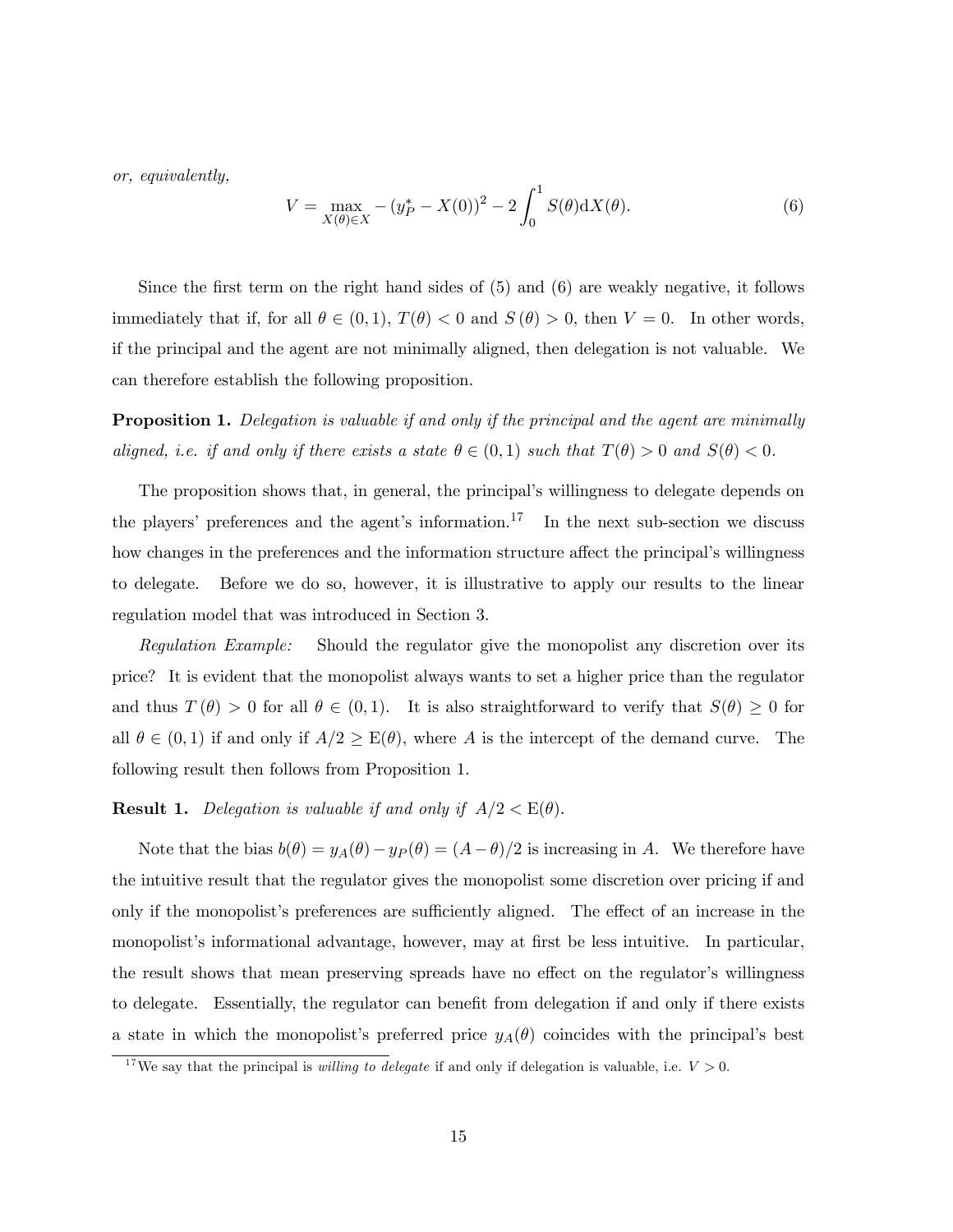uninformed price  $y_P^*$ . Since  $y_P^* = E(\theta)$  this condition only depends on the mean and not on other properties of the cost distribution.

#### 5.2 Comparative Statics on the Value of Delegation

How does the value of delegation depend on the agent's preferences and his informational advantage? The next corollary shows that, for a given information structure, the principal is more likely to delegate to a more aligned agent. To state the corollary, we introduce the concept of an agent whose preferences are uniformly closer to the principal's than those of another agent: suppose there are two agents, A and  $\overline{A}$ , with preferred decisions  $y_A(\cdot)$  and  $y_{\overline{A}}(\cdot)$  respectively. We say that  $\overline{A}$ 's preferences are uniformly closer to the principal's than A's if, for each  $\theta \in \Theta$ ,  $y_{\overline{A}}(\cdot)$  lies between  $y_A(\cdot)$  and  $y_P(\cdot)$ .

**Corollary 1.** Suppose that agent  $\overline{A}$ 's preferences are uniformly closer to the principal's than agent A's. Then, if delegation to A is valuable, delegation to  $\overline{A}$  is also valuable.

In general, little can be said about the effect of changes in the agent's informational advantage on the value of delegation. This is the case since such changes have an ambiguous effect on the backward and forward biases. However, we can still shed light on this comparative static with the help of examples. We have already seen that in the linear regulation model the agent's informational advantage has no effect on the principal's willingness to delegate. In Section 7 we show that this is also the case in another applications of our model. What these examples have in common is that the principal's preferred decisions are increasing in the state. For this case we can establish the following general result.

**Corollary 2.** Suppose that  $y_P(\theta)$  is weakly increasing for all  $\theta \in (0,1)$ . Then delegation is valuable if  $y_P^* \in Y_A^{\circ}$ .

In this class of models the principal is therefore willing to delegate if her best uninformed decision lies in the range of the agent's preferred decisions. Changes in the information structure then only matter to the extent that they affect  $y_P^* = \mathbb{E}(y_P(\theta))$ . Once the principal has determined that she can benefit from delegation, she of course still needs to figure out exactly what decision rights she should delegate. We turn to this question next.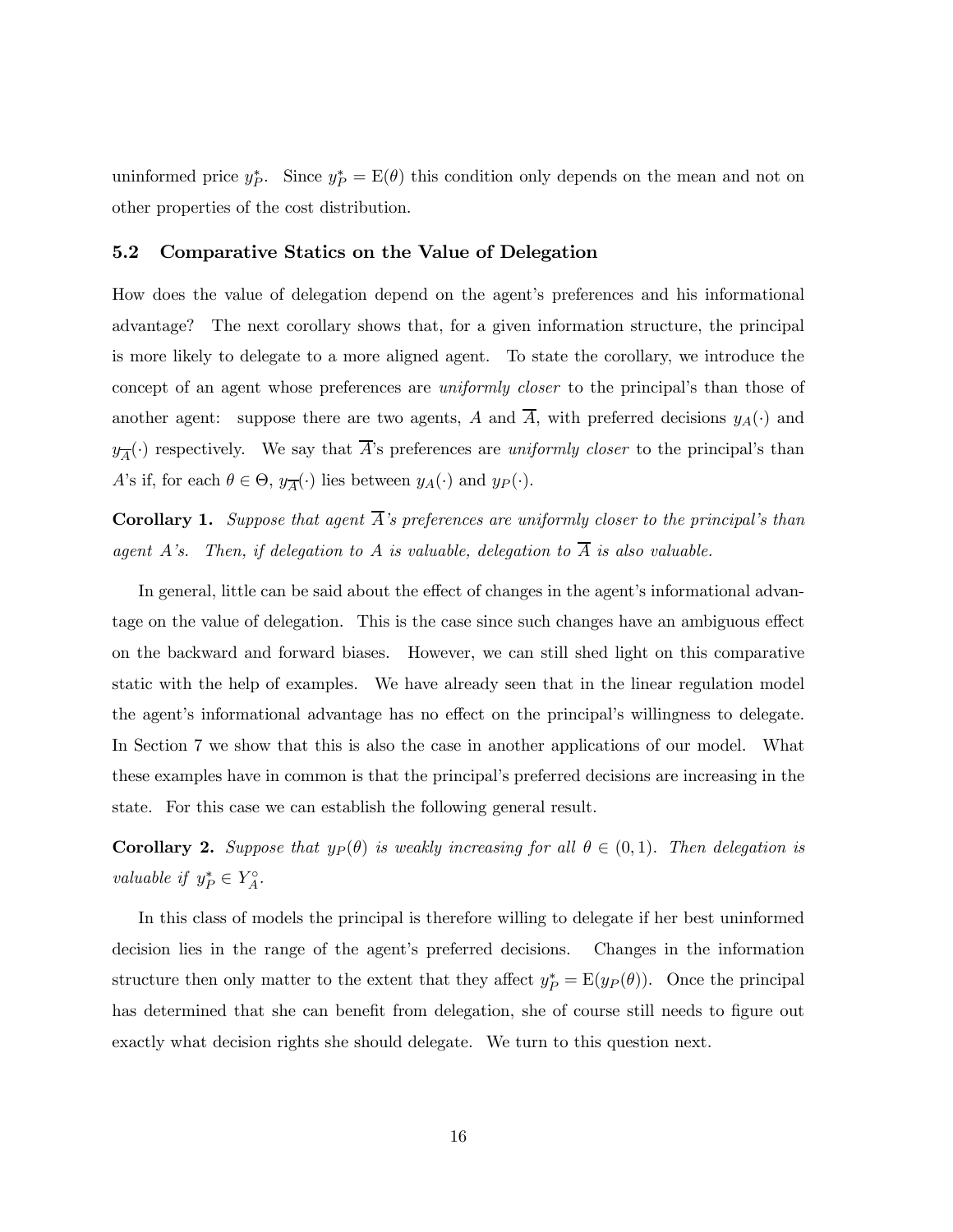# 6 Optimal Delegation

What decisions should the principal delegate when delegation is valuable? In other words, what is the solution to the delegation problem (4)? The difficulty in solving this problem is the need to optimize over sets which precludes us from using standard optimization techniques. To characterize the solution, we investigate the effect on the principal's expected utility of changing the agent's discretion by adding decisions to, and removing decisions from, a delegation set. Roughly speaking, the next sub-section shows that the principal benefits from reducing the agent's discretion by removing intermediate decisions if the principal's preferred decisions are sufficiently steep relative to the agent's. We then use this insight to provide a general characterization of optimal delegation sets in Section 6.2 and to provide optimality conditions for interval delegation in Section 6.3. Finally we conclude this section by discussing comparative statics on the agent's discretion in Section 6.4.

#### 6.1 Changing the Agent's Discretion

We first analyze the effects of adding a single intermediate decision to, and removing such a decision from, a delegation set. After having considered such a discrete change in the agent's discretion, we then analyze the effects of adding and removing decision intervals.

Adding and Removing Discrete Decisions: Consider a delegation set  $D^+$  that contains three consecutive decisions  $y_1 \langle y_2 \rangle \langle y_3 \rangle$  all of which are within the range of the agent's preferred decisions  $Y_A$ . Removing the intermediate decision  $y_2$  from  $D^+$  yields a delegation set  $D^{-} \equiv D^{+} \setminus y_2$  that gives the agent strictly less discretion. To compare the decision making under the two delegation sets, consider Figure 4 in which the solid step function  $X_{D^+}(\theta)$ describes the agent's decision making under  $D^+$  and the dashed step function  $X_{D}^-(\theta)$  describes his decision making under  $D^-$ . Recall that  $\theta_A(y) \equiv y_A^{-1}(y)$  and note that the discontinuities occur at the states  $r \equiv \theta_A((y_1+y_2)/2)$ ,  $s \equiv \theta_A((y_1+y_3)/2)$  and  $t \equiv \theta_A((y_2+y_3)/2)$  at which the agent is indifferent between decisions  $y_1$  and  $y_2$ ,  $y_1$  and  $y_3$ , and  $y_2$  and  $y_3$  respectively. It can be seen that decision making only differs between the two delegation sets for the intermediate states  $\theta \in [r, t]$ . In particular, removing the intermediate decision forces the agent to make more extreme decisions: instead of implementing the intermediate decision for all intermediate states, he implements the low decision for sufficiently low states and the high decision for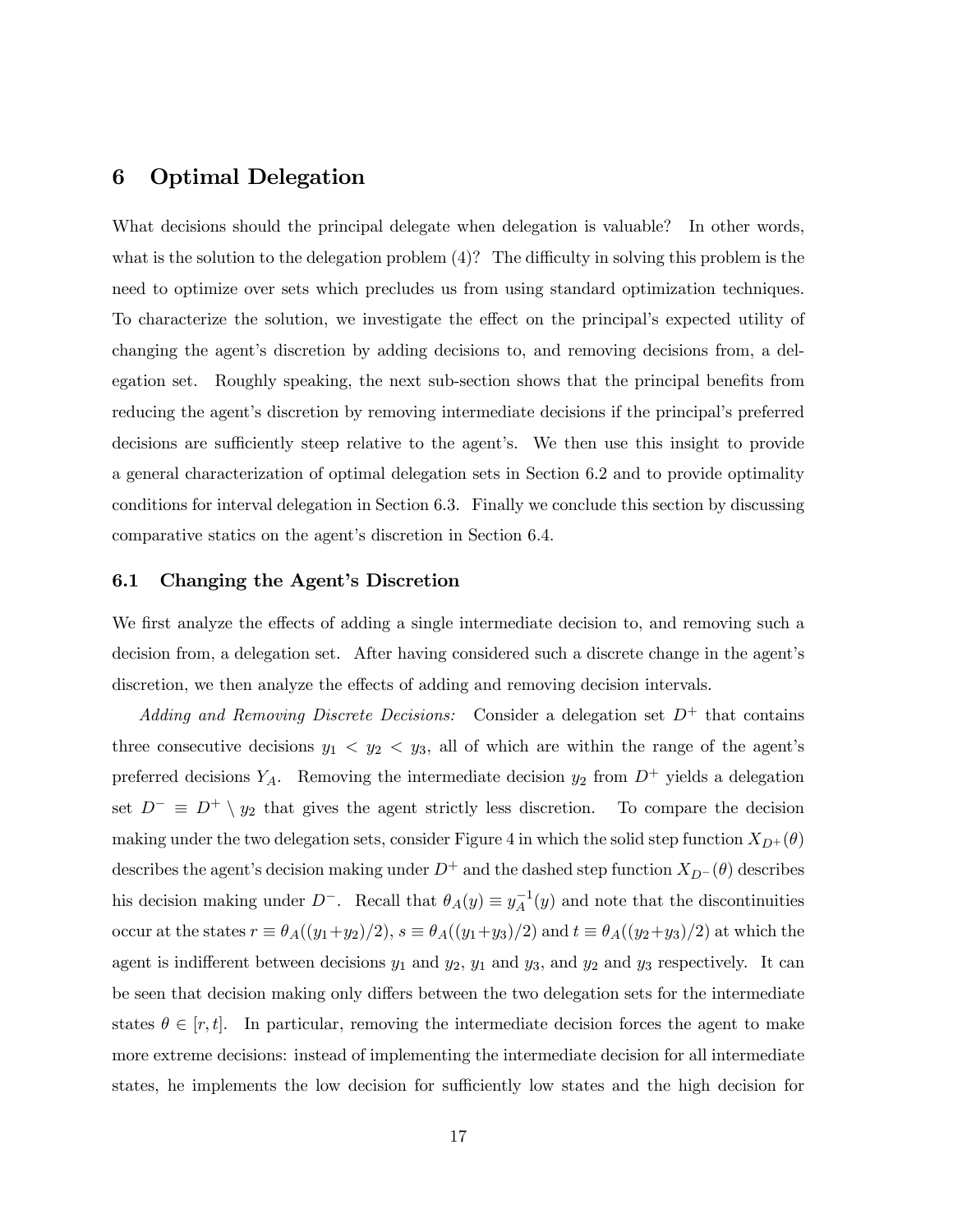

Figure 4: The Effect of a Change in Discretion on Decision Making

sufficiently high states. Which delegation set the principal prefers therefore depends simply on whether, over the relevant interval, the principal's preferred decisions are better approximated by a flat function or by a step function. This suggests that if the principal's preferred decisions are sufficiently steep relative to the agent's, then she prefers to reduce the agent's discretion. The formal analysis to which we turn next makes this intuition precise.

Let  $\Delta U \equiv E(u_P(y, \theta) | D^+) - E(u_P(y, \theta) | D^-)$ . Using the definitions of r, s and t introduced above, it follows that  $\Delta U = -2 [(y_3 - y_1) T(s) - (y_2 - y_1) T(r) - (y_3 - y_2) T(t)].$  We can further simplify  $\Delta U$  by expressing  $y_2$  as a convex combination of  $y_1$  and  $y_3$ , i.e.  $y_2$  =  $(1 - \lambda)y_1 + \lambda y_3$  for  $\lambda \in (0, 1)$ . Substituting into the above expression for  $\Delta U$  gives  $\Delta U =$  $-2(y_3 - y_1) [T(s) - \lambda T(r) - (1 - \lambda) T(t)].$  Since  $s = \lambda r + (1 - \lambda)t$ , it follows that if the backward bias  $T(\theta)$  is strictly concave over the interval  $[\theta_A(y_1), \theta_A(y_3)]$  then  $\Delta U < 0$ . Note that this sufficient condition is independent of  $y_2$ . Thus, under this condition, the principal strictly benefits from removing any  $y_2 \in (y_1, y_3)$  from the delegation set  $D^+$ . Similarly, if the backward bias  $T(\theta)$  is strictly convex over the interval  $[\theta_A(y_1), \theta_A(y_3)]$  then  $\Delta U > 0$  and if it is linear then  $\Delta U = 0$ .

The agent's discretion therefore depends crucially on the curvature of the backward bias. Before turning to the intuition for this condition, we summarize the above analysis in the following lemma.

**Lemma 6.** Let  $D^+$  be a delegation set which contains three consecutive decisions  $y_1 < y_2 < y_3$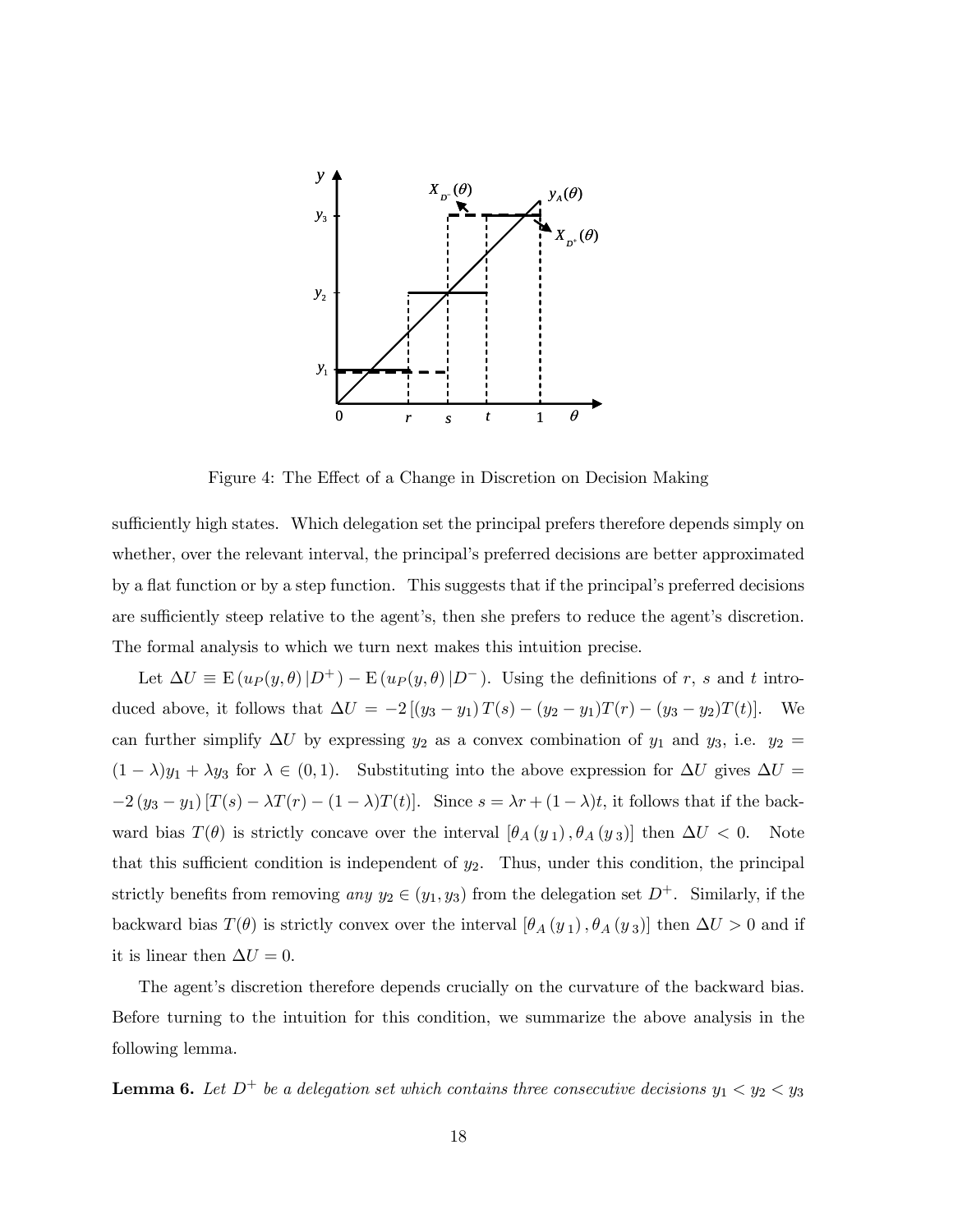that are within the range of the agent's preferred decisions, i.e.  $y_1, y_2, y_3 \in Y_A$ . Let  $D^- \equiv$  $D^+ \setminus y_2$  be a delegation set derived from  $D^+$  by excluding the decision  $y_2$ . Then,

- (i.) removing decision  $y_2$  from  $D^+$  strictly increases the principal's expected utility if the agent's backward bias  $T(\theta)$  is strictly concave over the interval  $[\theta_A(y_1), \theta_A(y_3)]$  and it does not change the principal's expected utility if  $T(\theta)$  is linear over the interval  $[\theta_{A}(y_1), \theta_{A}(y_3)].$
- (ii.) adding any decision  $y_2 \in (y_1, y_3)$  to  $D^-$  strictly increases the principal's expected utility if  $T(\theta)$  is strictly convex over the interval  $[\theta_A(y_1), \theta_A(y_3)]$  and it does not change the principal's expected utility if  $T(\theta)$  is linear over the interval  $[\theta_A(y_1), \theta_A(y_3)]$ .

We can now relate this lemma to our previous intuition. The lemma shows that the principal prefers to reduce the agent's discretion if the backward bias is convex or, equivalently, if  $b'(\theta) < -[\beta + b(\theta)f'(\theta)/f(\theta)]$ , where  $\beta = y'_A(\theta)$ . Thus, as anticipated, the principal gives the agent less discretion if her preferred decisions are sufficiently steep relative to the agent's. Note that she may prefer to restrict the agent's discretion even if his bias is close to zero. Essentially, when the principal's preferred decisions are relatively steep, she wants to force the agent's decision making to be more sensitive to the state and she can ensure this, albeit in a coarse manner, by removing the intermediate decision. Moreover, she may want to do so even if the agent is locally very aligned.

Exactly how steep  $y_P(\theta)$  has to be depends on the agent's private information. To focus on the agent's information, suppose that  $b(\theta) = b > 0$ , in which case the backward bias is convex if  $f'(\theta)/f(\theta) < -\beta/b$ . Thus, the principal can only benefit from a reduction in the agent's discretion if the density is decreasing. To understand this, note that if the agent has a positive bias  $b > 0$ , the principal benefits from reducing the agent's discretion in low states but not in high states. A decreasing density then ensures that low states are sufficiently more likely than high states so that the principal benefits overall. In Figure 5, for instance, removing decision  $y_2$  makes the principal better off in states  $\theta \in [r, s]$  but it makes her worse off in states  $\theta \in [s, t]$ . Overall the principal then benefits if the probability of being in interval  $[r, s]$  is sufficiently high relative to the probability of being in the interval  $[s, t]$ .

Adding and Removing Decision Intervals: We have just seen that if  $T(\theta)$  is convex over the interval  $[\theta_A(y_1), \theta_A(y_3)]$ , then the principal benefits from adding any decision  $y_2 \in (y_1, y_3)$  to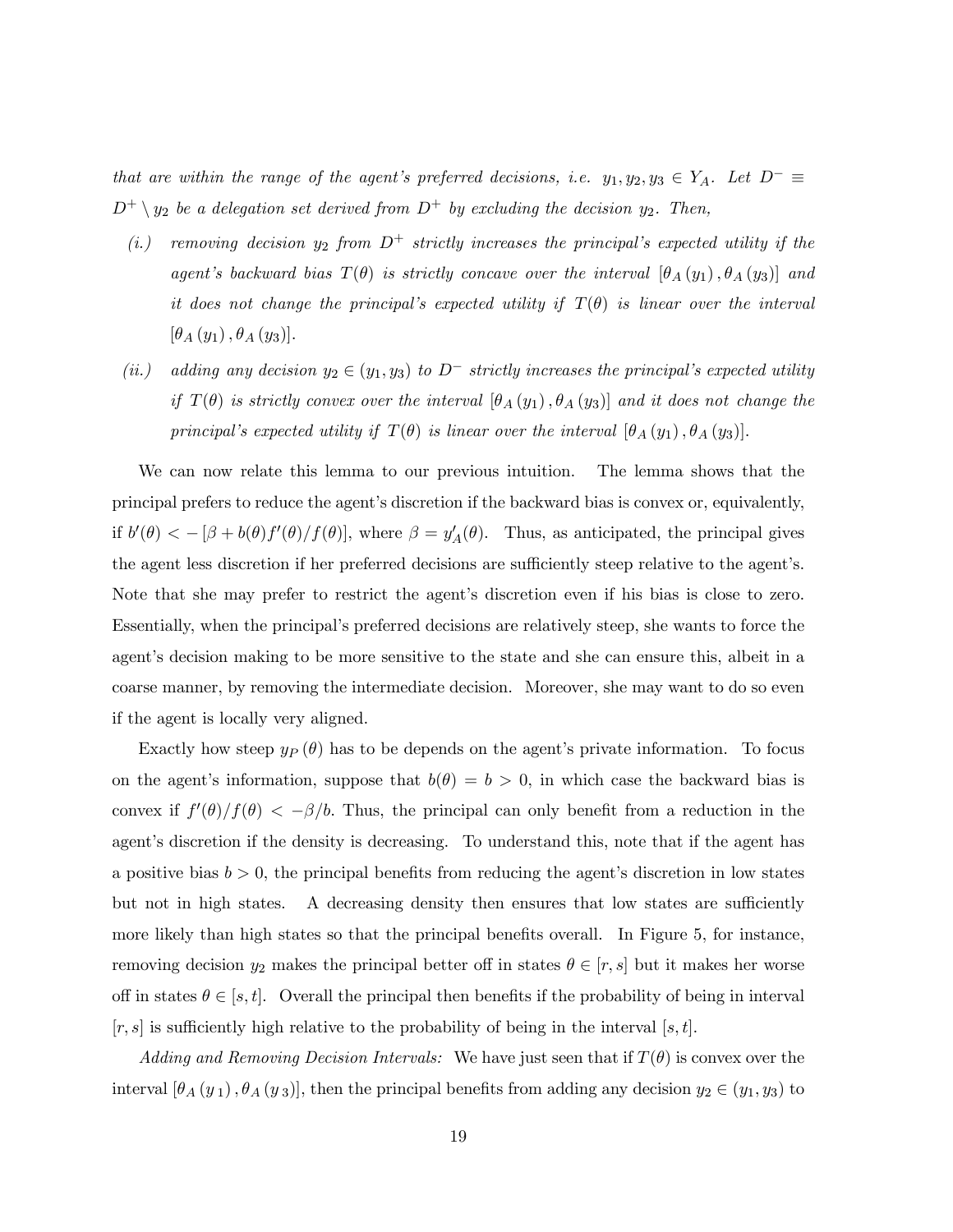

Figure 5: The Costs and Benefits of Removing a Decision

the delegation set  $D^-$ . This suggests that the principal would benefit even more from adding any number of decisions or, in fact, a continuum  $(y_1, y_3)$  of decisions, to the delegation set. The following lemma considers the effect of adding decision intervals to, and removing such intervals from, a delegation set and shows that this is indeed the case.

**Lemma 7.** Let  $D^+$  be a delegation set that contains an interval  $[y_1, y_3] \subset Y_A$  and let  $D^- \equiv$  $D^+ \setminus (y_1, y_3)$ . Then

- (i.) removing decisions  $(y_1, y_3)$  from  $D^+$  strictly increases the principal's expected utility if  $T(\theta)$  is strictly concave over the interval  $[\theta_A(y_1), \theta_A(y_3)]$  and it does not change the principal's expected utility if  $T(\theta)$  is linear over the interval  $[\theta_A(y_1), \theta_A(y_3)]$ .
- (ii.) adding decisions  $(y_1, y_3)$  to  $D^-$  strictly increases the principal's expected utility if  $T(\theta)$ is strictly convex over the interval  $[\theta_A(y_1), \theta_A(y_3)]$  and it does not change the principal's expected utility if  $T(\theta)$  is linear over the interval  $[\theta_A(y_1), \theta_A(y_3)]$ .

Having derived these lemmas, we can now turn to the analysis of optimal delegation sets.

#### 6.2 Characterizing the Optimal Delegation Set

In this section we build on the above analysis to characterize the optimal delegation set. Essentially, we define a partition  $\{y_1, ..., y_i, ...\}$  of Y such that for each interval  $[y_i,y_{i+1}]$ , the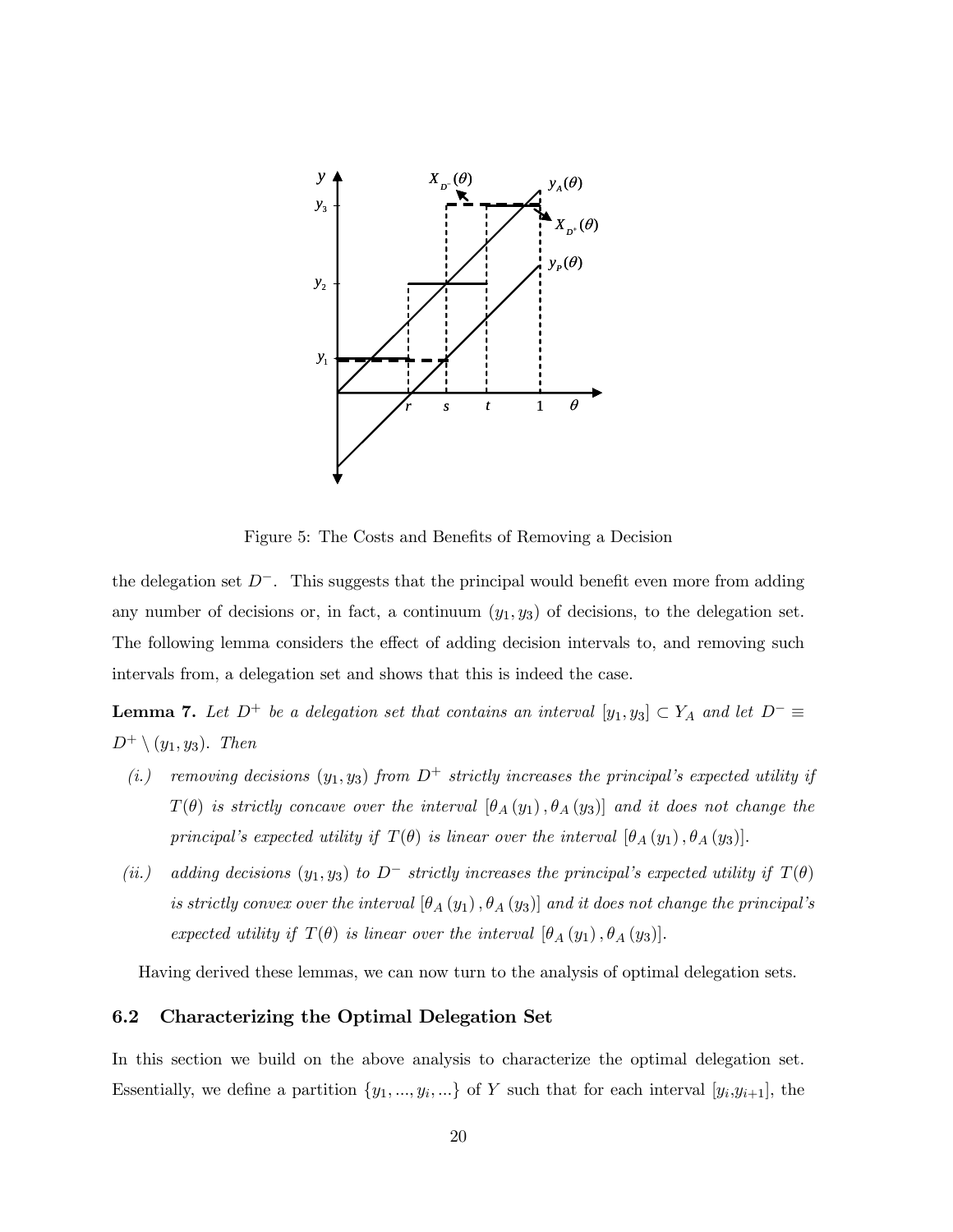backward bias  $T(\theta)$  is either convex, concave or linear for all  $\theta \in [\theta_A(y_i), \theta_A(y_{i+1})]$ . We then use Lemmas 6 and 7 to characterize the number of decisions that the optimal delegation set can contain in each interval. For instance, if  $T(\theta)$  is concave for all  $\theta \in [\theta_A(y_i), \theta_A(y_{i+1})],$ the optimal delegation set can contain at most two decisions within  $[y_i, y_{i+1}]$ . The optimal delegation set can then be obtained by comparing the principal's expected utility under the different possible combinations of decisions in the different intervals.

The following proposition states the main characterization result. To understand the proposition, recall that the ranges of the principal's and the agent's preferred decisions are denoted by  $Y_P = [\underline{d}_P, \overline{d}_P]$  and  $Y_A = [\underline{d}_A, \overline{d}_A]$  respectively.

**Proposition 2.** Let  $D^*$  be an optimal delegation set and let  $y_1, y_2 \in Y_A \cap Y_P$ . Then,

- (i.) if  $T(\theta)$  is strictly convex for all  $\theta \in [\theta_A(y_1), \theta_A(y_2)]$ , then  $D^* \cap [y_1, y_2]$  is a connected set, i.e. it contains either no decision, one decision or an interval of decisions.
- (ii.) if  $T(\theta)$  is strictly concave for all  $\theta \in [\theta_A(y_1), \theta_A(y_2)]$ , then  $D^* \cap [y_1, y_2]$  contains at most two decisions.
- (iii.) if  $T(\theta)$  is linear for all  $\theta \in [\theta_A(y_1), \theta_A(y_2)]$ , then there exists a delegation set  $D^{*'} \subseteq D^{*}$ such that iii.a. the principal is indifferent between  $D^{*'}$  and  $D^{*}$  and iii.b.  $D^{*'} \cap [y_1, y_2]$ is a connected set.
- (iv.)  $D^* \cap [\min\{\overline{d}_A, \overline{d}_P\}, \infty)$  and  $D^* \cap (\infty, \max\{\underline{d}_A, \underline{d}_P\}]$  contain at most one decision respectively.

As anticipated, the first three parts of the proposition characterize the number of decisions that the optimal delegation set can contain within intervals for which the backward bias is either convex, concave or linear. Together, these parts of the proposition characterize the optimal delegation set in the region of the decision space in which the ranges of the principal's and the agent's preferred decisions intersect, i.e. in  $Y_A \cap Y_P$ . Part (iv.) completes the characterization by showing that the optimal delegation set can contain at most one decision above and one decision below  $Y_A \cap Y_P$ .

The characterization result enables us to generically reduce the delegation problem to a finite dimensional problem that can be solved with standard techniques.<sup>18</sup> As an illustration

<sup>&</sup>lt;sup>18</sup> Specifically, we can reduce the delegation problem to a finite dimensional problem as long as  $T'(\theta)$  has a finite number of extrema.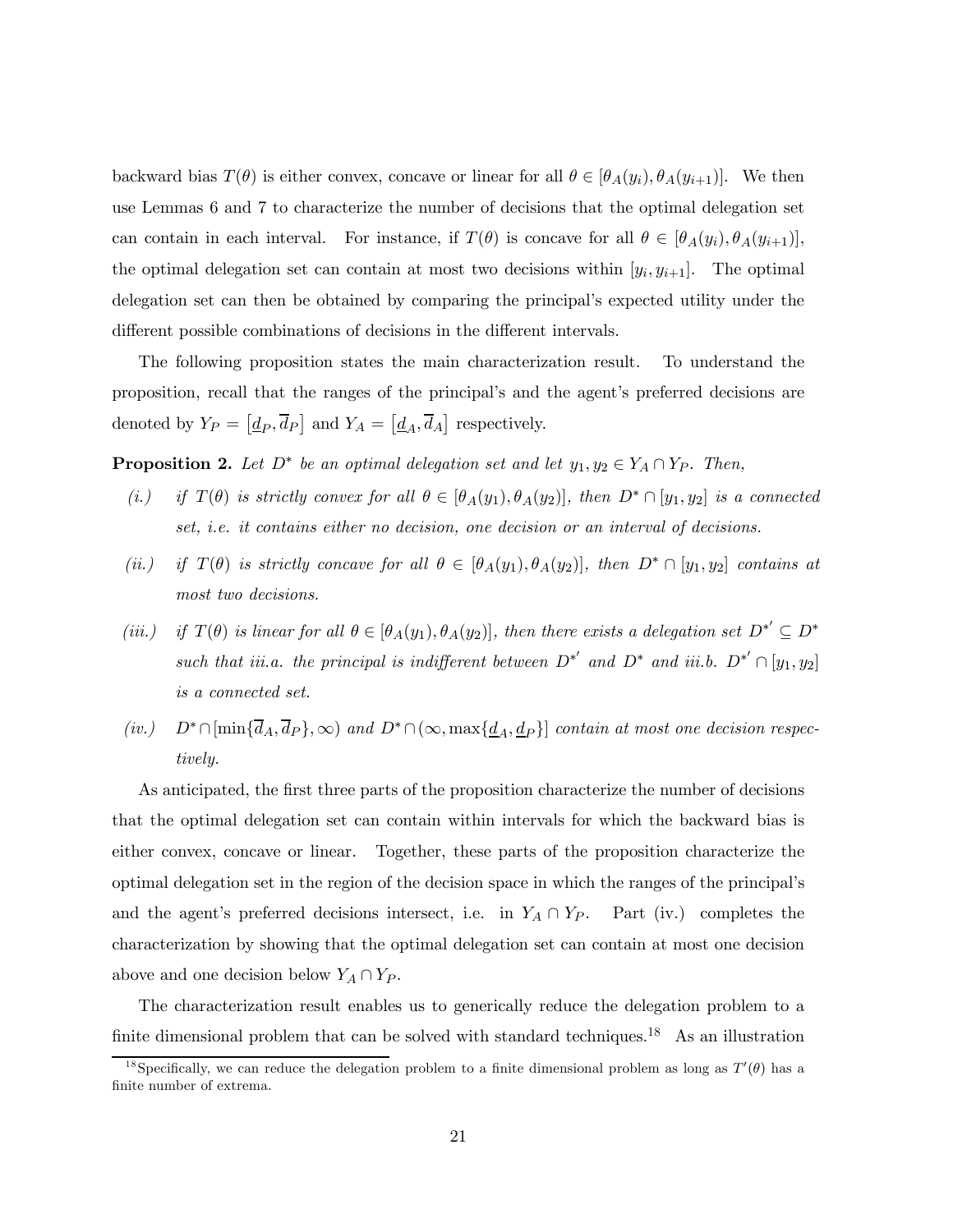of how this result can be applied, we now return to the linear regulation model.

Regulation Example: In this model  $T''(\theta) = \frac{1}{2} (A - \theta) f'(\theta)$ . The backward bias is therefore convex if  $f'(\theta) > 0$  and it is concave if  $f'(\theta) < 0$ . Part (i.) of Proposition 2 then implies that the optimal delegation set contains either no price, one price or a price interval within  $[A/2, \min[(A + \theta_m)/2, 1]]$ , where  $\theta_m$  is the mode of the distribution, and part (ii.) implies that it contains at most two prices within  $[\min[(A+\theta_m)/2,1],1]$ . Moreover, part (iv.) implies that the optimal delegation set contains at most one price below  $y = A/2$  and one above  $y = 1$ . The next result shows which one of the different possible combinations is optimal.

**Result 2.** Suppose that delegation is valuable, i.e.  $A/2 < E(\theta)$ . Then,  $D^* = [A/2, (A + \overline{\theta})/2]$ , where  $\overline{\theta} \in (0,1)$  solves  $y_A(\overline{\theta}) = E(\theta | \theta \ge \overline{\theta})$ . Moreover, the regulator gives the monopolist more discretion, the more aligned the monopolist's preferences, i.e. the smaller A.

In the case of linear demand curves, regulation without transfers therefore often takes a remarkably simple form. In particular, for any unimodal distribution, the regulator cannot do better than to engage in price cap regulation. Essentially, faced with a monopolist who prefers higher prices than herself, the regulator simply imposes a price cap and lets the monopolist choose any price below this threshold. The result also confirms the standard intuition that an agent gets more discretion the more aligned he is with the principal. In Section 6.4, however, we will see that this comparative static does not hold in general.

#### 6.3 Interval Delegation

In practice organizations often allow their agents to make any decision from a single interval, that is, they engage in interval delegation (Holmström 1977, 1984). To understand why this may be so, we now investigate when interval delegation is optimal.

Formally, the principal engages in interval delegation if the optimal delegation set consists of a single, non-degenerate interval  $[y, \overline{y}]$ , where  $y < \overline{y}$ . A particular type of interval delegation is threshold delegation, in which case the interval lies strictly within the range of the agent, i.e.  $y > \min Y_A$  and  $\overline{y} < \max Y_A$ . The next proposition provides conditions for threshold delegation to be optimal.<sup>19</sup>

 $19$ The conditions under which other types of interval delegation, such as complete delegation, are optimal are closely related to those stated in Proposition 3 and we therefore relegate them to the appendix (see Propositions 6 and 7).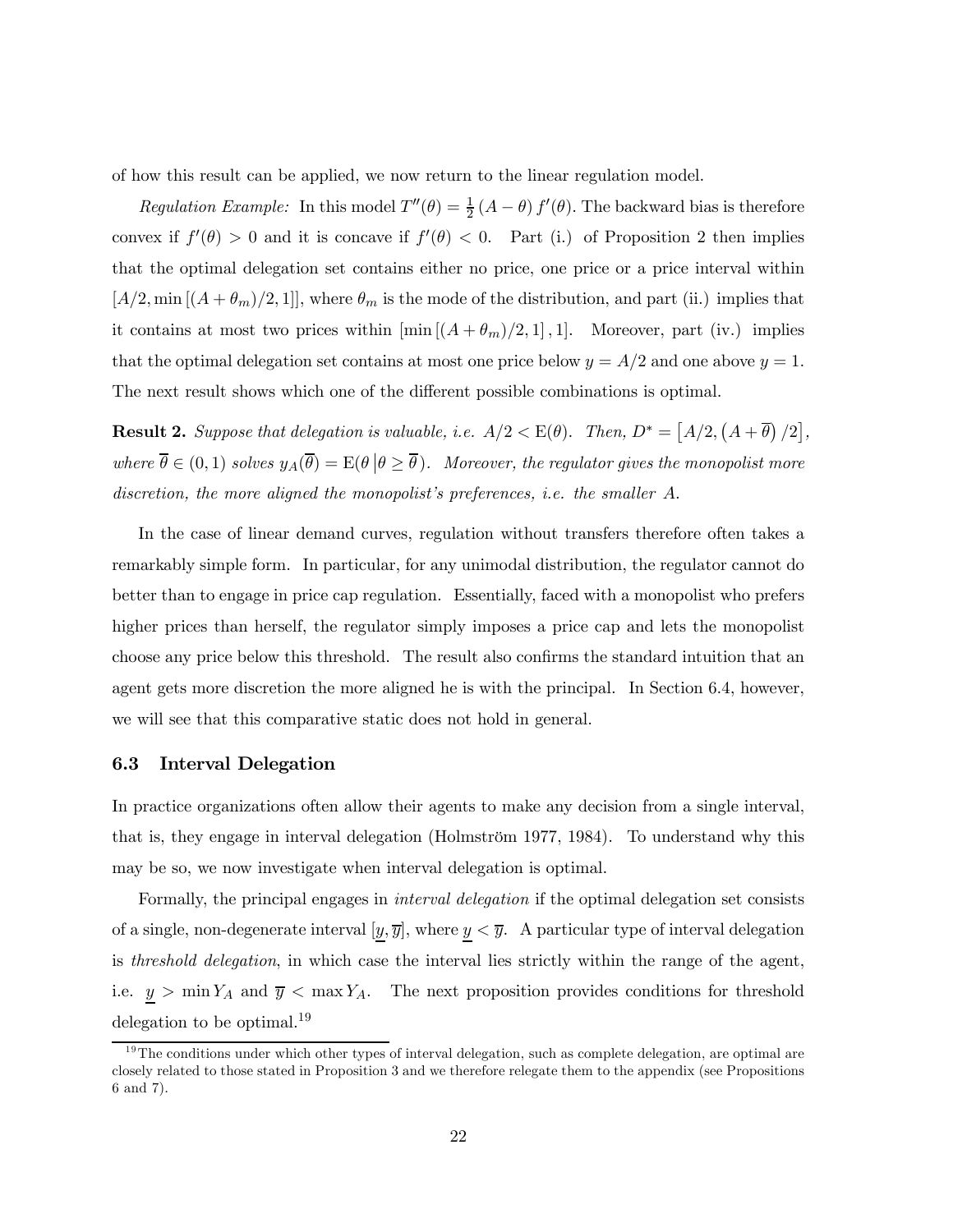**Proposition 3.** Threshold delegation is optimal if and only if there exist two states  $\theta, \overline{\theta} \in (0, 1)$ and  $\overline{\theta} > \underline{\theta}$  such that (i.)  $S(\overline{\theta}) = 0$  and  $S(\theta) \ge 0$  for  $\theta > \overline{\theta}$ , (ii.)  $T(\underline{\theta}) = 0$  and  $T(\theta) \le 0$  for  $\theta < \underline{\theta}$  and (iii.)  $T(\theta)$  is convex for all  $\theta \in [\underline{\theta}, \overline{\theta}]$ .

For an intuition, consider first condition (i.). By requiring that the forward bias is weakly positive for all  $\theta \geq \overline{\theta}$ , this condition ensures that for any  $\hat{\theta} \geq \overline{\theta}$  the agent's preferred decision  $y_A(\hat{\theta})$  is larger than the principal's preferred decision given that  $\theta \geq \hat{\theta}$ ,  $E\left[y_P(\theta) \middle| \theta \geq \hat{\theta}\right]$ . In this sense the agent has an incentive to make decisions that are too large from the principal's perspective, leading her to impose an upper threshold. The intuition for condition (ii.) is similar: it implies that for any  $\hat{\theta} \leq \theta$  the agent's preferred decision  $y_A(\hat{\theta})$  is smaller than the principal's preferred decision given that  $\theta \leq \hat{\theta}$ ,  $E\left[y_P(\theta) | \theta \leq \hat{\theta}\right]$ . The principal therefore imposes a lower threshold to prevent the agent from making decisions that are too small from her perspective. Finally, by requiring that the backward bias is convex between  $\theta$  and  $\theta$ , condition (iii.) ensures that it is optimal for the principal to include all decisions between the two thresholds in the delegation set.

To understand why interval delegation may be widespread in organizations, consider the next proposition.

**Proposition 4.** Suppose the preferred decisions  $y_P(\theta)$  and  $y_A(\theta)$  are strictly increasing and twice continuously differentiable and let  $y_A(\theta, \lambda) = (1 - \lambda)y_A(\theta) + \lambda y_P(\theta)$ , where  $\lambda \in [0, 1]$ . Also, let  $D^*$  be the optimal delegation set that the principal offers to an agent with preferred decisions  $y_A(\theta, \lambda)$ . Then there exists  $a \overline{\lambda} \in (0,1)$  such that  $D^*$  takes the form of a single interval for all  $\lambda \geq \overline{\lambda}$ .

The proposition shows that interval delegation tends to be optimal when the agent's preferences are sufficiently aligned with those of the principal. This suggests that the apparent widespread use of interval delegation in organizations may be due to their ability to carefully screen their agents or to employ incentive schemes that sufficiently align their interests.

#### 6.4 Comparative Statics on the Agent's Discretion

It seems intuitive that a principal gives more discretion to a less biased agent, that is, to an agent whose preferences are uniformly closer to hers. In fact, Holmström (1977, 1984) shows that this comparative static holds under general conditions if delegation sets are required to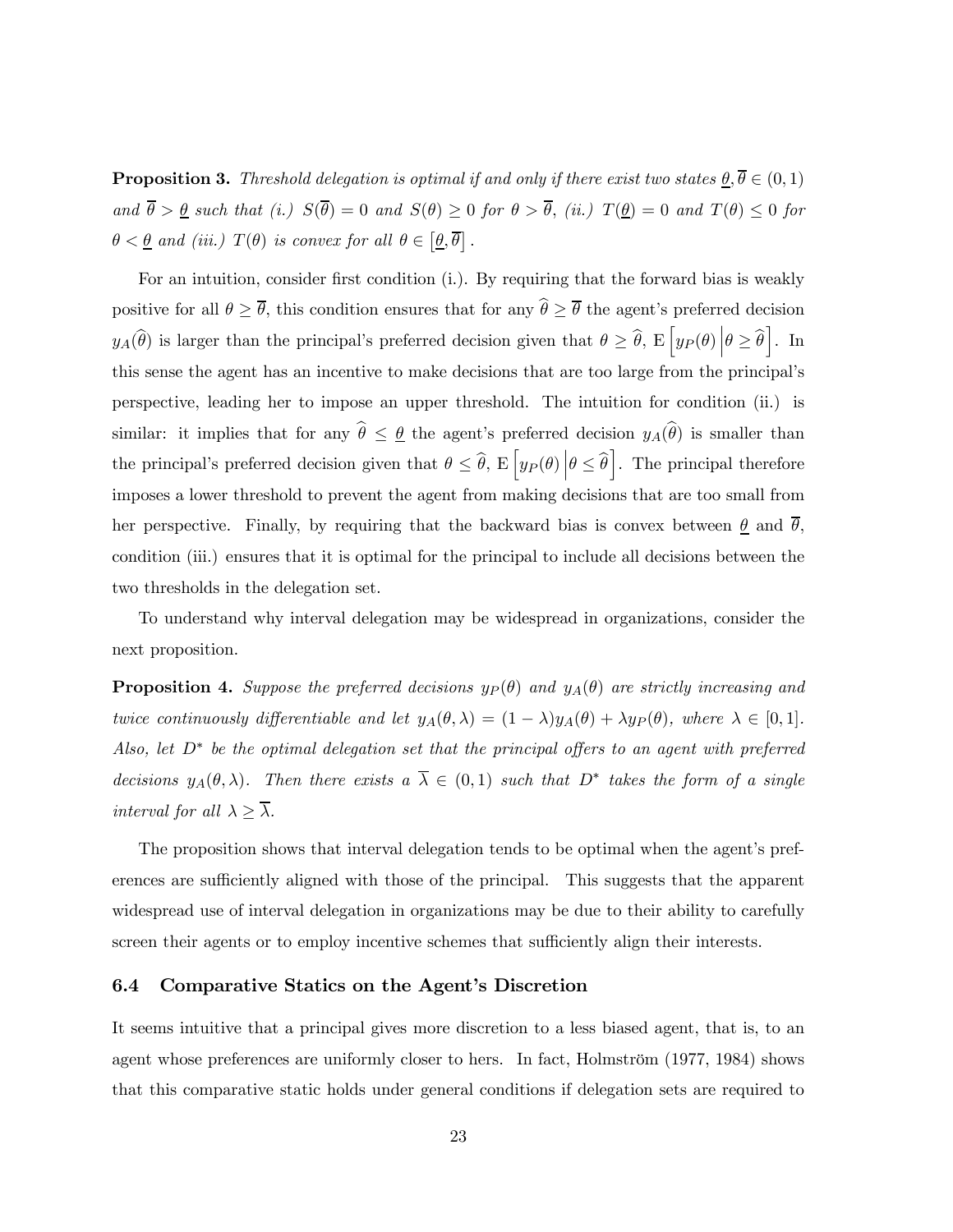

Figure 6: A Less Biased Agent May Have Less Discretion

take the form of a single interval. It turns out, however, that it does not hold if the principal's ability to delegate is unrestricted. In particular, this can be the case if the less biased agent is locally very unresponsive to changes in the state. Suppose, for instance, that the principal's preferred decisions are given by  $y_P(\theta) = \theta$  and that  $\theta$  is uniformly distributed on [0, 1]. Suppose also that there is an agent A with preferred decisions  $y_A(\theta) = \beta \theta$ , where  $\beta \in (1/2, 17/20)$ . The principal cannot do better than to let this agent make any decision. Consider now another agent, agent  $\overline{A}$ , with the preferred decisions  $y_{\overline{A}}(\theta) = \frac{1+\beta}{2}\theta \left(1 + \frac{1-\beta}{1+\beta}\sin \frac{3\beta}{2}\pi\theta\right)$  which are illustrated in Figure 6. It can be seen that while this agent is uniformly closer to the principal than agent A is, he is also much less responsive to changes in the state if  $\theta \in [v, w]$ . To encourage more state-sensitive decision making, the principal restricts agent  $\overline{A}$ 's discretion by ruling out the intermediate decisions  $(y_A(v), y_A(w))$ .<sup>20</sup> This confirms our previous insight that the agent's discretion depends not only on the level of his bias but also, and importantly, on its slope.

It may also seem intuitive that a principal gives more discretion to an agent with a bigger informational advantage. However, in general, this is not the case either.<sup>21</sup> Technically this

<sup>&</sup>lt;sup>20</sup>The fact that agent A is allowed to make any decision follows from Proposition 7. The result that agent A's gets strictly less discretion follows from the fact that if  $\beta \in (1/2, 17/20)$  then there exist  $v, w \in (0, 1)$  such that the backward bias is concave.

 $^{21}$ Holmström (1977, 1984) shows that changes in the agent's informational advantage have an ambiguous effect on optimal interval delegation sets.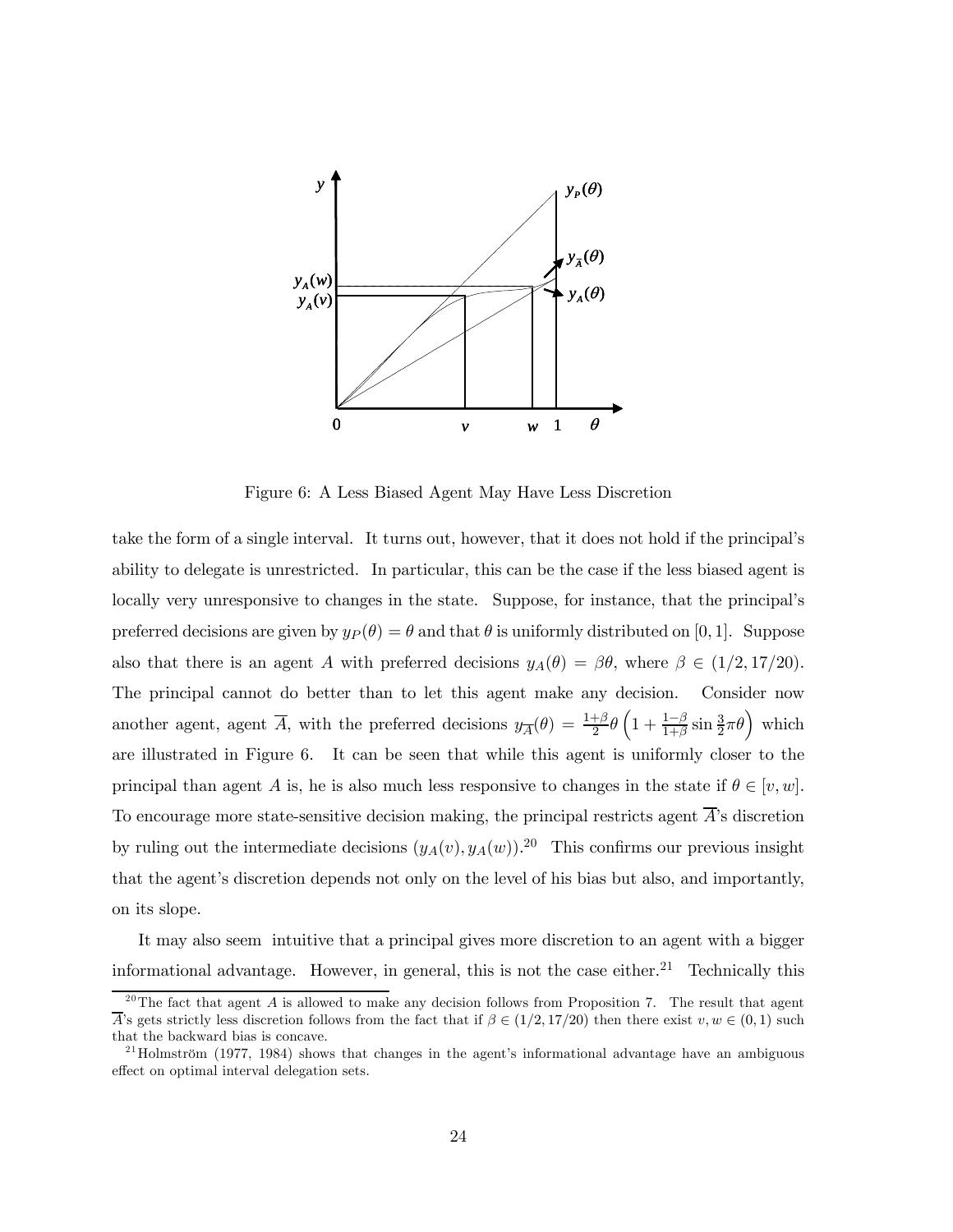is so since changes in the agent's informational advantage have an ambiguous effect on the backward and forward biases. Situations in which the principal gives less discretion to an agent with a bigger informational advantage arise naturally in settings in which it is optimal for the principal to encourage more state-sensitive decision making by ruling out intermediate decisions. It is easy to show that ruling out such decisions may be more costly for the principal the bigger the agent's informational advantage, and that, as a result, she may rule out fewer decisions. For an illustration we refer to Section 7, where we provide a simple example in which the effect of changes in the agent's informational advantage on his discretion depend only on the slope of his bias.

# 7 Applications

Our analysis can be used to gain new insights into well-known economic problems. We have already shown that our framework can be applied to a version of the classic regulation problem in Baron and Myerson (1982) in which transfers are ruled out by law. In the linear regulation model, we restricted attention to linear demand curves and showed that for any unimodal distribution the regulator cannot do better than to engage in price cap regulation. This result can also been shown for constant elasticity demand curves (see Appendix B).<sup>22</sup> Thus, for a large class of distributions and for common demand functions, optimal regulation without transfers takes a remarkably simple form. Moreover, it is widely observed in practice. $^{23}$ 

As discussed in the introduction, our analysis can also be used to gain new insights into the design of legislative rules. In the remainder of this section we apply our analysis to a version of the standard model in the literature and show that the optimal legislative rules are similar to, but different from, the rules that the literature has focused on.<sup>24</sup>

The Model: A legislature and a committee care about an outcome  $x \in \mathbb{R}$ . The utility of the legislature is given by  $u_P(\cdot) = -x^2$  and that of the committee is given by  $u_A(\cdot) = -(x - b)^2$ , where  $b \in \mathbb{R}$ . The outcome x is determined by an outcome function  $x(y, \theta) = y/\theta - 1$  that

 $^{22}$ In the case of constant elasticity demand curves, profits and welfare are no longer quadratic functions of the price. However, we can reasonably approximate them as quadratic functions using Taylor series approximations.  $^{23}$  For the use of price cap regulation in practice see, for instance, Armstrong and Sappington (2004).

 $24$ We follow the strand of the literature that focuses on homogenous committees and on information transmission rather than the incentives to acquire information.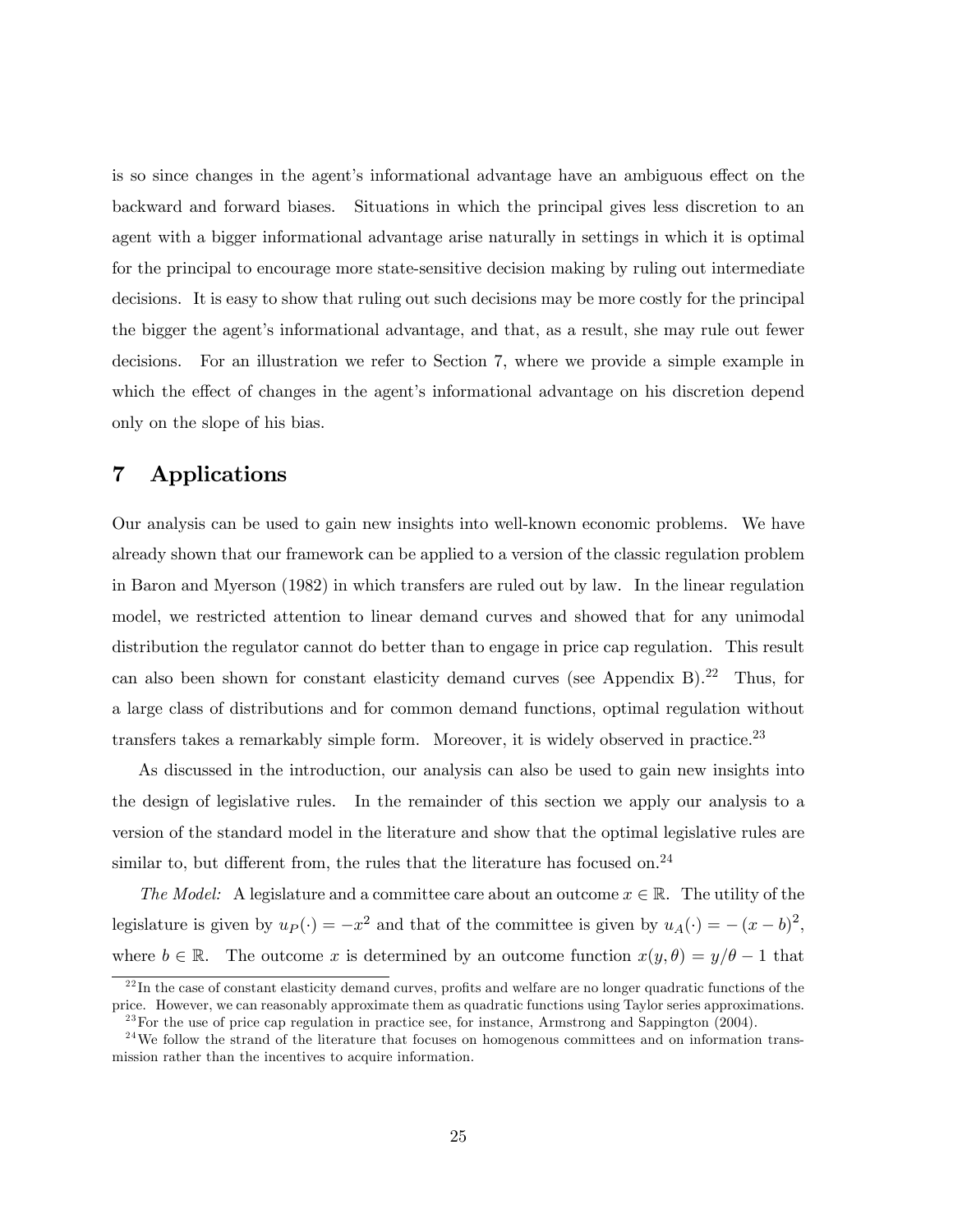depends on the policy  $y \in Y \subset \mathbb{R}$  and the state  $\theta \in [-a, a]$ , where  $a > 0$ .<sup>25</sup> The committee knows the state  $\theta$  but the legislature does not. The prior of the legislature is given by a truncated normal distribution with zero mean and support  $[-a, a]$ .<sup>26</sup> The legislature can employ any legislative rule, that is, it can commit to any deterministic decision rule. Among the many rules it could commit to is the open rule under which the committee proposes a bill  $\widehat{y} \in Y$  and the legislature is free to choose any policy  $y \in Y$ . Another example is the closed *rule* under which the committee proposes a bill  $\hat{y} \in Y$  and the legislature can either choose  $\hat{y}$  or an exogenously given default policy  $y_0 \in Y$ . Most of the existing literature has focused on the relative performance of open and closed rules. In contrast, we are interested in the optimal among all possible rules. The timing is as follows: first the legislature chooses the legislative rule, then the committee proposes a bill and finally the legislature chooses a policy.

*Optimal Legislative Rules:* In a given state  $\theta$  the legislature's preferred policy is  $y_P(\theta) = \theta$ and the committee's is  $y_A(\theta) = \beta \theta$ , where  $\beta \equiv (1 + b)$ . To ensure that  $y_A(\theta)$  is increasing we now assume that  $\beta > 0$ . Moreover, to avoid having to discuss a large number of different cases, we assume that the support is 'sufficiently large,' in the sense that  $\beta a \geq 2\sigma^2 [f(0) - f(a)]$ . The model is illustrated in Figure 7. The first result shows that delegation is always valuable, independent of the committee's informational advantage.

#### Result 3. Delegation is always valuable.

Essentially, the legislature and the committee agree that a positive policy should be implemented when the state is positive and a negative policy should be implemented when the state is negative. The legislature can then always elicit the sign of the state by offering a binary delegation set  $\{-\overline{y}, \overline{y}\}\,$ , where  $\overline{y} = E[\theta | \theta \ge 0].$ 

To investigate which decisions the legislature should delegate, it is useful to distinguish between three types of committees: *responsive committees* for which  $\beta > 1$ , moderate committees for which  $1 \ge \beta \ge 1/2$ , and unresponsive committees for which  $1/2 > \beta > 0$ . The next proposition focuses on responsive committees.

 $^{25}$ In the standard model in Gilligan and Krehbiel (1987) and Krishna and Morgan (2001) the outcome function is assumed to be linear, i.e.  $x(y, \theta) = y - \theta$ . We focus on multiplicative outcome functions since they yield additional insights into delegation.

 $^{26}$ In the standard model in Gilligan and Krehbiel (1987) and Krishna and Morgan (2001) it is assumed that the state is uniformly distributed. The normal distribution allows us to perform comparative statics on the agent's informational advantage in a straightforward manner.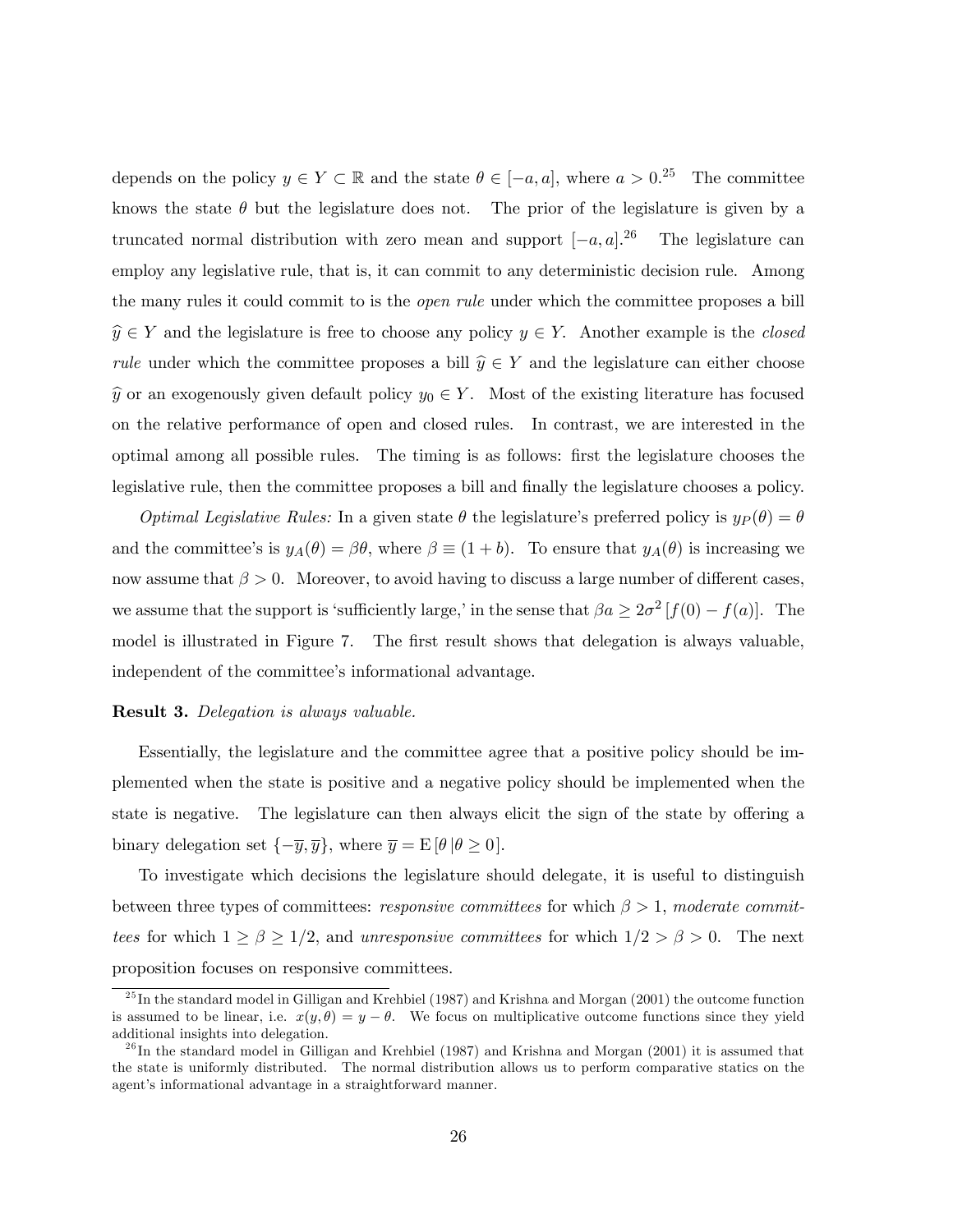

Figure 7: Decision Making with Multiplicative Outcome Functions

**Result 4.** Suppose the committee is responsive, i.e.  $\beta > 1$ . Then threshold delegation is optimal and the optimal delegation set takes the form  $[-\overline{y}, \overline{y}]$ , where  $\overline{y} = \mathbb{E}[y_P(\theta) | \theta \ge \theta_A(\overline{y})]$ . The committee's discretion is increasing in its informational advantage and decreasing in its bias.

A responsive committee always prefers more extreme policies than the legislature, i.e.  $|y_A(\theta)| > |y_P(\theta)|$ . Moreover, the discrepancy between the preferred policies  $|y_A(\theta) - y_P(\theta)|$  is increasing in  $|\theta|$ . It is then intuitive that the legislature restricts the committee's discretion by imposing an upper and a lower bound on the delegation set. Moreover, since the committee's preferred decisions are sufficiently steep relative to the legislature's, the committee is allowed to make any decision within these bounds.

Moderate and unresponsive committees always prefer less extreme policies than the legislature. For this reason the legislature does not impose a binding upper or lower threshold on the delegation set. Indeed, in the case of a moderate committee, the legislature does not put any restrictions on the committee, as shown in the next result.

**Result 5.** Suppose the committee is moderate, i.e.  $1 \ge \beta \ge 1/2$ . Then it is optimal to let the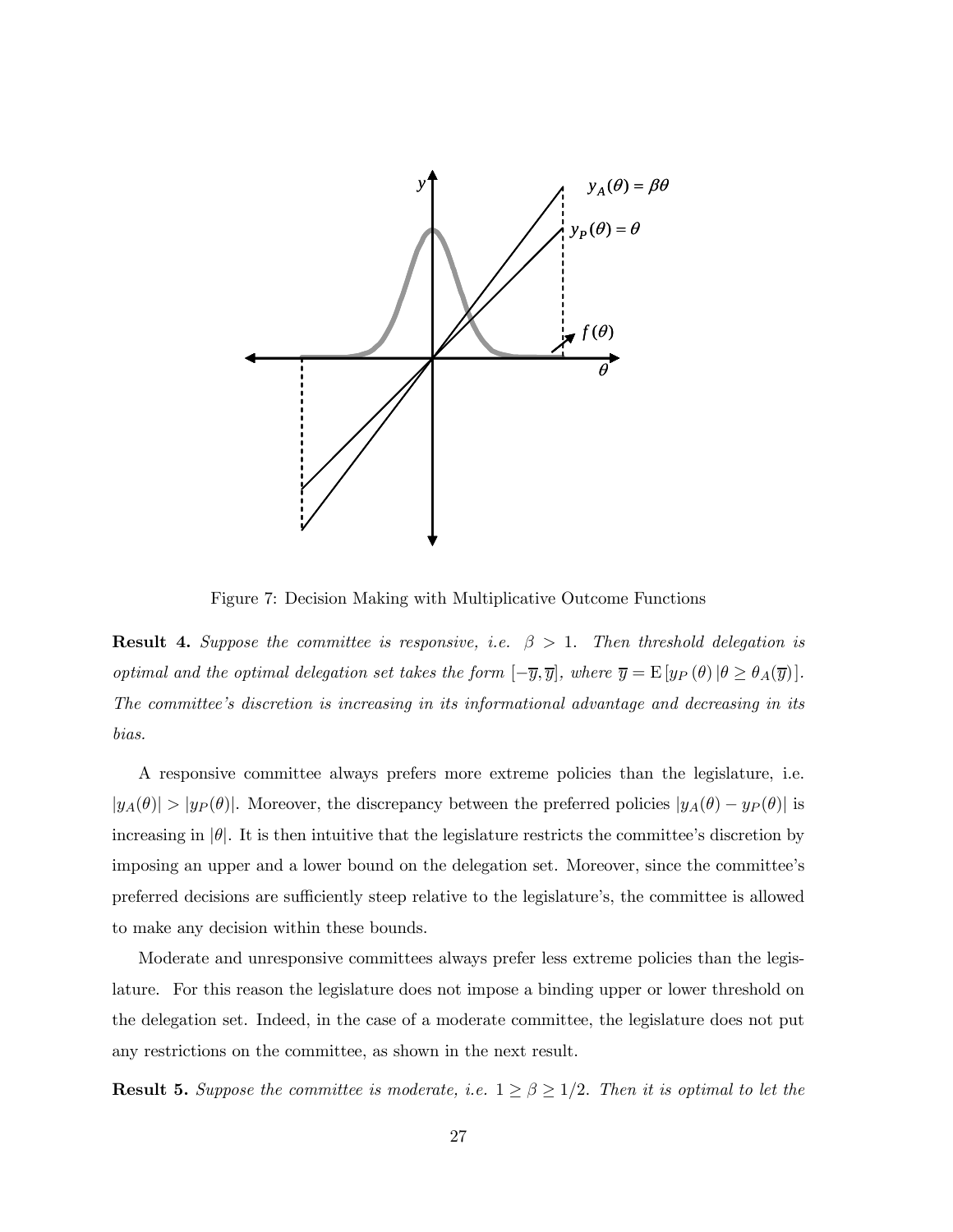committee make any decision.

In contrast, in the case of an unresponsive committee the legislature does limit the committee's discretion, as shown next.27

**Result 6.** Suppose the committee is unresponsive, i.e.  $1/2 > \beta > 0$ . Then the optimal delegation set contains all policies Y except those in an interval  $(-\overline{y}, \overline{y})$ , where  $\overline{y}$  =  $E[y_P(\theta)|0 \le \theta \le \theta_A(\overline{y})]$ . The committee's discretion is decreasing in its informational advantage and its bias.

To understand why the legislature bans the policies  $(-\overline{y}, \overline{y})$ , note that the preferred policies of an unresponsive committee are, by definition, much less sensitive to changes in the state than the legislature's. Essentially, by removing the intermediate decisions  $(-\overline{y}, \overline{y})$  the legislature forces the committee's decision making to be more state-sensitive than it would be under complete delegation. Figure 8 shows that doing so hurts the legislature in the states  $[-v, v]$ but makes it better off in states  $[-w, -v] \cup [v, w]$ . An increase in  $\sigma^2$  makes it relatively less likely that the state lies in  $[-v, v]$  than in  $[-w, -v] \cup [v, w]$ . As a result, the legislature bans more decisions when the informational advantage of an unresponsive committee increases.

The open rule cannot implement the optimal delegation set for any type of committee. This is so since optimal delegation requires a continuum of decisions to be implemented which is not possible in a cheap talk equilibrium. Similarly, the closed rule can only implement the optimal delegation set in the knife-edge cases.<sup>28</sup> However, the optimal delegation set can be implemented through a modified closed rule which is identical to the closed rule but allows the legislature to set the appropriate default policy (see Theorem 1 in Mylovanov 2006).

# 8 Revisiting Key Assumptions

To conclude the formal analysis we now return to three key assumptions and discuss the implications of relaxing them.

 $27$ Note that the optimal delegation set described in this result is not minimal, i.e. it includes decisions that are never selected in equilibrium. We focus on this optimal delegation set to ensure that the comparative statics are unambiguous.

 $^{28}$ In particular, the closed rule can implement the optimal delegation set for responsive and for unresponsive committee's only if the default policy happens to be equal to either  $\bar{y}$  or  $-\bar{y}$ . In the case of a moderate committee, the default policy has to be sufficiently unattractive to the legislature to ensure that it never wants to implement it.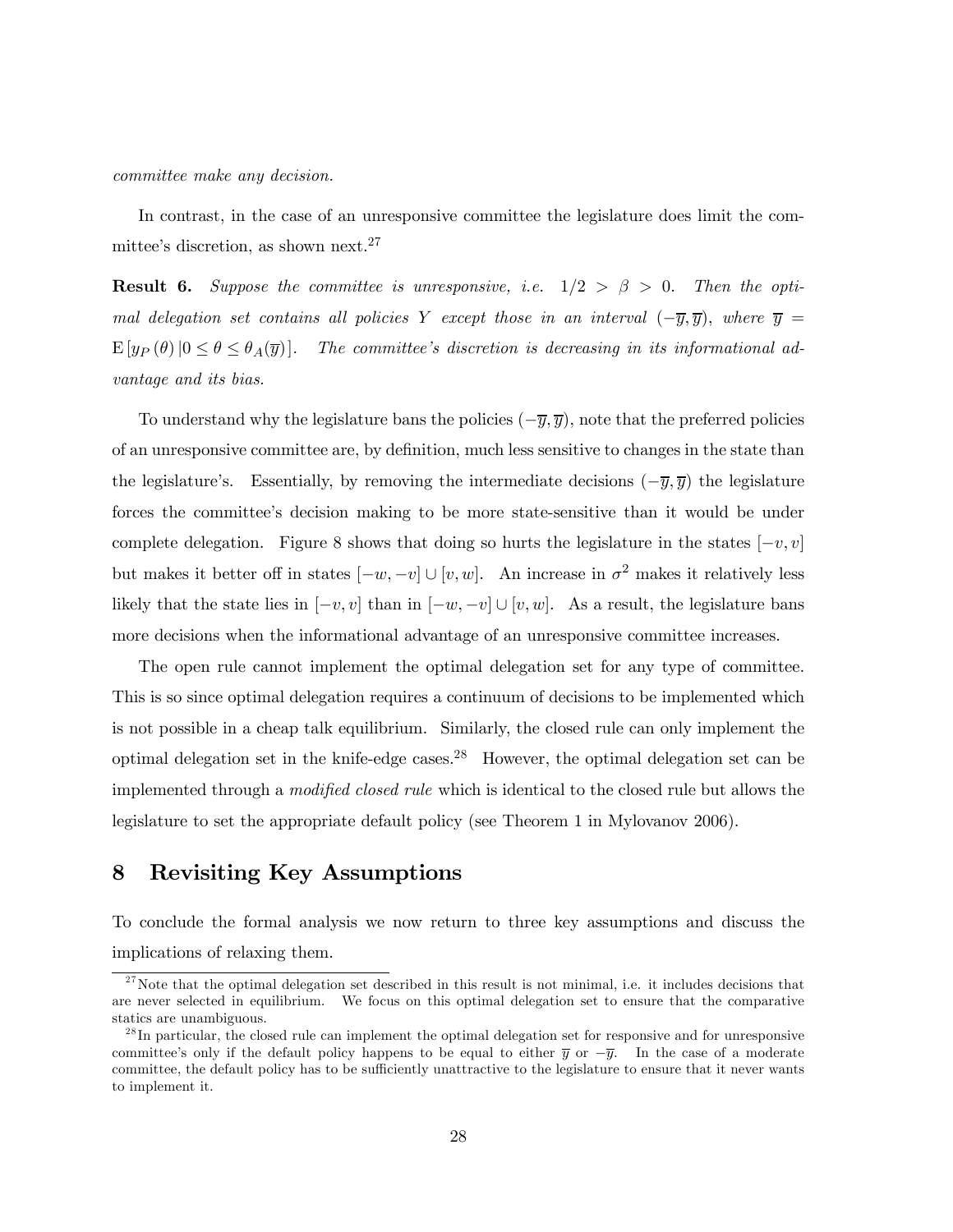

Figure 8: Decision Making with an Unresponsive Committee

#### 8.1 Contingent Transfers

It is evident that in our setting the principal could always do weakly better by committing to contingent transfers. To get a sense for how much better she would be able to do, we now compare the performances of optimal delegation and complete contracting in the leading example of Crawford and Sobel (1982). We leave a general analysis of the returns from contracting for future research.<sup>29</sup>

In the leading example of Crawford and Sobel (1982),  $\theta$  is uniformly distributed on [0, 1],  $u_P(y, \theta) = -(y - \theta)^2$  and  $u_A(y, \theta) = -(y - \theta - b)^2$ , where  $b > 0$ . The optimal delegation set then takes the form  $D^* = [b, 1 - b]$  if  $b \le 1/2$  and  $D^* = \{1/2\}$  if  $b > 1/2$ . To characterize the complete contract, we draw on Krishna and Morgan (2006) who provide such a characterization under the assumption that the agent is liquidity constrained.<sup>30</sup> We consider two 'no contract' benchmarks: under principal control the principal is free to implement any decision without interacting with the agent and thus implements  $y_P^* = 1/2$ . Similarly, under agent control the agent is free to make any decision and therefore implements  $y_A(\theta) = \theta + b$ .

Figure 9 illustrates the percentage increase in the principal's expected utility of moving

 $29$  See also Krishna and Morgan (2006).

 $30$  In particular, they require transfers to the agent to be positive.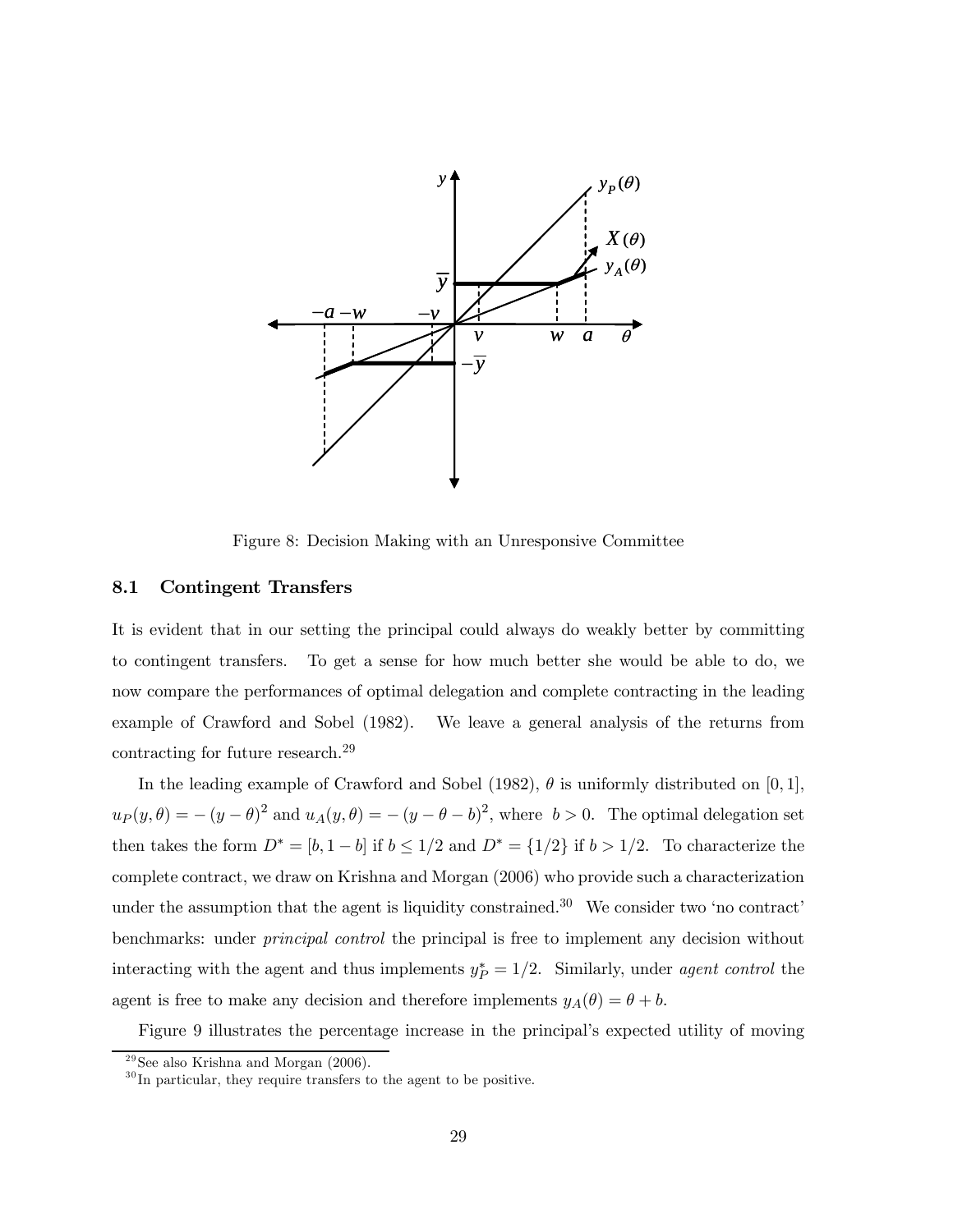

Figure 9: The Returns from Contracting: Agent Control



Figure 10: The Returns from Contracting: Principal Control

from agent control to optimal delegation and complete contracting respectively. The figure shows that there are strongly decreasing returns from contracting. In particular, when the difference in the relative performances is the greatest, namely at  $b \approx 0.4$ , optimal delegation increases the principal's expected utility by about 50% while complete contracting increases it by about 56%. Moreover, for small and for large biases, the performances of the two types of contracts are almost indistinguishable. Figure 10 shows that this is also true if the benchmark is principal control. While in this case the maximum difference in the relative performances is larger, it still does not surpass 15 percentage points.

In some cases, therefore, the benefits of using contingent transfers, in addition to restrict-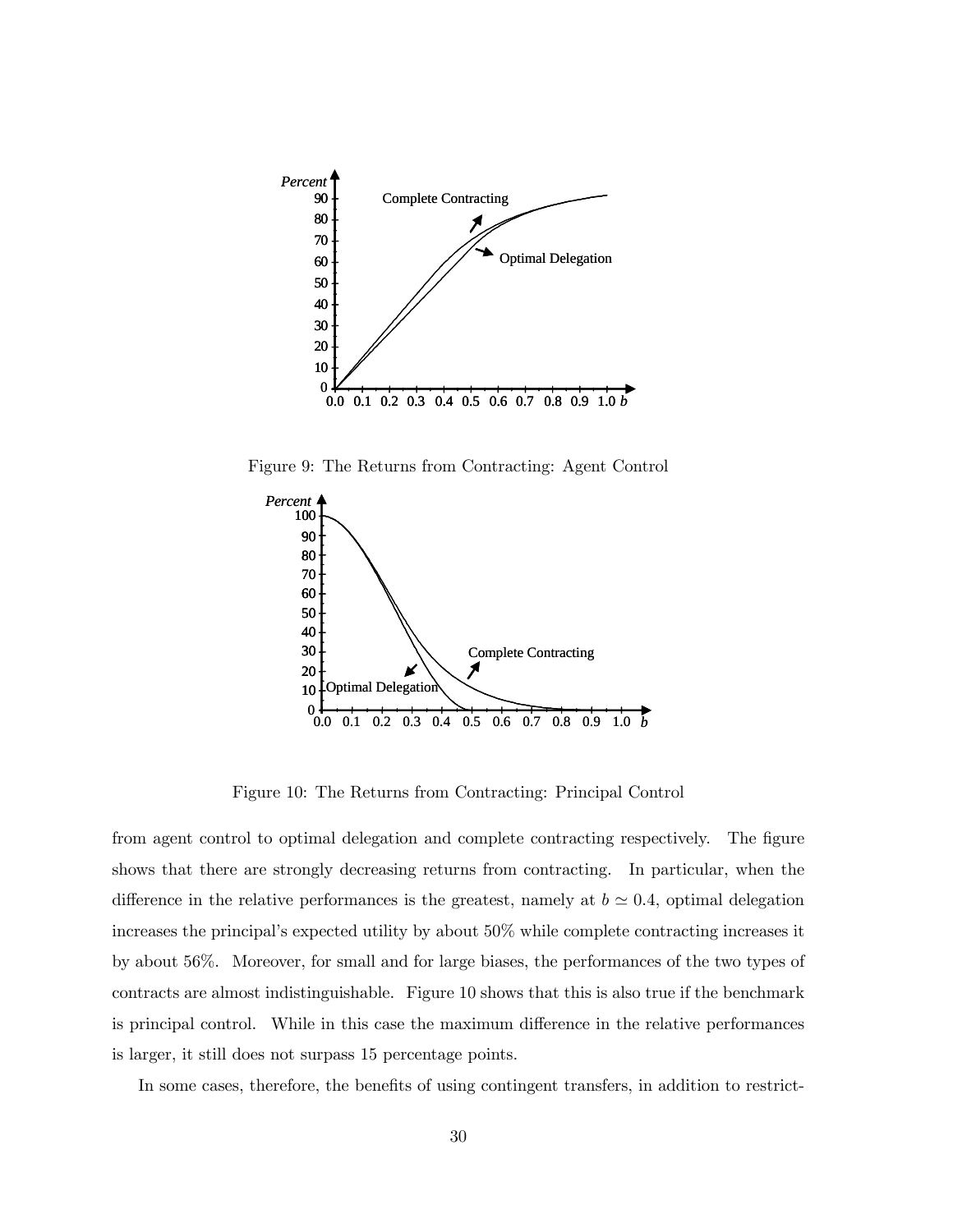ing the agent's discretion, are quite limited. It should also be noted that optimal transfer rules tend to be highly non-linear and sensitive to changes in the informational structure. In contrast, in some cases, such as the regulation model, optimal delegation takes a very simple form that is robust to changes in the informational structure. To the extent that deriving and implementing sophisticated transfer rules requires resources, this suggests that it may sometimes be more economical to simply restrict an agent's discretion than to design a potentially complicated complete contract.

#### 8.2 General Utility Functions

In Section 6 we characterized the solution to the delegation problem (4) by analyzing the effects of adding decisions to, and removing them from, a delegation set. When the principal's utility function is quadratic, this optimization technique delivers very simple optimality conditions. Also, for such preferences the principal benefits from removing any number of intermediate decisions whenever the sufficient condition for removing a single intermediate decision is satisfied. These features greatly simplify the characterization of the optimal delegation set. The key problem of allowing for more general preferences is that, in general, these features do not hold for non-quadratic preferences. It should be noted, however, that while the analysis is more complicated, in principle, the same optimization technique can be used to obtain a characterization of the optimal delegation set when the principal's utility function takes a more general form.

Suppose, for instance, that the principal's utility  $u_P(y, \theta)$  is strictly concave in y and that  $y_A(\theta) = \theta$ . The rest of the model is as in Section 3. Using the same approach as we did in the analysis above, we can then establish a sufficient condition for interval delegation to be optimal.

**Proposition 5.** Let  $R(\theta) \equiv \frac{\partial u_P(\theta, \theta)}{\partial y} f(\theta)$  and  $y_P(\theta) \equiv \arg \max_y u_P(y, \theta)$ .. If  $y_P(\theta)$  is (weakly) increasing and  $R(\theta)$  is (weakly) decreasing in [0, 1] and there exists  $\overline{\theta} \in (0,1)$  such that  $R(\overline{\theta})=0$ then interval delegation is optimal.

To understand how this condition relates to the sufficient conditions derived above, note that if the principal's preferences are quadratic, then  $R(\theta) = -2b(\theta)f(\theta)$  and  $T'(\theta) = F(\theta) R(\theta)/2$ . Thus, if  $R(\theta)$  is weakly decreasing, then the backward bias  $T(\theta)$  is convex.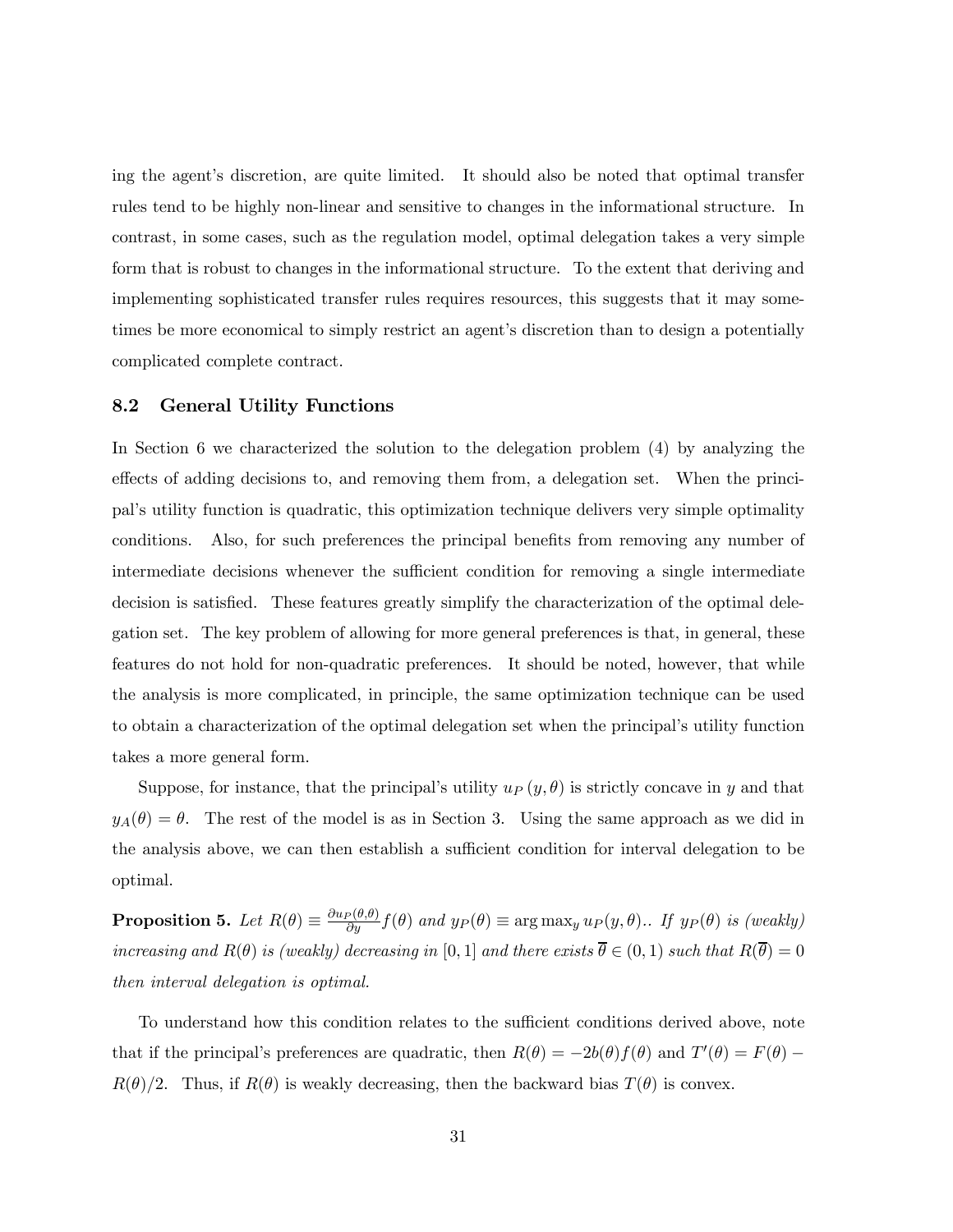#### 8.3 Stochastic Mechanisms

Our model follows most of the literature on mechanism design in restricting attention to deterministic mechanisms. In general, this is not without loss of generality. In a recent paper, however, Kovac and Mylovanov (2006) consider a version of our model with quadratic preferences and provide a sufficient condition for the optimal mechanism to be deterministic. When their condition is satisfied, the backward bias is everywhere convex and thus interval delegation is optimal. In contrast, when interval delegation is not optimal, it is possible to construct examples in which the optimal mechanism is stochastic.

Suppose, for instance, that  $\theta$  is distributed on [−1, 1] according to a symmetric probability density function  $f(\theta)$ ,  $u_A(y, \theta) = -(y - \beta \theta)^2$  and that  $u_P(y, \theta) = -(y - \theta)^2$ . Further suppose that  $E[\theta | \theta \ge 0] > 2\beta$ . The optimal delegation set then consists of only two decisions,  $-\overline{y}$ and  $\overline{y}$ , where  $\overline{y} = E[\theta | \theta \ge 0]$ . Although the agent's bias is very small for  $\theta$  close to zero, the principal rules out the intermediate decisions  $(-\overline{y}, \overline{y})$  to encourage more state-sensitive decision making. The principal can improve on this deterministic mechanism by letting the agent choose between  $\overline{y}$ ,  $-\overline{y}$  and a zero-mean lottery over two decisions  $-z$  and z, where  $z < \overline{y}$ . The agent will then prefer the lottery to either  $\overline{y}$  or  $-\overline{y}$  whenever  $\theta$  is close to zero.<sup>31</sup>

We leave a full characterization of optimal stochastic mechanisms for future research. It should be noted, however, that even if a stochastic mechanism is optimal, enforcing such a mechanism may be impossible.<sup>32</sup>

### 9 Conclusions

Rules are a pervasive feature of organizations. In this paper we studied the optimal design of decision rules in organizations in which there is a misalignment in the interests between the managers who have the legal right to make decisions and those who possess the relevant information. Our focus has been on situations in which it is impossible to commit to contingent monetary transfer schemes. We believe that such situations are widespread in practice and

<sup>&</sup>lt;sup>31</sup>In particular, the agent chooses the lottery for  $|\theta| \leq \overline{\theta} \equiv (\overline{y}^2 - z^2)$ The increment in the principal's expected utility when offering this stochastic mechanism is given by  $\Delta U$  =  $4\overline{y}\left(F(\overline{\theta})-1/2\right)(\beta\overline{\theta}-E\left[\theta\left|0\leq\theta\leq\overline{\theta}\right|\right)$ . For a fixed  $\beta$ , there exist distributions with sufficient probability mass at zero such that  $\Delta U > 0$ .

 $32$ Enforcement is a standard concern with stochastic mechanisms. See, for instance, page 67 in Laffont and Martimort (2002).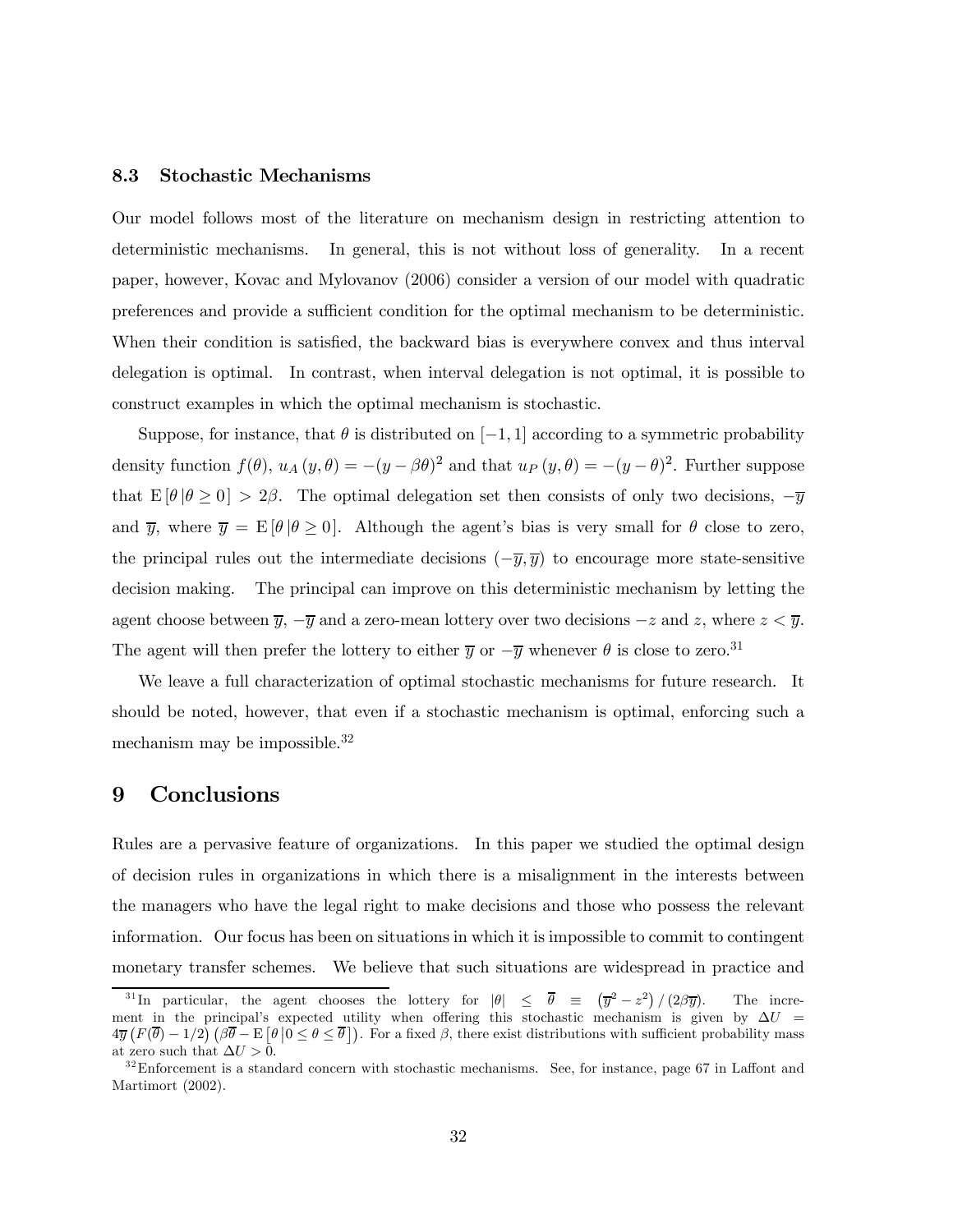not yet sufficiently well understood in theory.

The central result in the paper is the characterization of optimal decision rules. In general, such rules can take many different forms. In practice, however, decision rules are often very simple and merely specify an interval of decisions from which the agent is allowed to choose his preferred one. We showed that such simple decision rules are optimal when the agent is sufficiently aligned with the principal. When this is not the case, optimal decision rules may contain gaps, that is, they may allow the agent to make high or low decisions but not intermediate ones. Such gaps may be optimal since they can be used to induce more statesensitive decision making by an otherwise unresponsive agent. When such gaps are optimal, some of the perceived wisdoms about decision making in organizations do no longer hold. For instance, the principal may then give less discretion to a more aligned agent or to one with a bigger informational advantage. In other words, the Ally Principle and the Uncertainty Principle no longer hold.

Our theoretical results can be used to gain new insights into well-known economic problems such as the regulation of a monopolist who is privately informed about his costs. This problem was first analyzed in Baron and Myerson (1982) in a setting in which the regulator is able to make contingent transfers to the monopolist. While there are industries in which such transfers are indeed feasible, there are others in which they are ruled out by law. Our analysis can be applied to study optimal regulation in such industries. In this context we showed that for a large class of distributions and for common demand functions, optimal regulation without transfers takes a remarkably simple form which, moreover, is often observed in practice. In particular, the regulator cannot do better than to either give the monopolist no discretion at all or to impose a price cap and let him choose any price below this threshold.

Some of the decision rules that are optimal in our setting are therefore widely observed in practice. There are other rules, however, which are pervasive in organizations and which our model cannot rationalize. For instance, organizations often engage in management by exception, that is, they make the identity of the decision maker contingent on the state of the world. Existing research has emphasized the importance of ability differences between players in explaining management by exception.<sup>33</sup> Such ability differences are absent in our

<sup>3 3</sup>See Athey, Gans, Schaefer, and Stern (1994) and Garicano (2000).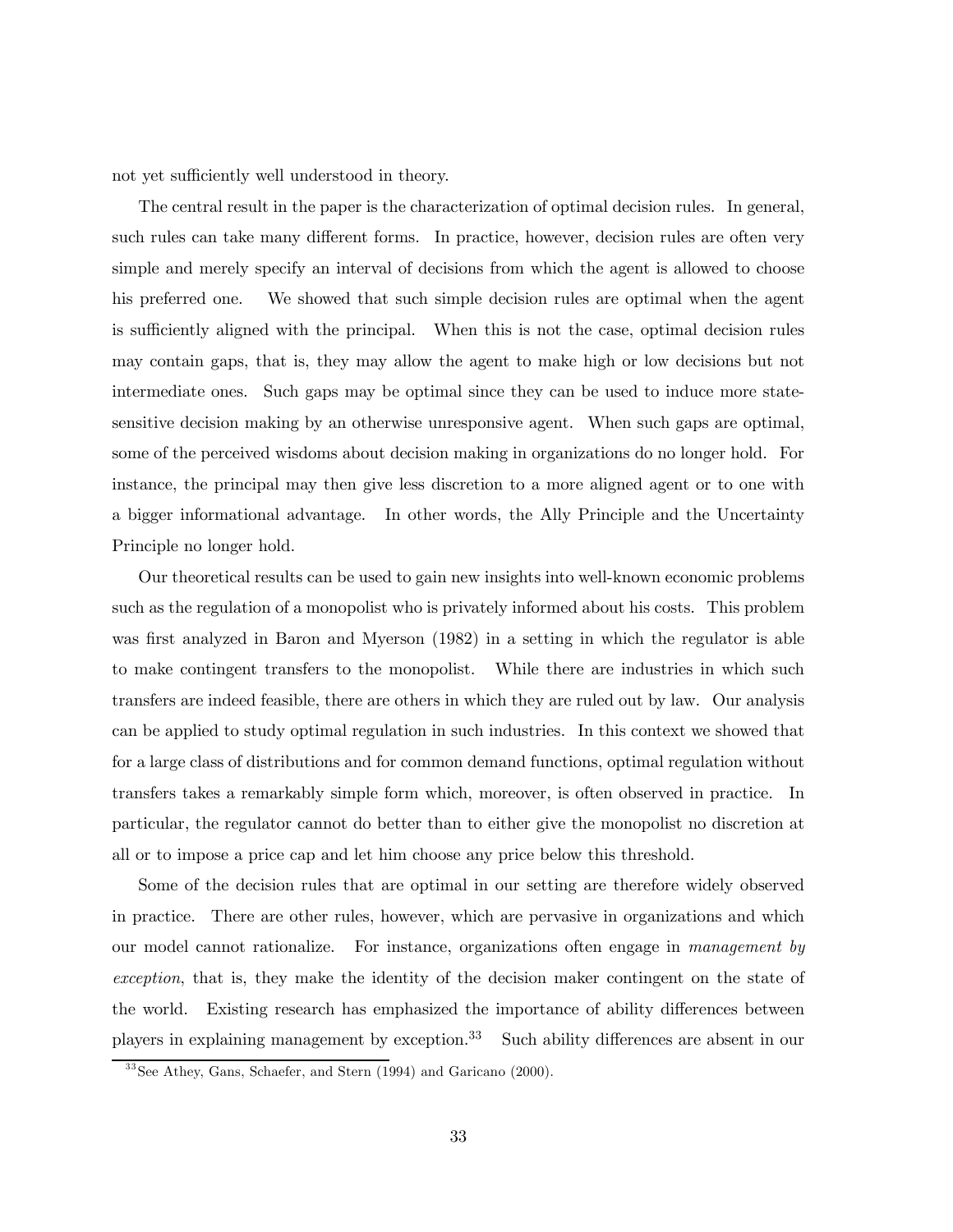model. While this assumption seems appropriate in some situations, such as setting a price for a regulated monopolist, it is not in others. It would be interesting to extend our analysis by allowing for ability differences.

Our analysis also assumes that decision rules do not affect the incentives of the agent to acquire information. Again this assumption is appropriate in some situations. The incentives of a regulated firm to learn its own production costs, for instance, are largely independent of the regulatory environment it faces. In other situations, however, the rules that an agent faces have a first order effect on his incentives to acquire information. A judge who knows that he has to impose a sentence of exactly five years, for instance, has a smaller incentive to learn about the specifics of case than a judge who is allowed to impose any sentence. In such a situation rules must then be designed, not just to elicit information from an agent, but also to motivate him to acquire information in the first place.<sup>34</sup> This issue, and others, awaits future research.

<sup>&</sup>lt;sup>34</sup> Aghion and Tirole (1997) and Szalay (2005) analyze the effect of delegation on the incentives to acquire information but they largely abstract from the need to elicit information.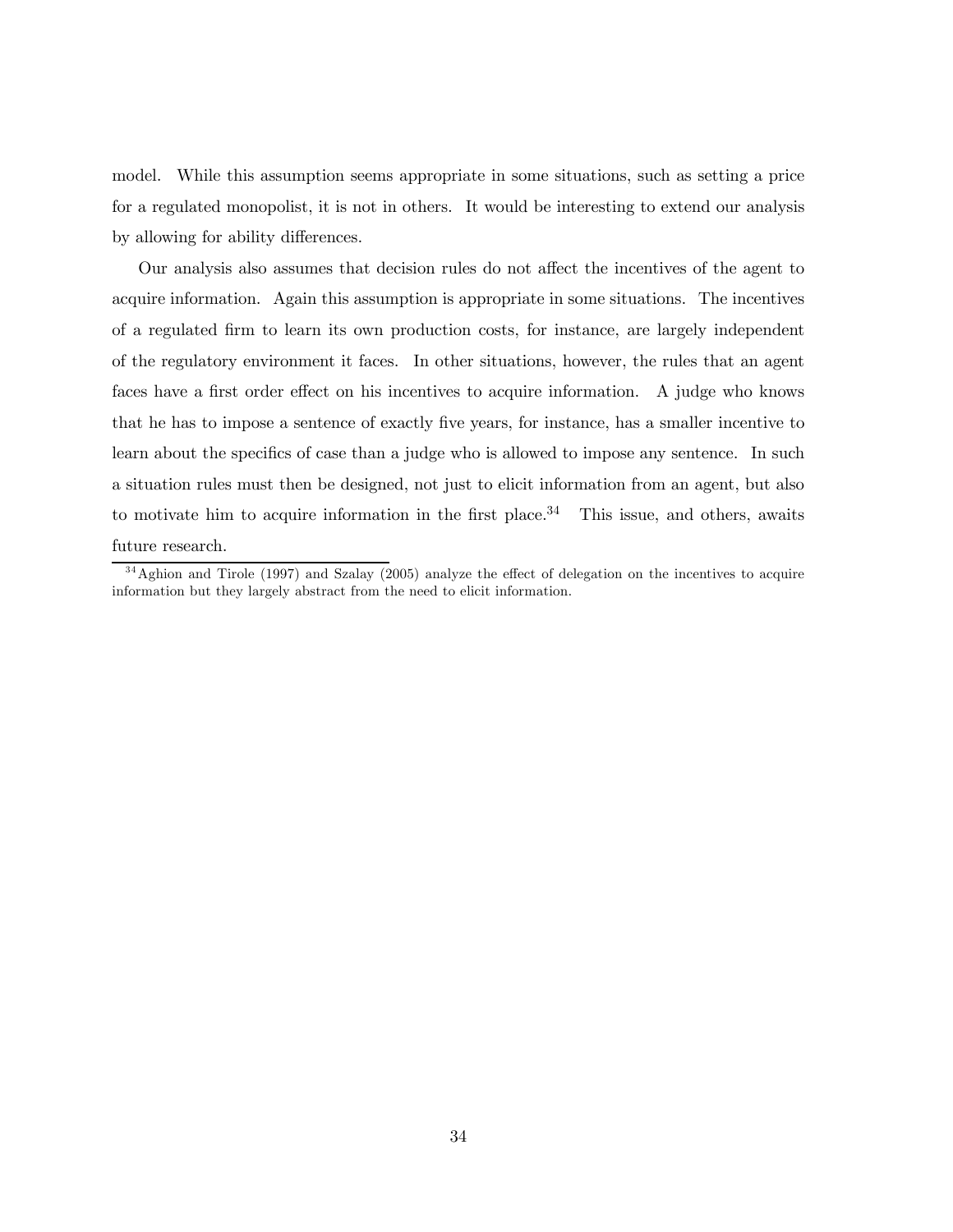# 10 Appendix A

This appendix contains the proofs of all propositions and lemmas as well as the statements and proofs of Propositions 6 and 7. For some of the proofs it is convenient to define  $\widetilde{S}(y) \equiv$  $S(\theta_A(y))$  and  $\widetilde{T}(y) \equiv T(\theta_A(y))$ . Thus  $\widetilde{S}(\cdot)$  and  $\widetilde{T}(\cdot)$  represent the forward bias and backward bias as functions of the decision instead of the state.

**Proof of Lemma 1:** The proof is similar to the arguments presented in Strausz (2003). Consider an arbitrary deterministic mechanism and an equilibrium of that mechanism that implements outcome function  $\sigma(\theta)$ . First we establish that for  $\theta' > \theta$ , inf  $\{y : y \in \text{supp }\sigma(\theta')\} \ge$  $\sup \{y : y \in \text{supp } \sigma(\theta)\}.$  In other words, for any deterministic mechanism offered by the principal and any equilibrium of that mechanism, the agent always induces higher decisions for higher realizations of the state of the world. Suppose on the contrary that for  $\theta' > \theta$  there exists  $y(\theta') < y(\theta)$ , where  $y(\theta') \in \text{supp } \sigma(\theta')$  and  $y(\theta) \in \text{supp } \sigma(\theta)$ . From single-peakedness and symmetry of  $u_A(y, \theta)$  it has to be the case then that  $y_A(\theta) \ge (y(\theta') + y(\theta)) / 2$  and  $y_A(\theta') \le$  $(y(\theta') + y(\theta))$  /2. Since  $y_A(\theta)$  is strictly increasing this leads to a contradiction. Therefore we have that  $y(\theta') \geq y(\theta)$  for  $y(\theta') \in \text{supp } \sigma(\theta')$  and  $y(\theta) \in \text{supp } \sigma(\theta)$ .

Next let  $u(\theta) = E_{\sigma(\theta)} [u_P (m, \theta)]$  be the interim expected utility of the principal for type θ. For each θ define  $X(\theta)$   $\in$ supp  $\sigma(\theta)$  such that  $u_P(X(\theta), \theta) \geq E_{\sigma(\theta)}[u_P(m, \theta)].$  Note that  $X(\theta)$  is non-decreasing and hence Borel-measurable. Therefore the direct deterministic mechanism  $(\Theta, X)$  is well defined, incentive compatible and satisfies  $E_{\theta} [u_P (s(\theta), \theta)] \ge$  $E_{\theta}$   $[E_{\sigma(\theta)}[u_P(m, \theta)]]$ . Thus we can reduce the search for an optimal deterministic mechanism to the set of direct deterministic mechanisms that are incentive compatible.  $\blacksquare$ 

Proof of Lemma 2: Follows immediately from Proposition 1 in Melumad and Shibano  $(1991)$ .

**Proof of Lemma 3:** To prove this claim we show that all outcome functions in  $X_D$  yield the same expected utility for the principal. Let  $D \subset Y$  be a compact set and define  $W = \{ \theta \in$  $\Theta: X'(\theta) \neq X''(\theta); X', X'' \in X_D$ . The set W contains all states where outcome functions in  $X_D$  differ. This in turn implies that for the agent at  $\theta \in W$ ,  $y_A(\theta) \notin D$ . We will prove that  $\text{Prob}[\theta \in W] = 0$  which then establishes that  $E_{\theta}[u_i(X'(\theta), \theta)] = E_{\theta}[u_i(X''(\theta), \theta)]$  for all  $X', X'' \in X_D$  and  $i = A, P$ . To prove that  $\text{Prob}[\theta \in W] = 0$  we show next that the set W is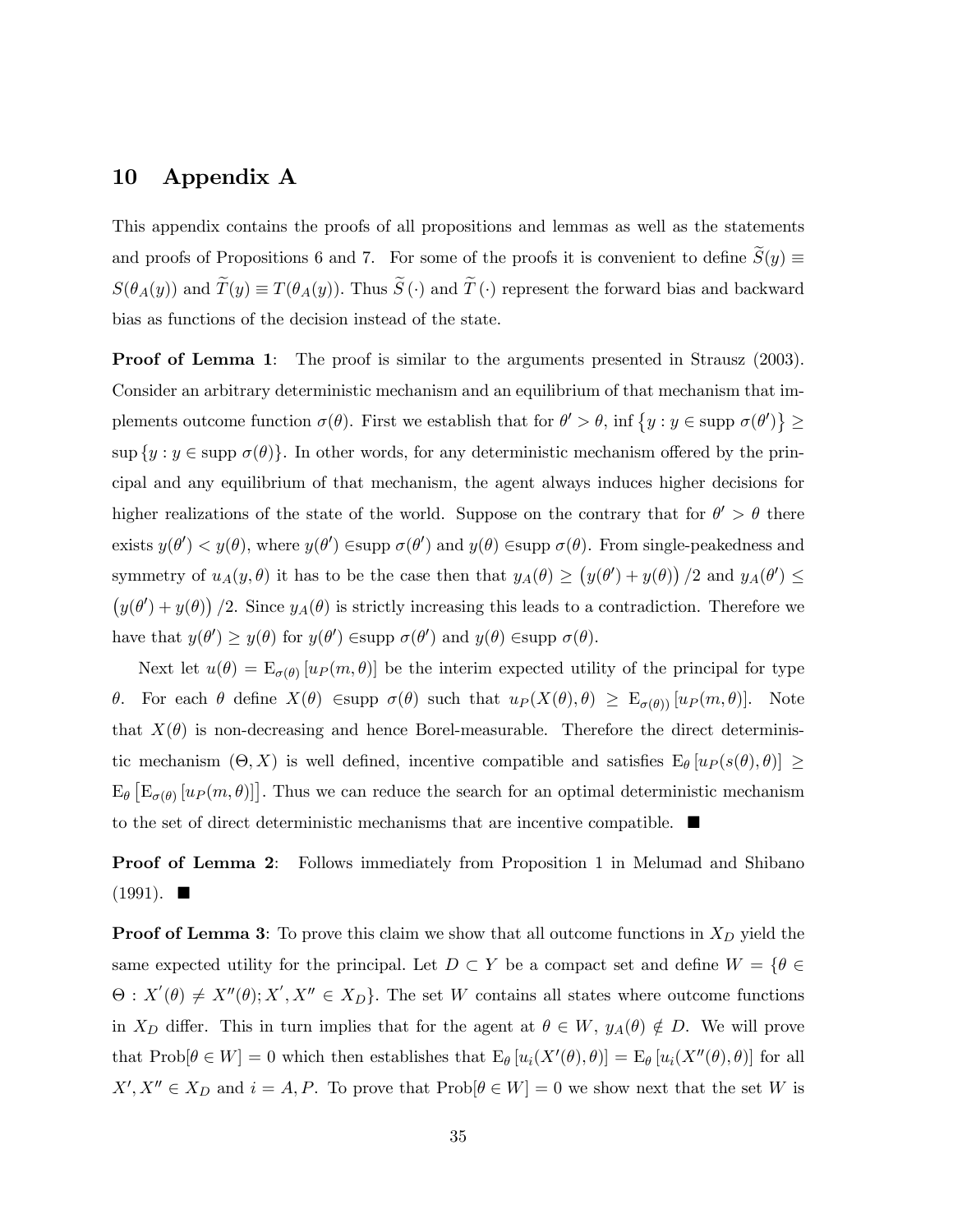countable. Since F is absolutely continuous it then follows that  $\text{Prob}[\theta \in W] = 0$ .

Let  $\theta, \tilde{\theta} \in W$  and  $\theta \neq \tilde{\theta}$ . It follows from single peakedness and symmetry of  $u_A(y, \theta)$  w.r.t. to y that  $X(\theta) \subset \{s_\theta, s'_\theta\}$ , where  $s_\theta < y_A(\theta) < s'_\theta$ . Since  $y_A(\theta)$  is strictly increasing, it must be that  $\{x : x = X(\theta), X \in X_D\} \neq \{x : x = X(\widetilde{\theta}), X \in X_D\}$ . Next associate with each  $\theta \in W$ the number  $s'_{\theta} - s_{\theta} > 0$ . Define the sets  $A_n = \{ \theta \in W : \frac{1}{n} > s'_{\theta} - s_{\theta} \geq \frac{1}{1+n} \}$ ,  $n \in \mathbb{N}$  and  $A_0 = \{ \theta \in W : s_{\theta}^{\prime} - s_{\theta} \geq 1 \}.$  Note that each  $A_n$  is a finite set. Since  $W = \bigcup_{i=0}^{\infty} A_i$ , S is countable.  $\blacksquare$ 

**Proof of Lemma 4:** Follows immediately from Theorem 1 in Holmström (1984).  $\blacksquare$ 

**Proof of Lemma 5:** Since, following Lemma 2, for all  $X(\theta) \in X$ ,  $X(\theta)$  is (weakly) monotonic and bounded and  $T(\theta)$  is continuous, the Riemann-Stieltjes integral  $\int_0^1 T(\theta) dX(\theta)$ is well-defined and finite. Now consider a given  $X(\theta)$  and compute the difference  $\Delta(X(\theta))$  =  $E_{\theta}[u_P(X(\theta),\theta)] - E_{\theta}[u_P(y_P^*,\theta)]$  between the expected utility of the principal under  $X(\theta)$  and under the delegation set  $\{y_P^*\}$ 

$$
\Delta(X(\theta)) = \int_0^1 ((y_P^* - y_P(\theta))^2 - (X(\theta) - y_P(\theta))^2) dF(\theta)
$$
  
= 
$$
-(y_P^*)^2 + \int_0^1 2X(\theta)y_P(\theta) dF(\theta) - \int_0^1 X^2(\theta) dF(\theta).
$$
 (7)

First, integrating by parts the second term of the right hand side of (7) we have

$$
\int_0^1 2X(\theta)y_P(\theta)\mathrm{d}F(\theta) = 2X(1)y_P^* - \int_0^1 \left[ \int_0^{\theta} 2y_P(z)\mathrm{d}F(z) \right] \mathrm{d}X(\theta).
$$

Note that for every state  $\theta$ , incentive compatibility of the agent implies that  $X^-(\theta)+X^+(\theta) =$  $2y_A(\theta)$ , which implies that

$$
(X^+(\theta))^2 - (X^-(\theta))^2 = 2y_A(\theta) (X^+(\theta) - X^-(\theta)).
$$
\n(8)

We can then integrate by parts the third term of the right hand side of (7) to find that  $\int_0^1 X^2(\theta) dF(\theta) = X^2(1) - \int_0^1 2y_A(\theta) F(\theta) dX(\theta)$ . Rearranging terms it follows that

$$
\Delta(X(\theta)) = -(y_P^*)^2 + 2X(1)y_P^* - X^2(1) + \int_0^1 2y_A(\theta)F(\theta) dX(\theta) - \int_0^1 \int_0^{\theta} 2y_P(z) dF(z) dX(\theta) = -(y_P^* - X(1))^2 + 2 \int_0^1 T(\theta) dX(\theta).
$$
 (9)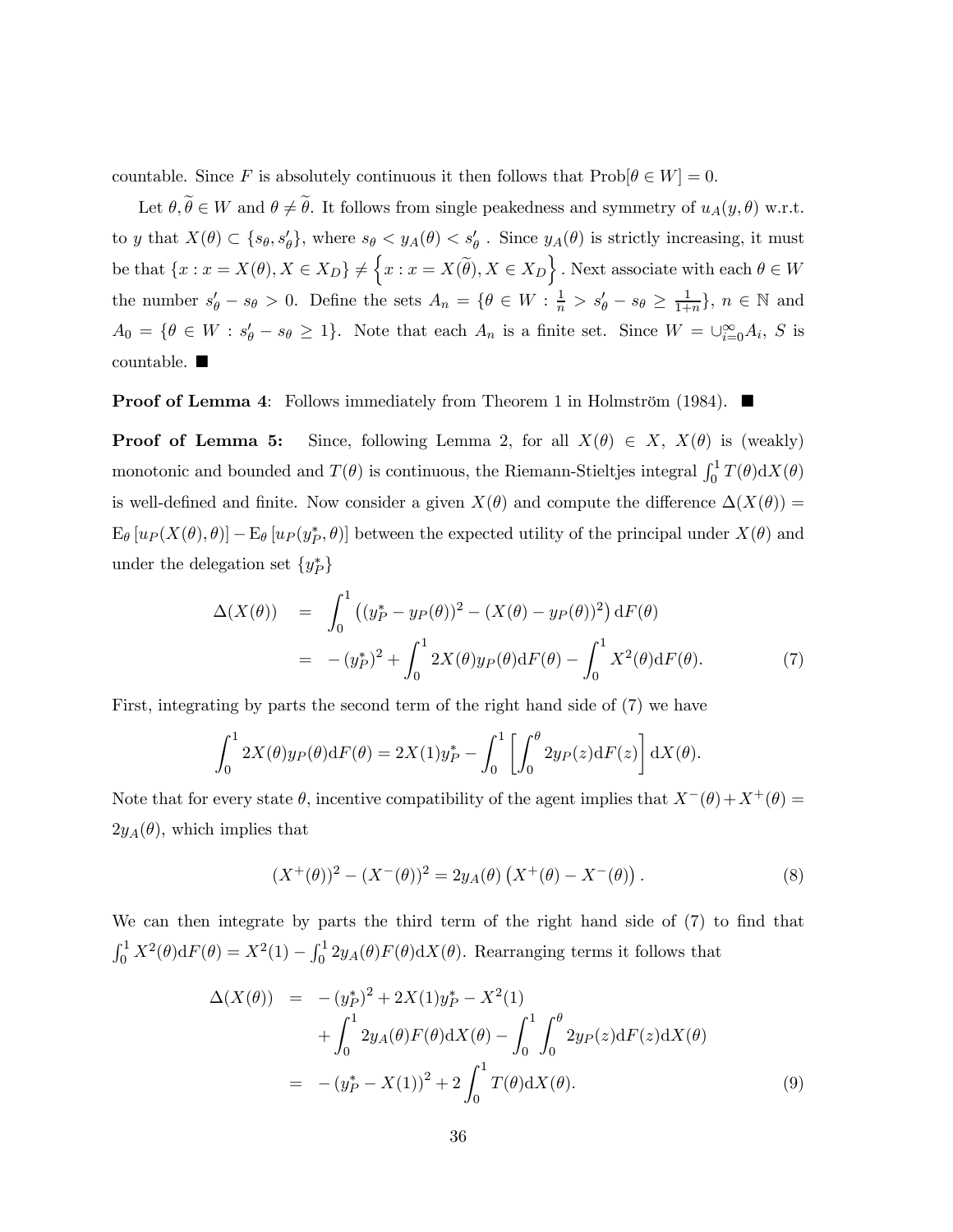Alternatively we can integrate by parts the second term on the right hand side of (7) to obtain  $\int_0^1 2X(\theta)y_P(\theta) dF(\theta) = 2X(0)y_P^* + \int_0^1 \left[ \int_\theta^1 2y_P(z) dF(z) \right] dX(\theta)$ . By application of (8) and integration by parts we have  $\int_0^1 X^2(\theta) dF(\theta) = X^2(0) + \int_0^1 2y_A(\theta) (1 - F(\theta)) dX(\theta)$ . Rearranging terms we finally obtain

$$
\Delta(X(\theta)) = -(y_P^*)^2 + 2X(0)y_P^* - X^2(0) - \int_0^1 2y_A(\theta)(1 - F(\theta))dX(\theta) \n+ \int_0^1 \left[ \int_\theta^1 2y_P(z)dF(z) \right] dX(\theta) \n= -(y_P^* - X(0))^2 - 2 \int_0^1 S(\theta)dX(\theta).
$$
\n(10)

Therefore,

$$
V = \max_{X(\theta) \in X} \Delta(X(\theta)) = \max_{X(\theta) \in X} -(y_P^* - X(1))^2 + 2 \int_0^1 T(\theta) dX(\theta)
$$
  
= 
$$
\max_{X(\theta) \in \hat{X}_D} -(y_P^* - X(0))^2 - 2 \int_0^1 S(\theta) dX(\theta).
$$

**Proof of Proposition 1:** Necessity: We will prove the contra-positive, i.e. if there exists  $\theta \in (0,1)$  such that  $T(\theta) > 0$  and  $S(\theta) < 0$  then  $V > 0$ . Let  $\theta^* \in (0,1)$  be such that  $S(\theta^*) < 0$  $T(\theta^*)$  and let  $y = y_A(\theta^*)$ . Consider the delegation set D comprised of only two decisions such that at  $\theta^*$  the agent is indifferent between the two decisions, i.e.  $D = \{y - d, y + d\}$ with  $d > 0$ . The difference in the principal's expected utility from D and the delegation set  $\{y_P^*\}\$ is given by  $\Delta(X(\theta)) \equiv -(y_P^* - X(1))^2 + 2\int_0^1 T(\theta) dX(\theta) = -(y_P^* - (y + d))^2 + 4T(\theta^*)d$ . Selecting  $d = T(\theta^*) - S(\theta^*) > 0$  we have  $\Delta(X(\theta)) = -(2T(\theta^*))^2 + 4T(\theta^*)[T(\theta^*) - S(\theta^*)] = 4T(\theta^*)S(\theta^*) > 0$ . Therefore  $V > 0$ .

Sufficiency: Note that the condition in the proposition is equivalent to requiring that for all  $\theta \in (0,1)$ ,  $T(\theta) \leq 0$  or  $S(\theta) \geq 0$ . Suppose first that for all  $\theta \in (0,1)$   $T(\theta) \leq 0$ . Then, for all  $X(\theta) \in X$  we have that  $\int_0^1 T(\theta) dX(\theta) \le 0$  and from  $(5) - (y_P^* - X(1))^2 + 2 \int_0^1 T(\theta) dX(\theta) \le 0$ . Therefore  $V = \max_{X(\theta) \in \widehat{X}_D} -(y_P^* - X(1))^2 + 2 \int_0^1 T(\theta) dX(\theta) = 0.$ 

Next consider the case that  $S(\theta) \geq 0$  for all  $\theta \in (0,1)$ . Then, for all  $X(\theta) \in X$  we have that  $\int_0^1 S(\theta) dX(\theta) \ge 0$  and from  $(10) - (y_P^* - X(0))^2 - 2 \int_0^1 S(\theta) dX(\theta) \le 0$ . This implies that  $V = \max_{X(\theta) \in \widehat{X}_D} -(y_P^* - X(0))^2 - 2 \int_0^1 S(\theta) dX(\theta) = 0.$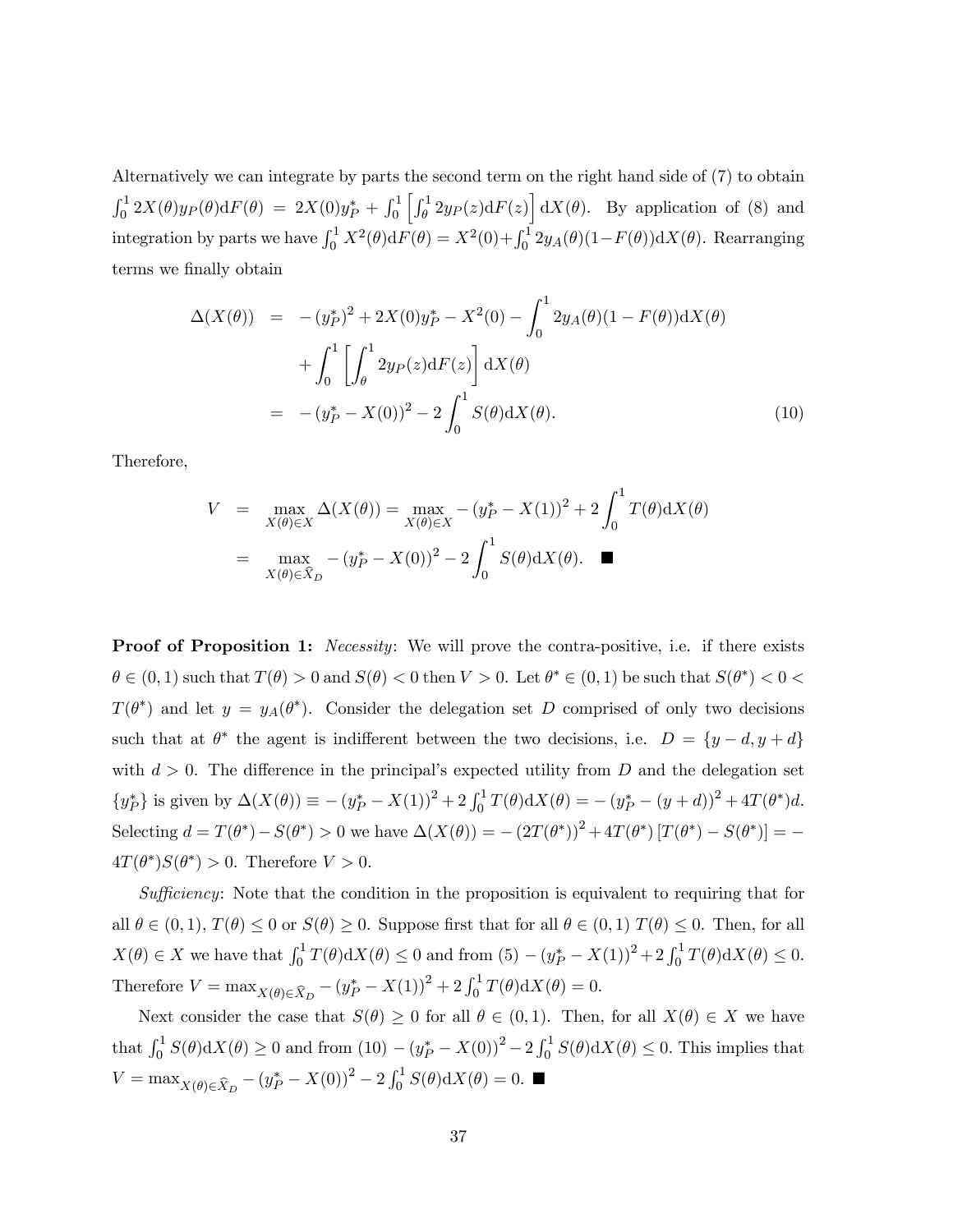**Proof of Lemma 6:** Follows immediately from the discussion in the text.  $\blacksquare$ 

**Proof of Lemma 7:** Let  $y_2 = (y_1 + y_3)/2$  and consider the collection of delegation sets  $D(t) = D \setminus (y_2 - t, y_2 + t)$  for  $t \in [0, \bar{t}],$  where  $\bar{t} \equiv (y_3 - y_1)/2$ . Note that  $D(0) = D$  and  $D(\bar{t}) = \overline{D}$ . The difference in the principal's expected utility from these two delegation sets  $\Delta(t) \equiv \mathbb{E}(u_P(y,\theta)|D) - \mathbb{E}(u_P(y,\theta)|D(t))$  is given by

$$
\Delta(t) = \int_{\theta_A(y_2-t)}^{\theta_A(y_2)} (y_2 - t - y_P(\theta))^2 - (y_A(\theta) - y_P(\theta))^2 dF(\theta) + \int_{\theta_A(y_2)}^{\theta_A(y_2+t)} (y_2 + t - y_P(\theta))^2 - (y_A(\theta) - y_P(\theta))^2 dF(\theta).
$$
(11)

Differentiating this expression gives  $\Delta'(t) = 2[T(\theta_A(y_2 + t)) + T(\theta_A(y_2 - t)) - 2T(\theta_A(y_2))].$ Thus, if  $T(\theta)$  is strictly concave in  $[\theta_A (y_2 - \overline{t}), \theta_A (y_2 + \overline{t})]$  we have that  $\Delta'(t) \leq 0$  for  $t \leq \overline{t}$ and with strict inequality if  $T(\theta)$  is strictly concave. Thus, in this case  $\Delta(t) = \int_0^{\frac{\pi}{t}}$ 0  $\Delta'(t)dt \leq 0$ for  $t \in (0, \bar{t}]$  and with strict inequality if  $T(\theta)$  is strictly concave in  $[\theta_A (y_2 - \bar{t}), \theta_A (y_2 + \bar{t})]$ . It follows that, if  $T(\theta)$  is concave in  $[\theta_A (y_2 - \overline{t}), \theta_A (y_2 + \overline{t})]$ , then (11) is negative for all  $t \in [0, \overline{t}]$ and takes its minimum value for  $t = \overline{t}$ . This proves part (i.).

Conversely, if  $T(\theta)$  is convex in  $[\theta_A (y_2 - \overline{t}), \theta_A (y_2 + \overline{t})]$  we have that  $\Delta'(t) \geq 0$  for  $t \leq$  $\bar{t}$  and with strict inequality if  $T(\theta)$  is strictly convex. Since  $\Delta(0) = 0$  this implies that  $\Delta(t) = \int_0^t$  $\mathbf{0}$  $\Delta'(t)dt \geq 0$  for  $t \in (0,\bar{t}]$  and with strict inequality if  $T(\theta)$  is strictly convex in  $[\theta_A (y_2 - \overline{t}), \theta_A (y_2 + \overline{t})]$ . Hence, if  $T(\theta)$  is strictly convex in  $[\theta_A (y_2 - \overline{t}), \theta_A (y_2 + \overline{t})]$ , then (11) is positive for all  $t \in [0, \bar{t}]$ . This proves part (ii.).  $\blacksquare$ 

**Proof of Proposition 2:** Part (i.): Suppose on the contrary that  $D^* \cap [y_1, y_2]$  is not a connected set. Since  $D^* \cap [y_1, y_2]$  is closed there exist two points  $u, v \in D^* \cap [y_1, y_2]$ ,  $u \neq v$ , such that the interval  $(u, v)$  does not contain any points of  $D^*$ . Consider the alternative (compact) delegation set  $\hat{D} = D^* \cup [u, v]$ . The difference in expected utility to the principal under  $\widehat{D}$  and  $D^*$  is given by  $\Delta((v-u)/2)$ , where  $\Delta(\cdot)$  is defined in (11) and the difference is evaluated at  $(v + u)/2$ . Since  $T(\theta)$  is strictly convex in  $[\theta_A(u), \theta_A(v)]$  by Lemma 7.ii.  $\Delta((v-u)/2) > 0$ . Thus,  $D^*$  cannot be optimal.

Part (ii.): We establish this claim in two steps. We first show that if  $T(\theta)$  is strictly concave in  $[\theta_A(y_1), \theta_A(y_2)]$  an optimal delegation set cannot contain any non-degenerate interval.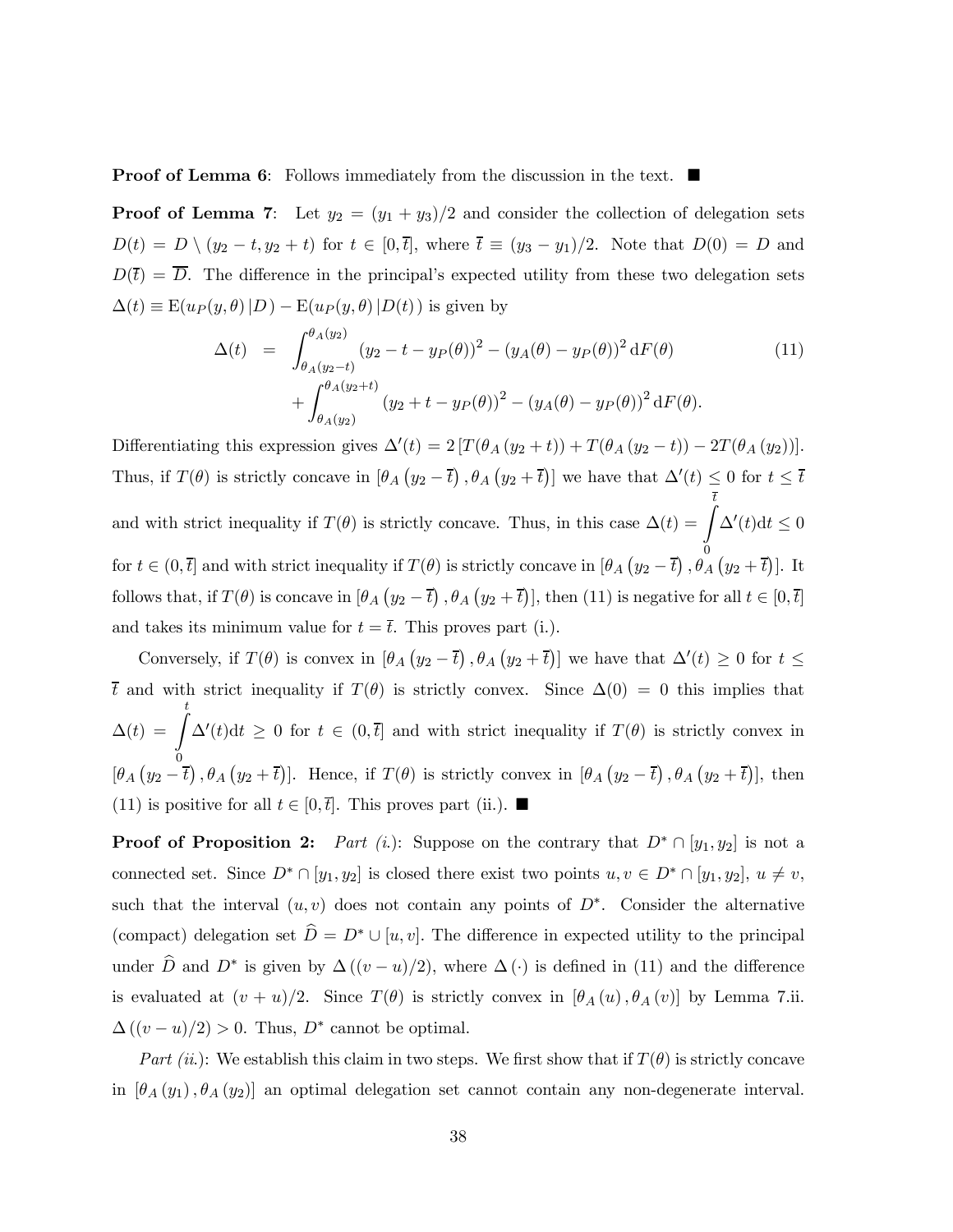Second, we establish that the principal strictly prefers a delegation set with only two decisions in  $[y_1, y_2]$  to one with more than two decisions in  $[y_1, y_2]$ .

Suppose first that  $D^* \cap [y_1, y_2]$  contains a closed interval  $[u, v]$ . Let  $\widehat{D} = D^* \cap (u, v)^C$  be an alternative delegation set where all decisions in  $(u, v)$  are prohibited by the principal. The difference in the principal's expected utility under  $D^*$  and  $\hat{D}$  is given by  $\Delta((v-u)/2)$ , where  $\Delta(\cdot)$  is defined in (11) and the difference is evaluated at  $(v+u)/2$ . Since  $T(\theta)$  is strictly concave in  $[\theta_A(u), \theta_A(v)]$  by Lemma 6.i.,  $\Delta((v-u)/2) > 0$  contradicting the assumed optimality of  $D^*$ . Thus,  $D^*$  cannot contain any non-degenerate interval in  $[y_1, y_2]$ .

Consider now the case in which  $D^* \cap [y_1, y_2]$  contains more than two points but does not contain any non-degenerate interval. We will distinguish two cases: a. there exist three decisions  $\hat{y}_1 < \hat{y}_2 < \hat{y}_3$  with  $\hat{y}_1, \hat{y}_2, \hat{y}_3 \in D^* \cap [y_1, y_2]$  that are consecutive in the sense that  $(\widehat{y}_1, \widehat{y}_2) \cap D^* = (\widehat{y}_2, \widehat{y}_3) \cap D^* = \emptyset$ , b.  $D^* \cap [y_1, y_2]$  does not contain three consecutive decisions.<sup>35</sup>

a. Three consecutive decisions  $\hat{y}_1 < \hat{y}_2 < \hat{y}_3$ . Suppose that there are three consecutive decisions  $\hat{y}_1 < \hat{y}_2 < \hat{y}_3$ . We now propose an alternative delegation set  $\hat{D}$  which coincides with  $D^*$  except for the decision  $\hat{y}_2$  which is banned by the principal. Then, letting  $\Delta U \equiv$  $\mathbb{E}(u_P(y,\theta)|D^*) - \mathbb{E}(u_P(y,\theta)\left|\widehat{D}\right)$  be the difference in the expected utility of the principal from  $D^*$  and  $\widehat{D}$  by Lemma 6.i. we have that  $\Delta U < 0$  so that  $\mathbb{E}(u_P(y,\theta) \Big| \widehat{D}) > \mathbb{E}(u_P(y,\theta) \Big| D^*).$ Therefore the delegation set  $D^*$  with three consecutive decisions  $\hat{y}_1, \hat{y}_2, \hat{y}_3$  in  $D^* \cap [y_1, y_2]$  cannot be optimal.

b. No three consecutive decisions. Let  $\overline{s} = \max D^* \cap [y_1, y_2]$  and  $\underline{s} = \min D^* \cap [y_1, y_2]$  be the highest and lowest decisions in the range  $[y_1, y_2]$  allowed in  $D^*$ . Note that the complement in [y<sub>1</sub>, y<sub>2</sub>] of  $D^*$  is an open set whose intersection with [s,  $\overline{s}$ ] can be described as the union of a countable collection of pairwise disjoint intervals  $A_i$ ,  $i \geq 1$ , of the form  $A_i = (\underline{a}_i, \overline{a}_i)$ . For convenience define  $B_i$ ,  $i \geq 1$ , the set of states in which the agent's preferred decision lies in  $(\theta_A(\underline{a}_i), \theta_A(\overline{a}_i))$ . We now construct a sequence of delegation sets  $D_i$  such that the expected utility of the principal  $E(u_P(y, \theta)|D_i)$  converges to  $E(u_P(y, \theta)|D^*)$ . Define  $D_0 = \{\underline{s}, \overline{s}\}\$  and  $D_i = D_{i-1} \cup \{ \underline{a}_i, \overline{a}_i \}$  for  $i \geq 1$ . Next note that the agent's optimal response under  $D_i$  and  $D^*$ 

<sup>&</sup>lt;sup>35</sup>We note that the existence in  $D^* \cap [y_1, y_2]$  of three decisions that are consecutive is equivalent to the existence of an isolated point of  $D^* \cap [y_1, y_2]$  different from its extremal points (i.e. different from  $\max D^* \cap [y_1, y_2]$  and  $\min D^* \cap [y_1, y_2]$ . There are however compact sets that are nowhere dense (therefore do not contain any nondegenerate interval) but have no isolated points, i.e. all its points are accumulation points. An example of such a set would be the *Cantor ternary set* (see e.g. Rudin  $(1987)$ ).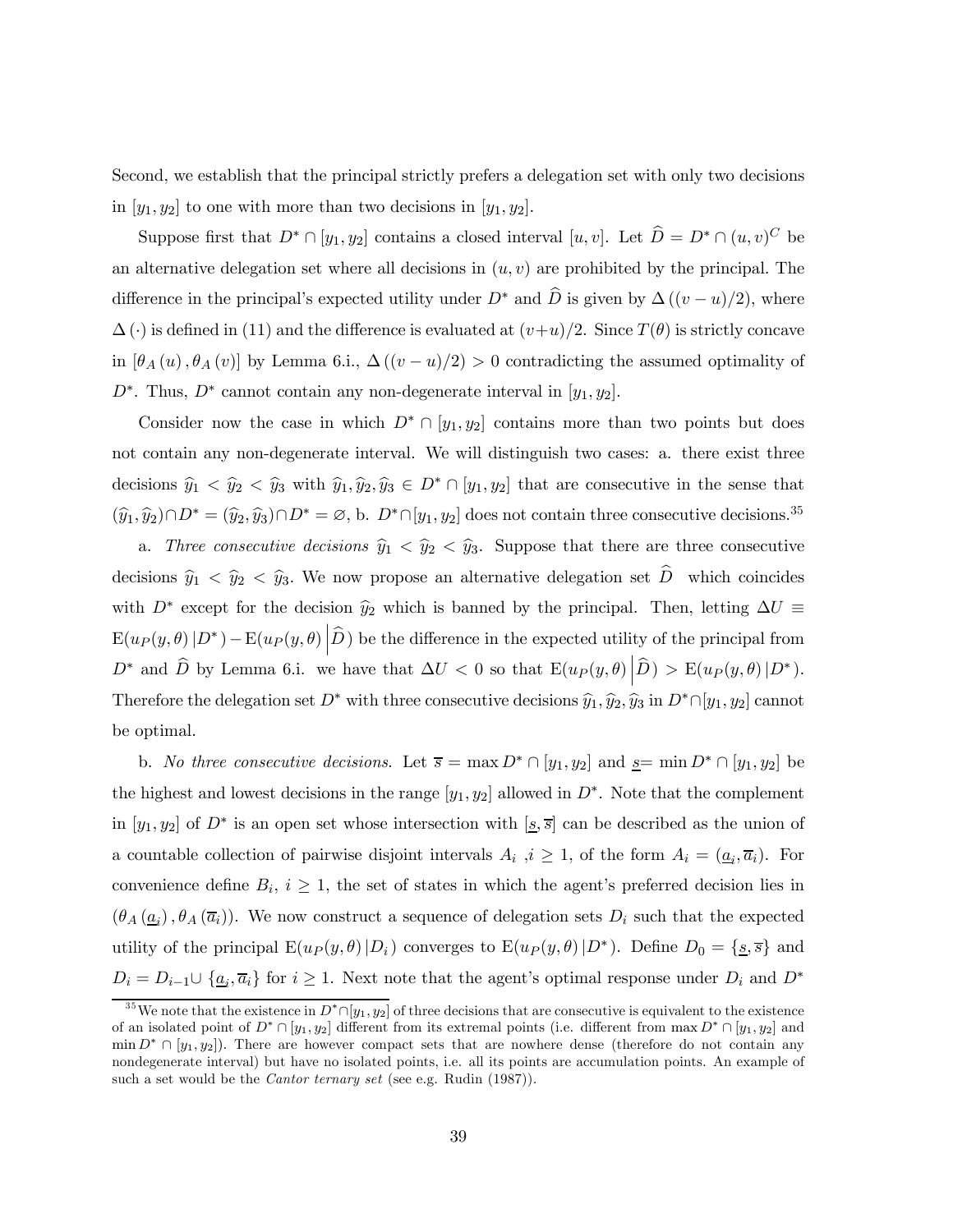coincide in the set  $\cup_{j=1}^{i} B_j$ , and that  $\lim_{i \to \infty} \Pr\left[\theta \in \left(\cup_{j=1}^{i} B_i\right)^c\right] = 0$ . Therefore we have that for each i,  $|E(u_P(y, \theta) | D_i) - E(u_P(y, \theta) | D^*)| \le$  $\begin{array}{|c|c|} \hline \multicolumn{1}{|c|}{3} & \multicolumn{1}{|c|}{4} \multicolumn{1}{|c|}{5} \multicolumn{1}{|c|}{6} \multicolumn{1}{|c|}{6} \multicolumn{1}{|c|}{5} \multicolumn{1}{|c|}{6} \multicolumn{1}{|c|}{6} \multicolumn{1}{|c|}{6} \multicolumn{1}{|c|}{6} \multicolumn{1}{|c|}{6} \multicolumn{1}{|c|}{6} \multicolumn{1}{|c|}{6} \multicolumn{1}{|c|}{6} \multicolumn{1}{|c|}{6} \multicolumn{1}{|c|$  $\max_{y \in Y} y - \min_{y \in Y} y$  $\begin{array}{|c|c|} \hline \hline \multicolumn{1}{|c|}{3} & \multicolumn{1}{|c|}{5} \\\hline \multicolumn{1}{|c|}{5} & \multicolumn{1}{|c|}{5} \\\hline \multicolumn{1}{|c|}{5} & \multicolumn{1}{|c|}{5} \\\hline \multicolumn{1}{|c|}{5} & \multicolumn{1}{|c|}{5} \\\hline \multicolumn{1}{|c|}{5} & \multicolumn{1}{|c|}{5} \\\hline \multicolumn{1}{|c|}{5} & \multicolumn{1}{|c|}{5} \\\hline \multicolumn{1}{|c|}{5} & \multic$ Pr  $\left[\theta \in \left(\cup_{j=1}^i B_i\right)^c\right]$  which implies that  $E(u_P(y, \theta) | D_i) \to E(u_P(y, \theta) | D^*)$  as  $i \to \infty$ .

By the previous proof for three consecutive decisions we know that  $E(u_P(y, \theta)|D_{i-1}) >$  $E(u_P(y, \theta) | D_i)$ . Thus  $E(u_P(y, \theta) | D_0) > E(u_P(y, \theta) | D^*)$  and  $D^*$  cannot be optimal.

Part (iii.): Let  $\overline{s} = \max D^* \cap [y_1, y_2]$  and  $\underline{s} = \min D^* \cap [y_1, y_2]$  be the highest and lowest decisions in the range  $[y_1, y_2]$  allowed in D<sup>∗</sup>. Consider the alternative delegation set  $\hat{D} = [\underline{s}, \overline{s}]\cup D^*$ where the principal offers the entire interval [s,  $\overline{s}$ ] to the agent. We will show that if D<sup>\*</sup> is optimal then  $\widehat{D}$  is also optimal. Suppose on the contrary that  $\mathbb{E}(u_P(y,\theta)\big|\widehat{D}) < \mathbb{E}(u_P(y,\theta)|D^*)$ . Then there must exist an interval  $[u, v]$ ,  $u \neq v$  such that  $\mathbb{E}(u_P(y, \theta) \middle| \hat{D}) < \mathbb{E}(u_P(y, \theta) \middle| \hat{D}_1$ ), where  $\widehat{D}_1 = \widehat{D} \cap (u, v)^c$ , or, equivalently  $\Delta((v - u)/2) < 0$ . However, since  $T(\theta)$  is linear in  $[\theta_A(u), \theta_A(v)]$  we have by Lemma 7 that  $\Delta((v-u)/2) = 0$  reaching a contradiction. Therefore if  $D^*$  is optimal then  $\widehat{D}$ , which follows by substituting the set of decisions  $D^* \cap [y_1, y_2]$  by its convex hull  $[s, \overline{s}]$ , is also optimal.

Part (iv.): We first show that  $D^*$  can contain at most one point above and one point below the range of preferred decisions of the agent Y<sub>A</sub>. Suppose that  $D^* \cap [\overline{d}_A,\infty)$  and  $D^* \cap (-\infty, \underline{d}_A]$ are non empty and let  $\overline{c}_A = \min D^* \cap [\overline{d}_A, \infty)$  and  $\underline{c}_A = \max D^* \cap (-\infty, \underline{d}_A]$ . Single peakedness of  $u_A(y, \theta)$  w.r.t. y implies that  $\overline{c}_A$  and  $\underline{c}_A$  are strictly preferred by the agent to all other points in  $D^* \cap [\overline{d}_A,\infty)$  and  $D^* \cap (-\infty,\underline{d}_A]$ . Minimality of  $D^*$  implies that  $D^* \cap [\overline{d}_A,\infty) = {\overline{c}_A}$  and  $D^* \cap (-\infty, \underline{d}_A] = {\underline{c}_A}.$ 

Now we establish that  $D^*$  can contain at most one point above and one point below the range of preferred decisions of the principal Y<sub>P</sub>. Suppose the set  $D^* \cap (-\infty, \underline{d}_P]$  contains more than one point. The corresponding analysis for the set  $D^* \cap [\overline{d}_P, \infty)$  is entirely analogous. Let  $\underline{c}_P = \max D^* \cap (-\infty, \underline{d}_P]$  be the highest decision in  $D^*$  (weakly) below the principal's range of preferred decisions and define the set of states  $S_{D^*} = \{ \theta | \underline{c}_P > \arg \max_{y \in D^*} u_P(y, \theta) \}$ where the agent selects a decision strictly below  $c_P$ . Now consider the alternative delegation set  $\widetilde{D} = (D^* \cap \underline{d}_P, \infty)) \cup \{\underline{c}_P\}$  which is obtained by replacing all decisions in  $D^*$  below  $\underline{d}_P$ with the single decision  $c_P$ . For states in  $S_{D^*}^c$  the agent's optimal choice remains unchanged under  $\tilde{D}$  while for states in  $S_{D^*}$  the agent will optimally select  $c_P$  from the delegation set D. Strict concavity of the principal's utility w.r.t. y implies that  $u_P(\underline{c}_P, \theta) > u_P(y, \theta)$  for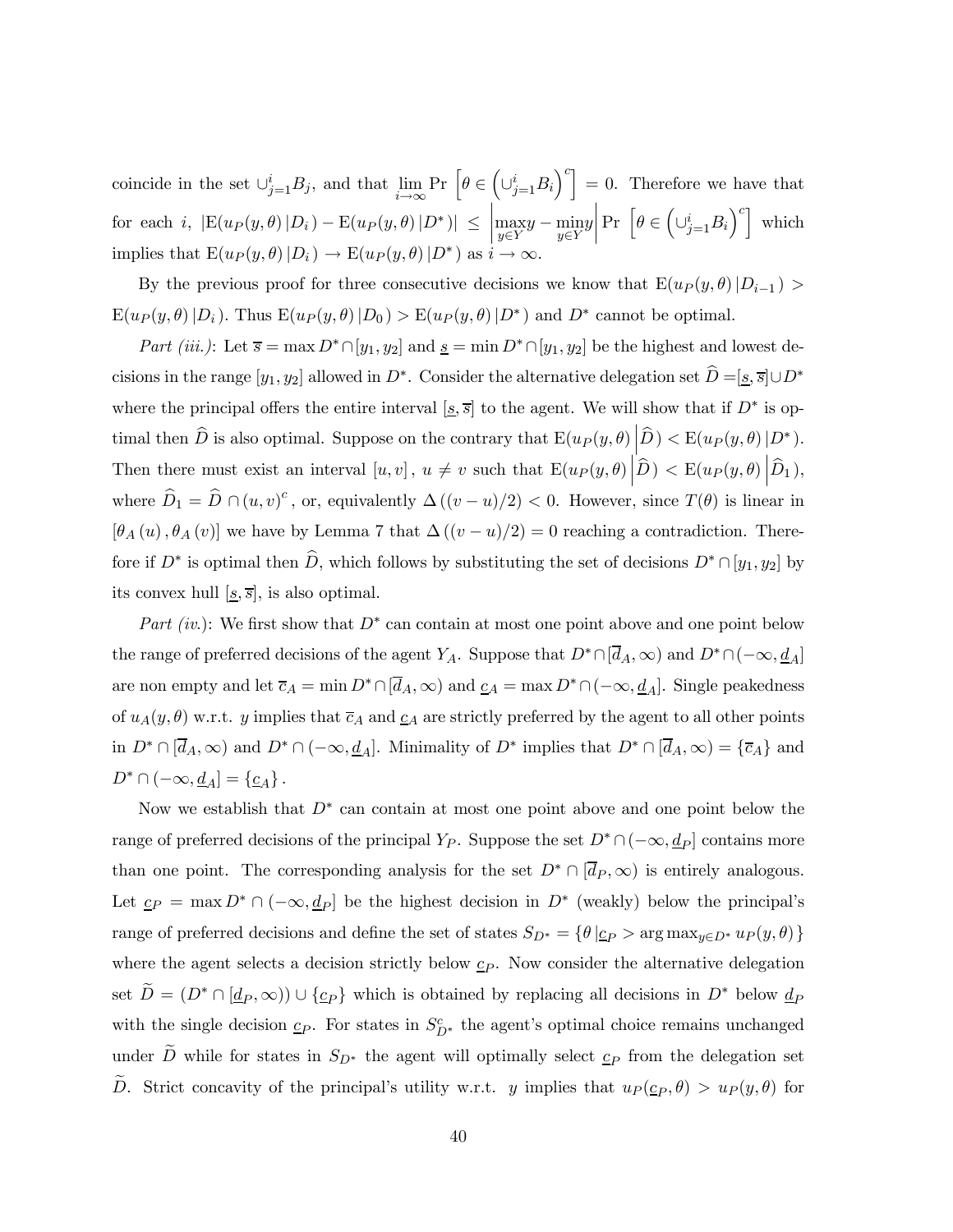$\theta \in S_{D^*}, y \in D^* \cap (-\infty, \underline{d}_P)$ . If  $\text{Prob}[\theta \in S_{D^*}] > 0$  then  $\mathbb{E}\left[u_P(y, \theta) \middle| \widetilde{D}\right] > \mathbb{E}\left[u_P(y, \theta) \middle| D^*\right]$ contradicting the assumed optimality of  $D^*$ .

**Proof of Proposition 3:** Necessity: Suppose that  $D^* = [y, \overline{y}]$  is a minimal optimal delegation set and let  $\underline{\theta} = \theta_A(\underline{y})$  and  $\overline{\theta} = \theta_A(\overline{y})$ . From Proposition 2 it is then necessary that  $T(\theta)$ is convex for  $y \in [\underline{\theta}, \overline{\theta}]$ . The expected utility of the principal under  $D^*$  is given by

$$
U_P = -\int_0^{\underline{\theta}} \left[ y_A(\underline{\theta}) - y_P(\theta) \right]^2 \mathrm{d}F(\theta) - \int_{\underline{\theta}}^{\overline{\theta}} \left[ y_A(\theta) - y_P(\theta) \right]^2 \mathrm{d}F(\theta) - \int_{\overline{\theta}}^1 \left[ y_A(\overline{\theta}) - y_P(\theta) \right]^2 \mathrm{d}F(\theta).
$$

Optimality of  $D^*$  requires  $\underline{\theta}$  and  $\theta$  to satisfy the first order conditions

$$
\frac{\partial U_P}{\partial \theta} = -2y'_A(\theta) \int_0^{\theta} [y_A(\theta) - y_P(\theta)] \,dF(\theta) = 0
$$

$$
\frac{\partial U_P}{\partial \overline{\theta}} = -2y'_A(\overline{\theta}) \int_{\overline{\theta}}^1 [y_A(\overline{\theta}) - y_P(\theta)] \,dF(\theta) = 0
$$

Since, by assumption,  $y'_A(\theta) > 0$  we must have  $y_A(\overline{\theta}) = E[y_P(z) | z \ge \overline{\theta}]$  and  $y_A(\underline{\theta}) =$  $E[y_P(z)|z \leq \underline{\theta}].$ 

Finally, since  $D^* = [y, \overline{y}]$  is optimal,  $U_P$  cannot increase if the principal adds decisions below y and above  $\overline{y}$  to the delegation set  $D^*$ . First consider adding decisions below y and, for each  $\widetilde{\theta} \leq \theta$ , consider adding the decision y to D<sup>\*</sup> such that the agent at state  $\widetilde{\theta}$  is indifferent between the lower bound y and the new decision y, i.e.  $y_A(\tilde{\theta})=(y + y)/2$ . Let  $X_{D^*}(\theta)$  and  $X_{D^* \cup \{y\}}(\theta)$  be the outcome functions associated with  $D^*$  and  $D^* \cup \{y\}$  respectively. These two functions only differ for  $\theta \leq \tilde{\theta}$ , where  $X_{D^*\cup \{y\}}(\theta)$  selects the new decision y and has a jump discontinuity at  $\tilde{\theta}$  of magnitude  $\underline{y}-y$ . Using the representation (9) we have that the increment in the expected utility of the principal by adding a new decision y is  $\Delta U_P = 2T(\tilde{\theta}) \left(\underline{y} - y\right)$ . Optimality of  $D^*$  implies that  $\Delta U_P \leq 0$  and therefore  $T(\tilde{\theta}) \leq 0$ . A similar reasoning shows that adding a decision y above  $\overline{y}$  leads to a variation in the principal's expected utility  $\Delta U_P =$  $-2S(\tilde{\theta}) (\overline{y} - y)$ , where  $\tilde{\theta} \geq \overline{\theta}$  is such that  $y_A(\tilde{\theta}) = (\overline{y} + y)/2$ . Optimality of  $D^*$  implies that  $\Delta U_P \leq 0$  and therefore  $S(\tilde{\theta}) \geq 0$ .

Sufficiency: We establish sufficiency by proving that (i.) delegation set  $\{y_P^*\}$  is not optimal, (ii.) an optimal delegation set has no decisions above  $\overline{y}$  and no decisions below  $\underline{y}$ , and (iii.)  $D^*$  is an interval and  $D^* = [y, \overline{y}]$ .

(*i.*) Delegation set  $\{y_P^*\}$  is not optimal: Note that, since  $T(\underline{\theta})=0$  and  $T(\theta) \leq 0$  for  $\theta < \underline{\theta}$ ,  $T(\theta)$  is (weakly) increasing at  $\theta = \theta$ . Convexity of  $T(\theta)$  in  $[\theta, \overline{\theta}]$  implies that  $T(\theta) > 0$  for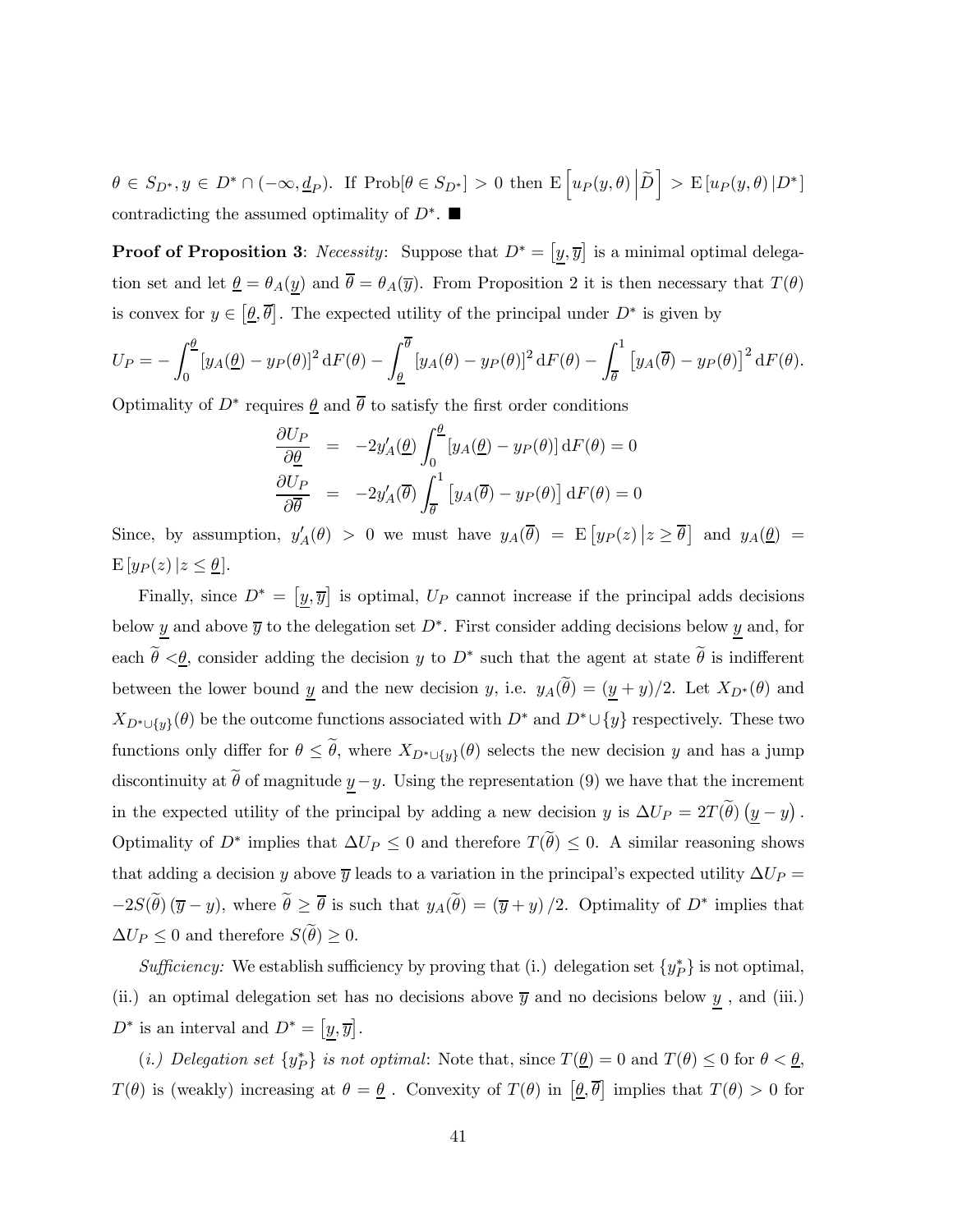$\theta \in (\underline{\theta}, \overline{\theta})$ . A similar argument applied to  $S(\theta)$  establishes that  $S(\theta) < 0$  for  $\theta \in (\underline{\theta}, \overline{\theta})$ . By Proposition 3 it follows that  $\{y_P^*\}$  cannot be optimal.

(*ii.*)  $D^*$  is empty outside of  $[\underline{y}, \overline{y}]$ : First, since  $\widetilde{T}(y) \le 0$  for  $y < \underline{y}$ , by (5) it follows that an optimal delegation set must have at most one decision below  $\underline{y}$ . By a similar argument, from  $S(y) \geq 0$  for  $y > \overline{y}$  and representation (6) an optimal delegation set must have at most one decision above  $\overline{y}$ .

Second, we establish that  $D^* \cap [y, \overline{y}] \neq \emptyset$ , i.e. any optimal delegation set must contain at least one decision in  $[\underline{y}, \overline{y}]$ . Suppose not, i.e.  $D^* \cap [\underline{y}, \overline{y}] = \emptyset$ . Then, since delegation is valuable  $D^*$  must contain exactly two decisions. We will show that the optimal two-decision delegation set necessarily has at least one decision in  $[y, \overline{y}]$  thus reaching a contradiction. To this end, define  $\widetilde{S}(y) \equiv S(\theta_A(y))$  and  $\widetilde{T}(y) \equiv T(\theta_A(y))$  and let  $D_{y^*} = \{y^* - d^*, y^* + d^*\}$ be an optimal two-decision delegation set. Then we must have  $d^* = \tilde{T}(y^*) - \tilde{S}(y^*)$  and  $\widetilde{T}(y^*) > 0, \widetilde{S}(y^*) < 0$ , which requires that  $y^* \in (y, \overline{y})$ . If  $D^* \cap [y, \overline{y}] = \varnothing$  it must be that  $y^* + d^* > \overline{y}$  and  $y^* - d^* < \underline{y}$  which implies that  $2\widetilde{T}(y^*) > \widetilde{T}(\overline{y}) = \widetilde{T}(\overline{y}) + \widetilde{T}(\underline{y}) > 2\widetilde{T}(\frac{\overline{y} + \underline{y}}{2})$ and  $2\tilde{S}(y^*) < \tilde{S}(\underline{y}) = \tilde{S}(\overline{y}) + \tilde{S}(\underline{y}) < 2\tilde{T}(\frac{\overline{y}+y}{2})$ , where in each case the last inequality follows, respectively, from the convexity of  $\widetilde{T}(y)$  and the concavity of  $\widetilde{S}(y)$  in  $[y,\overline{y}]$ . Given that both  $\widetilde{T}(y)$  and  $\widetilde{S}(y)$  are increasing, the last two inequalities imply that  $y^* > (\overline{y} + \underline{y})/2$  and  $y^* < (\overline{y} + \underline{y})/2$  which leads to a contradiction. Therefore it must be that  $D^* \cap [\underline{y}, \overline{y}] \neq \emptyset$ .

Third, we prove that, since any optimal delegation set  $D^*$  must contain at least one decision in  $[\underline{y}, \overline{y}]$ , if there are decisions allowed by the principal in  $D^* \cap [\underline{y}, \overline{y}]^c$  she can always increase her expected utility by either banning these decisions or appropriately increasing the discretion of her agent. This will contradict the assumed optimality of  $D^*$  and hence prove that  $D^* \cap$  $[\underline{y}, \overline{y}]^c = \emptyset$ . We will only explicit show that  $D^* \cap (\overline{y}, \infty) = \emptyset$  since the analysis required to prove  $D^* \cap (-\infty, y) = \varnothing$  is entirely analogous.

Suppose that  $D^* \cap (\overline{y}, \infty) = \{y_2\}$  and let  $y_1$  be the highest decision allowed to the agent in  $D^* \cap [\underline{y}, \overline{y}]$ . If  $(y_1 + y_2)/2 > \overline{y}$  by (6) we see that the principal could obtain a higher expected utility by removing the decision  $y_2$  from  $D^*$ . Now suppose that  $(y_1 + y_2)/2 \leq \overline{y}$ , which implies that  $y_1 < \overline{y}$ . Consider the delegation set  $D^* \cup \{y_1 + \epsilon\}$  where  $0 < \epsilon < 2\overline{y} - y_1 - y_2$ . The increment of the principal's expected utility is

$$
\Delta U = 2\left[\widetilde{T}(y_1 + \frac{\epsilon}{2})\epsilon + \widetilde{T}(\frac{y_1 + y_2}{2} + \frac{\epsilon}{2})[y_2 - y_1 - \epsilon] - \widetilde{T}(\frac{y_1 + y_2}{2})(y_2 - y_1)\right] > 0
$$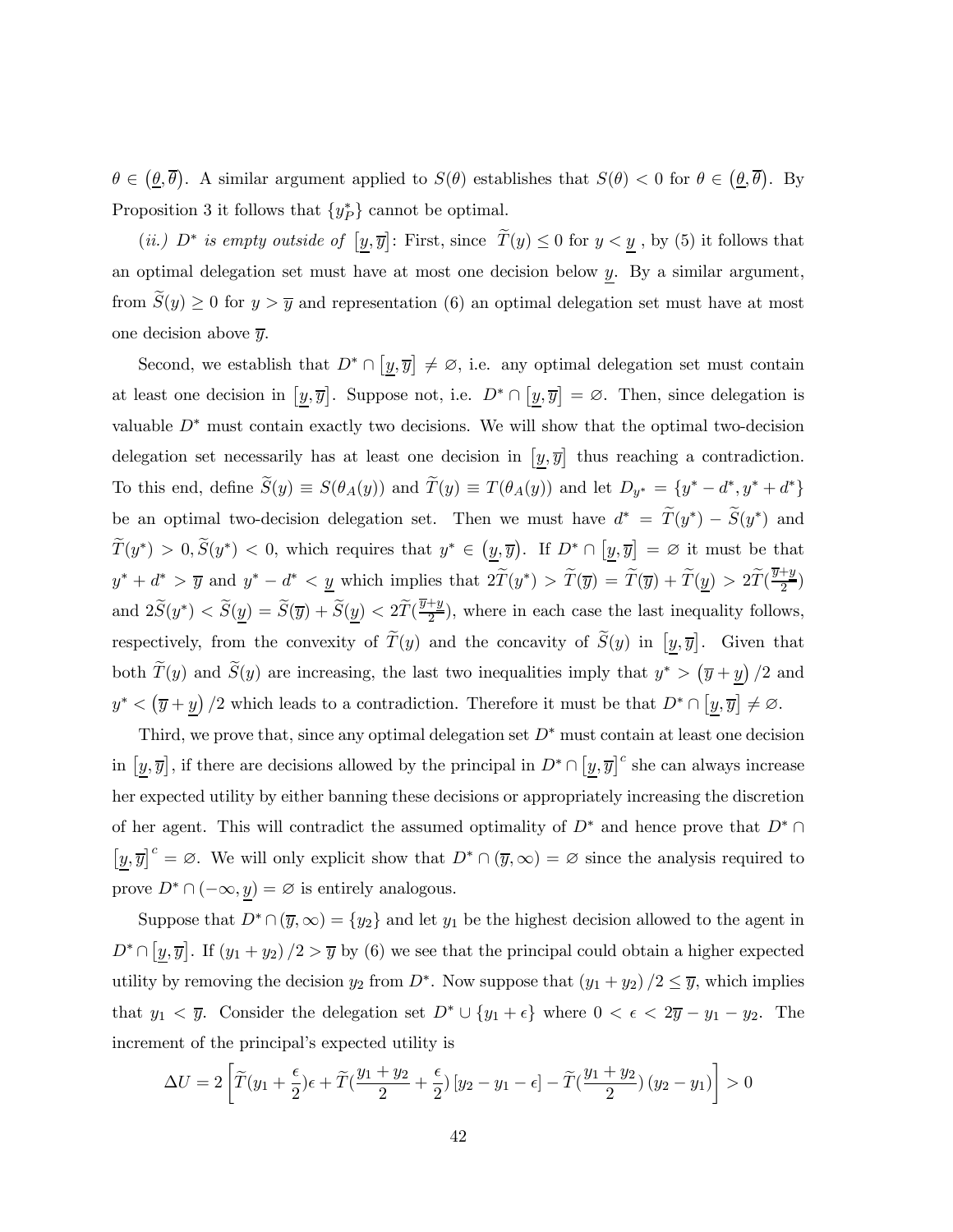since  $\tilde{T}(y)$  is convex in  $[y, \overline{y}]$ . We see that in both cases  $D^*$  cannot be optimal. Therefore we must have  $D^* \cap (\overline{y}, \infty) = \emptyset$ .

(*iii.*)  $D^*$  *is an interval and*  $D^* = [\underline{y}, \overline{y}]$ . Since  $D^* \cap [\underline{y}, \overline{y}]^c = \emptyset$  and  $\{y_P^*\}$  is not optimal, by Proposition 1  $D^*$  must be a (non-degenerate) interval contained in  $[y, \overline{y}]$ . Therefore threshold delegation is optimal. We will now show that indeed  $D^* = [y, \overline{y}]$ . Since the value of delegation from offering the agent an interval  $[y_1, y_2]$  is given by  $V = -(y_P^* - y_2)^2 + 2 \int_{y_1}^{y_2} \widetilde{T}(y) dy =$  $-(y_P^* - y_1)^2 - 2 \int_{y_1}^{y_2} \widetilde{S}(y) dy$ , by differentiating this expressions w.r.t.  $y_1$  and  $y_2$ , respectively, we have that for an optimal  $[y_1, y_2], \widetilde{T}(y_1) = 0$  and  $\widetilde{S}(y_2) = 0$ . Therefore  $D^* = [\underline{y}, \overline{y}]$ .

**Proof of Proposition 4:** Let  $F(y, \lambda) = F(\theta_A(y, \lambda))$  and  $f(y, \lambda) = f(\theta_A(y, \lambda))$ . It suffices to show that there exists a  $\overline{\lambda} \in (0,1)$  such that for  $\lambda > \overline{\lambda}$ ,  $\widetilde{T}(y,\lambda) = \widehat{F}(y,\lambda)y - \int_0^{\theta_A(y,\lambda)} y_P(\theta) dF(\theta)$ is strictly convex for all  $y \in Y_A(\lambda)$ . If this condition is satisfied then for each  $\lambda > \overline{\lambda}$  interval delegation is optimal.

Let  $Y_A(\lambda)$  be the range of preferred decisions of an agent with preferred decisions  $y_A(\theta, \lambda)$ . For  $y \in Y_A(\lambda)$  define  $r(y,\lambda) \equiv \frac{\partial}{\partial y} [\theta_A(y,\lambda)] \widehat{f}(y,\lambda) = \widehat{f}(y,\lambda) / [1 - \lambda + \lambda y'_P(\theta_A(y,\lambda))]$ . Given our conditions on  $y_A(\theta)$ ,  $y_P(\theta)$  and  $f(\theta)$ ,  $r(y, \lambda)$  is continuously differentiable in the compact set  $\Omega = \{(y, \lambda) : y \in Y_A(\lambda), \lambda \in [0, 1]\}$ . By successive differentiation,  $\frac{\partial^2}{\partial y^2} \tilde{T}(y, \lambda)$  satisfies

$$
\begin{split} \left[1 - \lambda + \lambda y'_{P}(\theta_{A}(y,\lambda))\right] \frac{\partial^{2}}{\partial y^{2}} \widetilde{T}(y,\lambda) \\ = \widehat{f}(y,\lambda) + (1 - \lambda) \left[1 - \lambda + \lambda y'_{P}(\theta_{A}(y,\lambda))\right] \frac{\partial}{\partial y} \left[(y - y_{P}(\theta_{A}(y,\lambda)))\right] r(y,\lambda)]. \end{split} \tag{12}
$$

From the assumption min  $f(\theta) = \underline{f} > 0$  and the fact that the term

$$
\left| \left[1 - \lambda + \lambda y'_P(\theta_A(y, \lambda))\right] \frac{\partial}{\partial y} \left[b(y)r(y, \lambda)\right] \right|
$$

is uniformly bounded in  $\Omega$ , say by M, we infer the existence of a  $\overline{\lambda} \in (0,1)$  such that  $f + (1 \overline{\lambda}$ ) $M > 0$ . Thus,  $\forall \lambda > \overline{\lambda}$  the RHS of (12) is strictly positive and thus  $\frac{\partial^2}{\partial y^2} \widetilde{T}(y, \lambda) > 0 \ \forall \lambda > \overline{\lambda}$ ,  $y \in Y_A(\lambda)$ . This establishes the convexity of  $\widetilde{T}(y, \lambda)$   $\forall \lambda > \overline{\lambda}$ .

**Proof of Proposition 5:** Letting  $D^*$  be an optimal delegation set we will show that (i.)  $D^*$ is non-empty in [0, 1], (ii.)  $D^*$  is empty in [0, 1]<sup>c</sup> and (iii.)  $D^*$  is an interval. We first note that from  $R(0) > 0$  and  $R(1) < 0$  it follows that  $y_P(0) > 0$  and  $y_P(1) < 1$  and, since  $y_P(\theta)$  is (weakly) increasing  $Y_P \subset [0,1]$  where  $Y_P$  is the image of  $y_P(\theta)$ .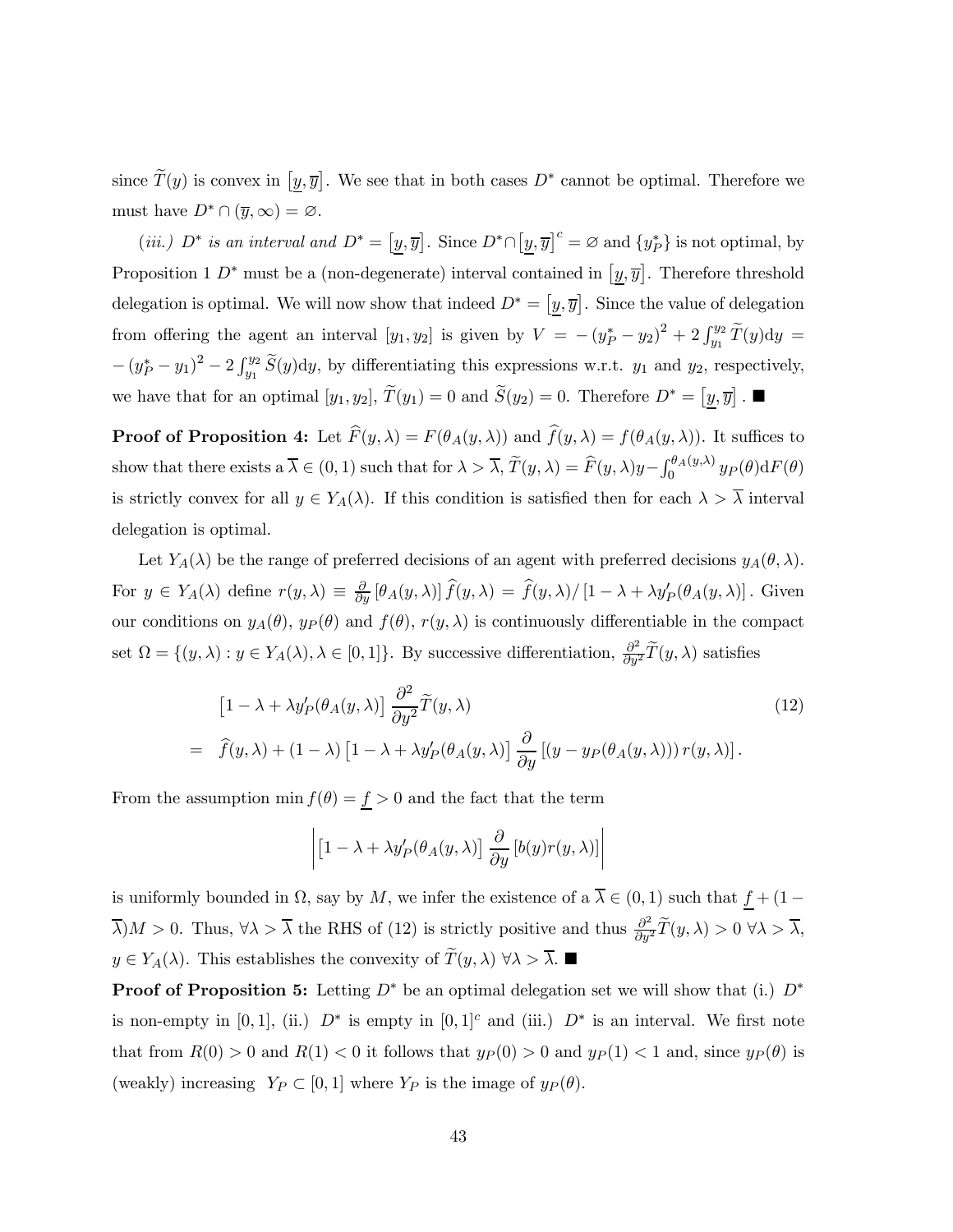(i.)  $D^* \cap [0,1] \neq \emptyset$ . Since the only potential case that satisfies  $D^* \cap [0,1] = \emptyset$  is when the optimal delegation set consists of two decisions outside of  $[0, 1]$ , it suffices to show that the two decision optimal delegation set always has one decision in  $[0, 1]$ . For the purpose of this proof we will define  $P(y, \theta) = \int_0^{\theta}$  $\frac{\partial}{\partial y}u_P(y,s)\,\mathrm{d}F(s)$  and  $Q(y,\theta) = \int_{\theta}^1$  $\frac{\partial}{\partial y}u_P(y,s)\,\mathrm{d}F(s)$ . Note that if  $\theta_1 < \theta_2$  are the optimal decisions then they must satisfy

$$
P(\theta_1, \frac{\theta_1 + \theta_2}{2}) = Q(\theta_2, \frac{\theta_1 + \theta_2}{2}) \equiv W.
$$

Concavity of  $u_P(y, \theta)$  implies that  $P(y, \theta)$  and  $Q(y, \theta)$  are both decreasing in y while the condition  $Y_P \subset [0, 1]$  results in  $P(0, \theta) > 0 > P(1, \theta)$  and  $Q(0, \theta) > 0 > Q(1, \theta)$ . Now suppose that  $W > 0$ . Then it must be that  $0 < \theta_1 < \theta_2 < 1$  and thus  $\theta_2 \in (0, 1)$ . Equivalently if we suppose that  $W < 0$  we obtain  $\theta_1 \in (0,1)$ . In either case the optimal two-decision delegation set contains at least one point in [0, 1] and thus  $D^* \cap [0,1] \neq \emptyset$ .

(ii.)  $D^* \cap [0,1]^c = \emptyset$ . Suppose on the contrary that  $\theta_2 \in D^*$  with  $\theta_2 > 1$  (the proof for the case that  $\theta_2 < 0$  follows a similar argument), and let  $\overline{\theta}$  and  $\theta_1$  be such that  $R(\overline{\theta}) = 0$  and  $\theta_1 = \max D^* \cap [0,1].$ 

 $(ii-a.) \frac{\theta_1+\theta_2}{2} > \overline{\theta}$ . Suppose first that  $\frac{\theta_1+\theta_2}{2} > \overline{\theta}$ . We will consider two sub-cases depending on whether  $\theta_1 < \overline{\theta}$  or  $\theta_1 > \overline{\theta}$ .

If  $\theta_1 < \overline{\theta}$  the principal can increase her expected utility by offering the delegation set  $\widehat{D} = (D^* - {\theta_2}) \cup [\theta_1, \theta_1 + \epsilon] \cup {\theta_2 - \epsilon}$ . The change in expected utility is then given by

$$
\Delta U = \int_{\theta_1}^{\theta_1+\epsilon} \int_{\theta_1}^{\theta} \frac{\partial}{\partial y} u_P(s,\theta) \, ds \, dF(\theta) + \int_{\theta_1+\epsilon}^{\theta_1+\theta_2} \int_{\theta_1}^{\theta_1+\epsilon} \frac{\partial}{\partial y} u_P(s,\theta) \, ds \, dF(\theta) - \int_{\theta_1+\theta_2}^{1} \int_{\theta_2+\epsilon}^{\theta_2} \frac{\partial}{\partial y} u_P(s,\theta) \, ds \, dF(\theta).
$$

We can compute  $\lim_{\epsilon \to 0} \frac{\Delta U}{\epsilon}$  to obtain

$$
\lim_{\epsilon \to 0} \frac{\Delta U}{\epsilon} = \int_{\theta_1}^{\frac{\theta_1 + \theta_2}{2}} \frac{\partial}{\partial y} u_P(\theta_1, \theta) dF(\theta) - \int_{\frac{\theta_1 + \theta_2}{2}}^1 \frac{\partial}{\partial y} u_P(\theta_2, \theta) dS dF(\theta) > 0.
$$

Since  $R(\theta_1) > 0$  and  $y_P(\theta)$  is increasing we must have  $\frac{\partial}{\partial y}u_P(\theta_1, \theta) > 0$  for  $\theta > \theta_1$  and since  $R(1) < 0$  and  $y_P(\theta) < 1$  we must have  $\frac{\partial}{\partial y} u_P(\theta_2, \theta) < 0$  for  $\theta > \frac{\theta_1 + \theta_2}{2}$ . This implies that  $\lim_{\epsilon \to 0} \frac{\Delta U}{\epsilon} > 0$  and thus for sufficiently small  $\epsilon$  the expected utility of the principal increases when offering the delegation set  $\widehat{D}$ , and thus  $D^*$  cannot be optimal.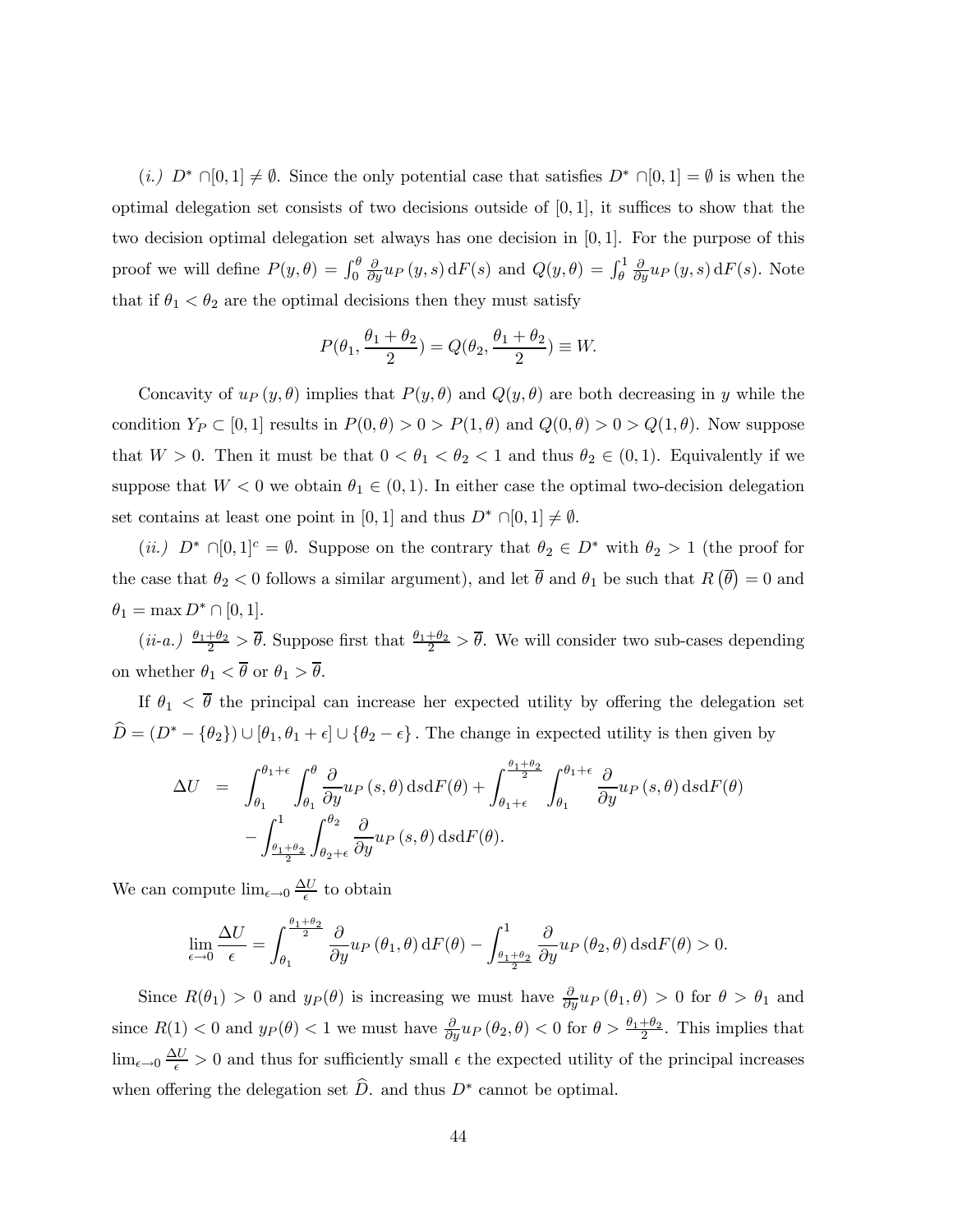Now we turn to the case that  $\theta_1 > \overline{\theta}$ . Note that optimality of  $D^*$  requires that  $\theta_2$  satisfies the first order condition

$$
\int_{\frac{\theta_1+\theta_2}{2}}^1 \frac{\partial}{\partial y} u_P(\theta_2, \theta) dF(\theta) = \frac{1}{2} \int_{\theta_1}^{\theta_2} \frac{\partial}{\partial y} u_P(s, \frac{\theta_1+\theta_2}{2}) f(\frac{\theta_1+\theta_2}{2}) ds.
$$
 (13)

Now consider the delegation set  $\widehat{D} = D^* \cup [\theta_1, \theta_1 + \epsilon]$  with  $\epsilon$  sufficiently small. The change in the expected utility of the principal is given by

$$
\Delta U = \int_{\theta_1}^{\theta_1+\epsilon} \int_{\theta_1}^{\theta} \frac{\partial}{\partial y} u_P(s,\theta) \, ds \, dF(\theta) + \int_{\theta_1+\epsilon}^{\theta_1+\theta_2} \int_{\theta_1}^{\theta_1+\epsilon} \frac{\partial}{\partial y} u_P(s,\theta) \, ds \, dF(\theta) - \int_{\theta_1+\theta_2}^{\theta_1+\theta_2+\epsilon} \int_{\theta_1+\epsilon}^{\theta_2} \frac{\partial}{\partial y} u_P(s,\theta) \, ds \, dF(\theta).
$$

We can compute  $\lim_{\epsilon \to 0} \frac{\Delta U}{\epsilon}$  to obtain

$$
\lim_{\epsilon \to 0} \frac{\Delta U}{\epsilon} = \int_{\theta_1}^{\frac{\theta_1 + \theta_2}{2}} \frac{\partial}{\partial y} u_P(\theta_1, \theta) dF(\theta) - \frac{1}{2} \int_{\theta_1}^{\theta_2} \frac{\partial}{\partial y} u_P\left(s, \frac{\theta_1 + \theta_2}{2}\right) f(\frac{\theta_1 + \theta_2}{2}) ds =
$$
\n
$$
= \int_{\theta_1}^{\frac{\theta_1 + \theta_2}{2}} \frac{\partial}{\partial y} u_P(\theta_1, \theta) dF(\theta) - \int_{\frac{\theta_1 + \theta_2}{2}}^1 \frac{\partial}{\partial y} u_P(\theta_2, \theta) dF(\theta)
$$

where the last equality follows from application of (13). By a similar argument we can compute  $\Delta U$  when the principal offers the delegation set  $\hat{D} = (D^* \cap [\theta_1, \theta_1 - \epsilon]^c) \cup \{\theta_1 - \epsilon\}$ . As a result, optimality of  $D^*$  would imply that  $\lim_{\epsilon \to 0} \frac{\Delta U}{\epsilon} = 0$  and thus

$$
\int_{\theta_1}^{\frac{\theta_1+\theta_2}{2}} \frac{\partial}{\partial y} u_P(\theta_1, \theta) dF(\theta) = \int_{\frac{\theta_1+\theta_2}{2}}^1 \frac{\partial}{\partial y} u_P(\theta_2, \theta) dF(\theta) \equiv W.
$$
 (14)

Let  $\widetilde{\theta}$  be such that  $Q(\widetilde{\theta}, \theta_1) = \int_{\theta_1}^1$  $\frac{\partial}{\partial y}u_P\left(\widetilde{\theta},\theta\right)\mathrm{d}F(\theta)=0.$  Then (14) implies that  $Q(\theta_1,\theta_1)$  >  $0 > Q(\theta_2, \theta_1)$  and the principal can improve her expected utility by offering the delegation set  $\widehat{D} = (D^* \cap {\theta_2}^c) \cup {\widetilde{\theta}}$  and thus  $D^*$  is not optimal.

 $(ii-b.)$   $\frac{\theta_1+\theta_2}{2} < \overline{\theta}$ . We now turn to the case that  $\frac{\theta_1+\theta_2}{2} < \overline{\theta}$ . We will show that the principal is made better off by allowing all decisions in  $[\theta_1, \theta_1 + \epsilon]$  for  $\epsilon > 0$  sufficiently small.

Again, optimality of  $D^*$  requires that  $\theta_2$  satisfies the first order condition

$$
\int_{\frac{\theta_1+\theta_2}{2}}^1 \frac{\partial}{\partial y} u_P(\theta_2, \theta) dF(\theta) = \frac{1}{2} \int_{\theta_1}^{\theta_2} \frac{\partial}{\partial y} u_P\left(s, \frac{\theta_1+\theta_2}{2}\right) f(\frac{\theta_1+\theta_2}{2}) ds.
$$
 (15)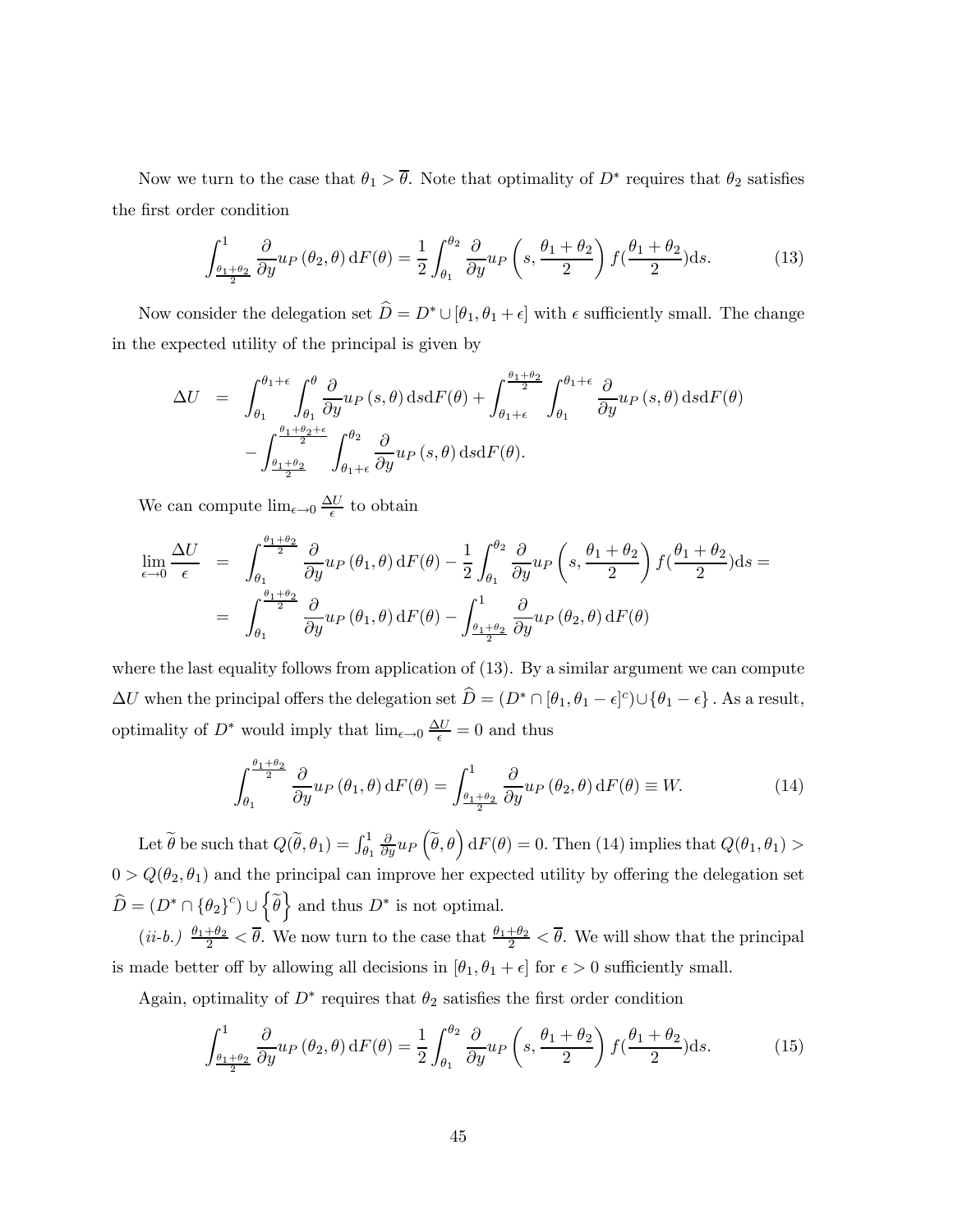Now consider the delegation set  $\hat{D} = D^* \cup [\theta_1, \theta_1 + \epsilon]$  with  $\epsilon$  sufficiently small. The change in the expected utility of the principal is given by

$$
\Delta U = \int_{\theta_1}^{\theta_1 + \epsilon} \int_{\theta_1}^{\theta} \frac{\partial}{\partial y} u_P(s, \theta) \, ds \, dF(\theta) + \int_{\theta_1 + \epsilon}^{\theta_1 + \theta_2} \int_{\theta_1}^{\theta_1 + \epsilon} \frac{\partial}{\partial y} u_P(s, \theta) \, ds \, dF(\theta) \tag{16}
$$
\n
$$
- \int_{\frac{\theta_1 + \theta_2}{2}}^{\frac{\theta_1 + \theta_2 + \epsilon}{2}} \int_{\theta_1 + \epsilon}^{\theta_2} \frac{\partial}{\partial y} u_P(s, \theta) \, ds \, dF(\theta).
$$

We can compute  $\lim_{\epsilon \to 0} \frac{\Delta U}{\epsilon}$  to obtain

$$
\lim_{\epsilon \to 0} \frac{\Delta U}{\epsilon} = \int_{\theta_1}^{\frac{\theta_1 + \theta_2}{2}} \frac{\partial}{\partial y} u_P(\theta_1, \theta) dF(\theta) - \frac{1}{2} \int_{\theta_1}^{\theta_2} \frac{\partial}{\partial y} u_P(s, \frac{\theta_1 + \theta_2}{2}) f(\frac{\theta_1 + \theta_2}{2}) ds = (17)
$$
\n
$$
= \int_{\theta_1}^{\frac{\theta_1 + \theta_2}{2}} \frac{\partial}{\partial y} u_P(\theta_1, \theta) dF(\theta) - \int_{\frac{\theta_1 + \theta_2}{2}}^1 \frac{\partial}{\partial y} u_P(\theta_2, \theta) dF(\theta)
$$

where the last equality follows from application of (15). Since  $u_P(y, \theta)$  is strictly concave in y we have that

$$
\int_{\theta_1}^{\frac{\theta_1+\theta_2}{2}} \frac{\partial}{\partial y} u_P(\theta_1, \theta) dF(\theta) \ge \int_{\theta_1}^{\frac{\theta_1+\theta_2}{2}} R(s) ds \ge R\left(\frac{\theta_1+\theta_2}{2}\right) \frac{\theta_2-\theta_1}{2}
$$
(18)

$$
\int_{\frac{\theta_1+\theta_2}{2}}^1 \frac{\partial}{\partial y} u_P(\theta_2, \theta) dF(\theta) \le \int_{\frac{\theta_1+\theta_2}{2}}^1 R(s) ds \le R\left(\frac{\theta_1+\theta_2}{2}\right) \left(1 - \frac{\theta_1+\theta_2}{2}\right), \quad (19)
$$

where in each case the first inequality follows from the concavity of  $u_P(y, \theta)$  w.r.t y and the second from  $R(\theta)$  being weakly decreasing. Therefore combining (18) and (19) in (17) we obtain

$$
\lim_{\epsilon \to 0} \frac{\Delta U}{\epsilon} \ge R\left(\frac{\theta_1 + \theta_2}{2}\right) (\theta_2 - 1) > 0.
$$

Therefore there exists  $\epsilon > 0$  such that  $\Delta U > 0$  and  $D^*$  cannot be optimal.

(iii.)  $D^*$  is connected. Suppose that  $D^*$  is not connected, i.e. there exist two decisions  $\theta_1, \theta_2 \in D^*$  with  $\theta_1 \leq \theta_2$ , such that  $D^* \cap [\theta_1, \theta_2] = \emptyset$ . Now consider a new delegation set  $\widehat{D} = D^* \cup [\theta_1, \theta_2]$  The change in the expected utility of the principal  $\Delta U$  when offering  $\widehat{D}$ instead of  $D^*$  is given by

$$
\Delta U = \int_{\theta_1}^{\theta_1 + \theta_2} \left[ u_P(\theta, \theta) - u_P(\theta_1, \theta) \right] dF(\theta) + \int_{\theta_1 + \theta_2}^{\theta_2} \left[ u_P(\theta, \theta) - u_P(\theta_2, \theta) \right] dF(\theta) =
$$
  
= 
$$
\int_{\theta_1}^{\theta_1 + \theta_2} \left( \int_{\theta_1}^{\theta} \frac{\partial}{\partial y} u_P(s, \theta) ds \right) dF(\theta) - \int_{\theta_1 + \theta_2}^{\theta_2} \left( \int_{\theta}^{\theta_2} \frac{\partial}{\partial y} u_P(s, \theta) ds \right) dF(\theta).
$$
 (20)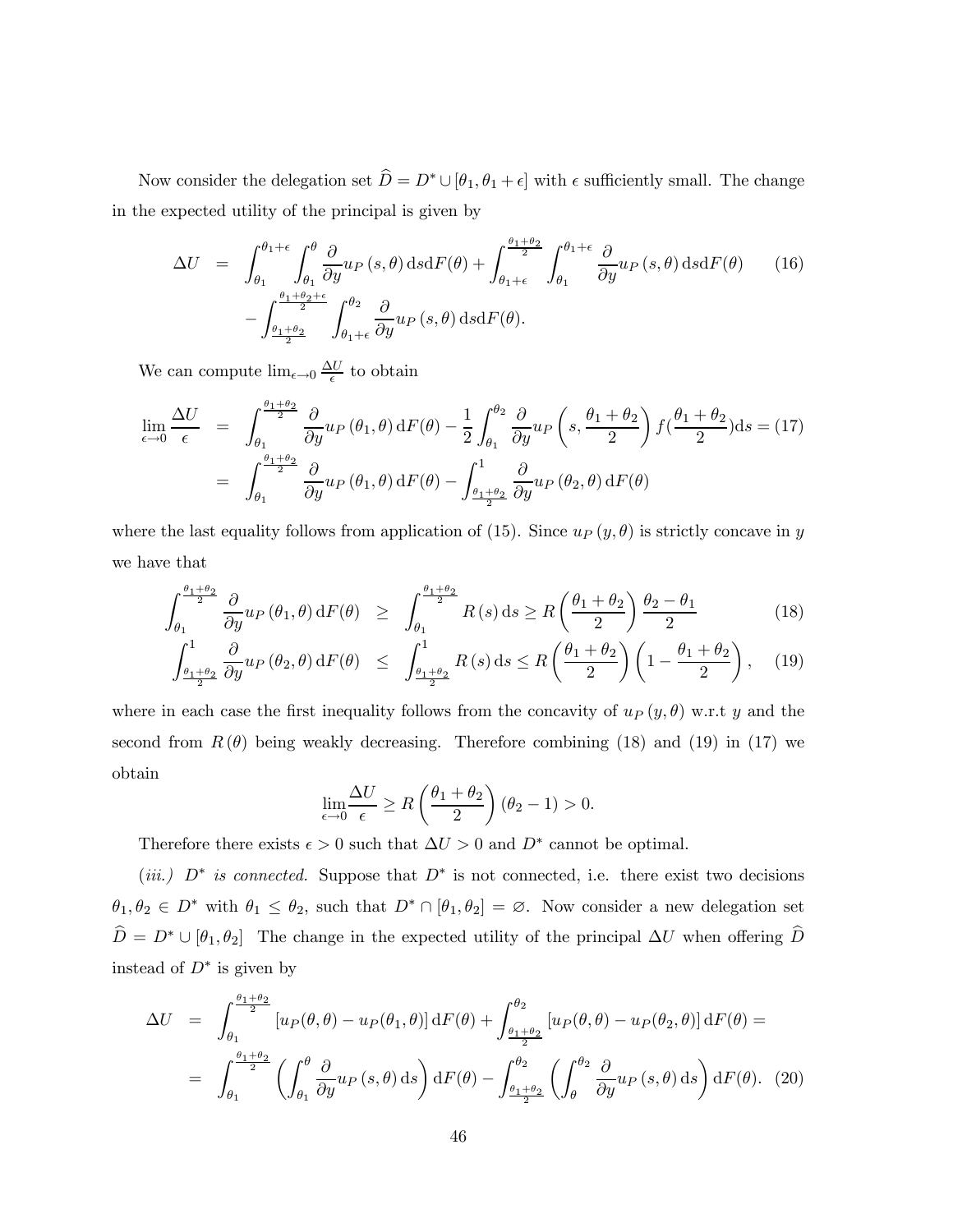Since  $u_P(y, \theta)$  is strictly concave in y we have that

$$
\int_{\theta_1}^{\theta} \frac{\partial}{\partial y} u_P(s,\theta) \,ds \quad > \quad \frac{\partial}{\partial y} u_P(\theta,\theta) \left(\theta - \theta_1\right),\tag{21}
$$

$$
\int_{\theta}^{\theta_2} \frac{\partial}{\partial y} u_P(s,\theta) \,ds \quad < \quad \frac{\partial}{\partial y} u_P(\theta,\theta) \left(\theta_2 - \theta\right). \tag{22}
$$

Then using  $(21)$  and  $(22)$  in  $(20)$  we have that

$$
\Delta U > \int_{\theta_1}^{\frac{\theta_1+\theta_2}{2}} R(\theta) (\theta-\theta_1) d\theta - \int_{\frac{\theta_1+\theta_2}{2}}^{\theta_2} R(\theta) (\theta_2-\theta) d\theta =
$$
  
\n
$$
= \int_{\theta_1}^{\frac{\theta_1+\theta_2}{2}} \left( \int_{\theta}^{\frac{\theta_1+\theta_2}{2}} R(s) ds \right) d\theta - \int_{\frac{\theta_1+\theta_2}{2}}^{\theta_2} \left( \int_{\frac{\theta_1+\theta_2}{2}}^{\theta} R(s) ds \right) d\theta \ge
$$
  
\n
$$
\geq R \left( \frac{\theta_1+\theta_2}{2} \right) \left[ \int_{\theta_1}^{\frac{\theta_1+\theta_2}{2}} \int_{\theta}^{\frac{\theta_1+\theta_2}{2}} ds d\theta - \int_{\frac{\theta_1+\theta_2}{2}}^{\theta_2} \int_{\frac{\theta_1+\theta_2}{2}}^{\theta} ds d\theta \right] = 0,
$$

where the first equality follows by integrating by parts each integrand, and the last inequality follows from the assumption that  $R(\theta)$  is weakly decreasing. Thus we have that  $\Delta U > 0$  and reach the contradiction that  $D^*$  is not an optimal delegation set.

As a result of steps (i.)-(iii.)  $D^*$  must be an interval and interval delegation is optimal.

To state the next proposition, we define upper-threshold delegation as a delegation scheme in which  $D = [\underline{d}_A, \overline{y}]$ , where  $\overline{y} \in (\underline{d}_A, \overline{d}_A)$ , and *lower-threshold delegation* as a delegation scheme in which  $D = [\underline{y}, \overline{d}_A]$ , where  $\underline{y} \in (\underline{d}_A, \overline{d}_A)$ .

**Proposition 6.** Upper-threshold delegation is optimal if and only if there exist a state  $\overline{\theta} \in$  $(0, 1)$  such that

(i.)  $S(\overline{\theta})=0$ ,  $S(\theta) \geq 0$  for  $\theta > \overline{\theta}$  and  $T(\theta) \geq 0$  for  $\theta \leq \overline{\theta}$  and

$$
(ii.) \quad T(\theta) \text{ is convex for all } \theta \in \left[0,\overline{\theta}\right].
$$

Lower-threshold delegation is optimal if and only if there exist a state  $\underline{\theta}$  such that

- (i.)  $T(\underline{\theta})=0, T(\theta) \leq 0$  for  $\theta < \underline{\theta}, S(\theta) \leq 0$  for  $\theta \geq \underline{\theta}$  and
- (*ii.*)  $T(\theta)$  is convex for all  $\theta \in [\underline{\theta}, 1]$ .

Proof: We will present a proof for the case of upper-threshold delegation since the case of lower-threshold delegation can be treated in a similar manner. Furthermore, we will explicitly include those steps that differ from the proof of Proposition 3, referring to this proof for all remaining details.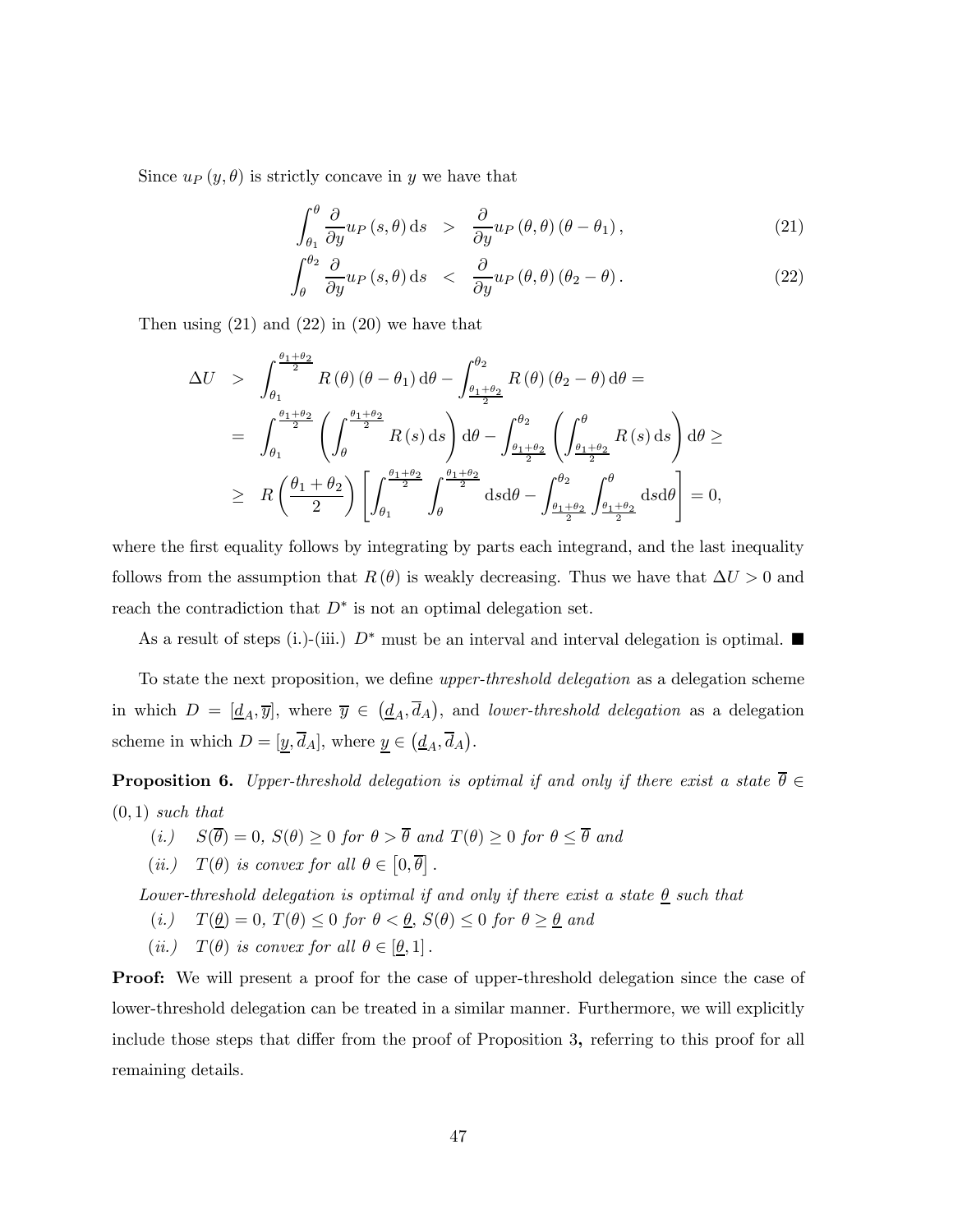*Necessity*: If  $D^* = [d_A, y_A(\overline{\theta})]$  is a minimal optimal delegation set then by Proposition 2,  $T(\theta)$  is convex for  $\theta \in [0, \overline{\theta}]$ . Since the principal cannot improve by adding decisions above  $y_A(\overline{\theta})$  we must have  $S(\theta) \geq 0$  for  $\theta > \overline{\theta}$ . Furthermore, optimality of  $y_A(\overline{\theta})$  requires that  $S(\overline{\theta})=0$ . Finally, if  $T(\theta) < 0$  for some  $\theta \in (0,\overline{\theta})$  then convexity of  $T(\theta)$  and the fact that  $T(0) = 0$  implies that  $T(\theta) < 0$  for  $\theta \in (0, \overline{\theta})$ . This leads to a contradiction since the principal could increase her expected utility by an amount  $-2 \int_0^{\theta} T(x) dx > 0$  by banning all decisions  $[\underline{d}_A, y_A(\theta)]$ . Therefore we must have  $T(\theta) \geq 0$  for  $\theta \in [0, \overline{\theta}]$ .

Sufficiency: We establish sufficiency by proving that (i.) the delegation set  $\{y_P^*\}$  is not optimal, (ii.) an optimal delegation set has no decisions above  $y_A(\overline{\theta})$ , and (iii.)  $D^*$  is an interval and  $D^* = [\underline{d}_A, y_A (\overline{\theta})].$ 

(*i.*) The delegation set  $\{y_P^*\}$  is not optimal: Note that, since  $S(\theta)=0$  and  $S(\theta)$  is concave in  $[0,\overline{\theta}]$  (since  $T(\theta)$  is concave in  $[0,\overline{\theta}]$ ), it follows that  $S(\theta) < 0$  for  $\theta \in (0,\overline{\theta})$ . Since by assumption  $T(\theta) > 0$  in the same region, Proposition 1 implies that the delegation set  $\{y_P^*\}$ cannot be optimal.

(*ii.*)  $D^*$  is empty above  $y_A(\overline{\theta})$ : This can be established by the same proof presented in Proposition 3 and is thus omitted.

(iii.)  $D^*$  is an interval and  $D^* = [\underline{d}_A, y_A(\overline{\theta})]$ . The value of delegation from offering the agent an interval  $[y_A(\theta_1), y_A(\theta_2)]$  is given by  $V = -(y_P^* - y_A(\theta_2))^2 + 2 \int_{\theta_1}^{\theta_2} T(\theta) d\theta =$  $-(y_P^* - y_A(\theta_1))^2 - 2\int_{\theta_1}^{\theta_2} S(\theta) d\theta$ . Since  $T(\theta) \ge 0$ , we must have  $\theta_1 = 0$ . Also by differentiating w.r.t.  $\theta_2$  we must have  $S(\theta_2)=0$  which implies  $\theta_2=1$ .

To state the next proposition, we define complete delegation as a delegation scheme in which  $D = [\underline{d}_A, \overline{d}_A].$ 

Proposition 7. Complete delegation is optimal if and only if

- $(i.)$   $Y_A \subseteq Y_P$ ,
- (ii.)  $T(\theta)$  and  $S(\theta)$  are increasing and  $T(\theta)$  is convex for  $\theta \in [0,1]$  and
- $(iii.) \quad y_P^* \in Y_A^{\circ}$ .

**Proof :** Necessity: Suppose complete delegation is optimal, i.e.  $D^* = Y_A$ . Now, let  $S = Y_A \cap Y_P^c$ . By Proposition 2-iv  $D^*$  contains at most two points (one above and one below) outside the range of the principal  $Y_P$ . If  $S \neq \emptyset$ , S contains an open interval and hence  $D^* \neq Y_A$ , and we reach a contradiction. Therefore it must be that  $S = \emptyset$  which implies that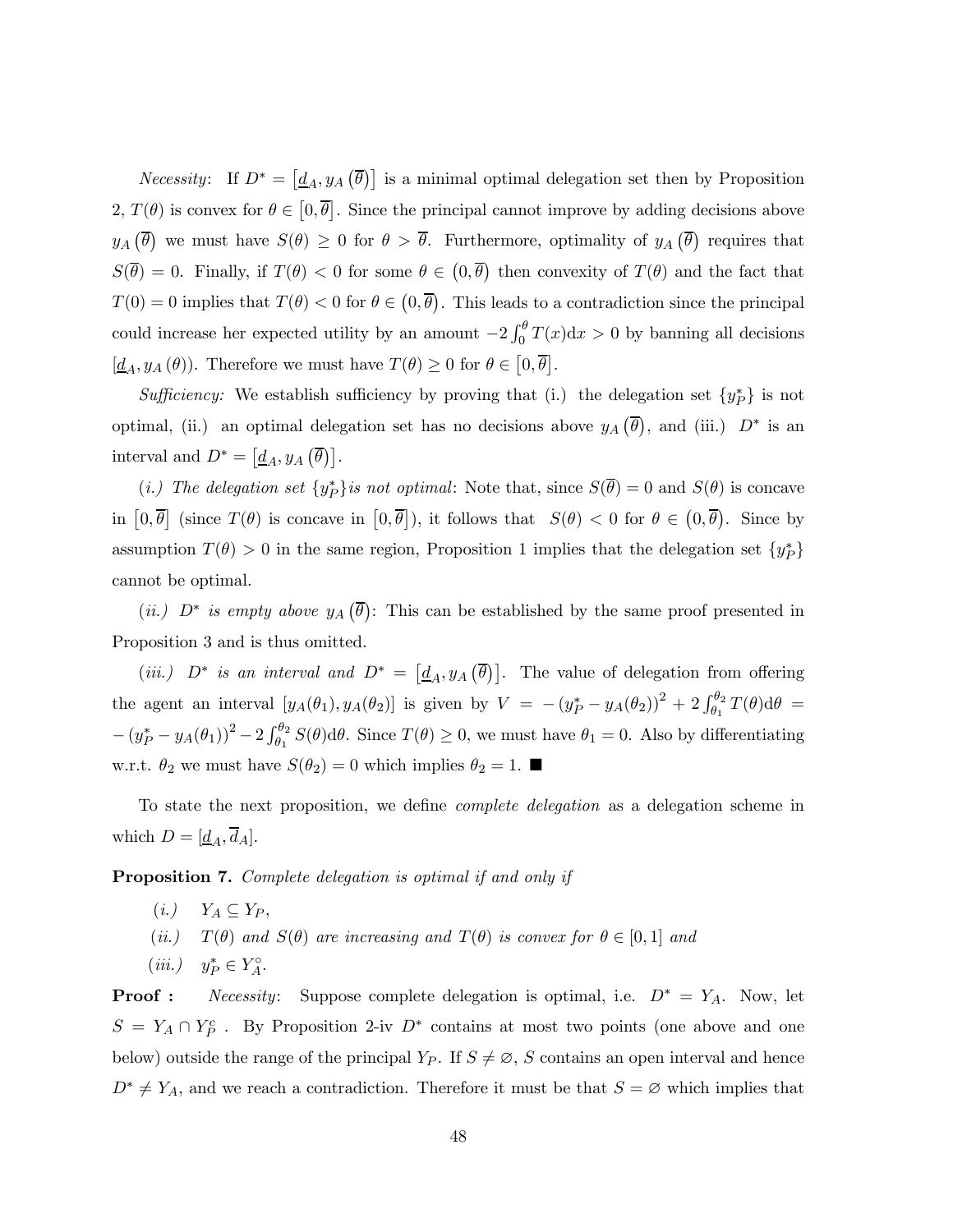$Y_A \subseteq Y_P$ .

Next we show that  $T(\theta)$  is increasing and convex and  $S(\theta)$  is increasing and concave. Convexity follows by noticing that for each  $[u, v] \subset Y_A$  the delegation set  $\widehat{D} = Y_A \cap [u, v]^c$  cannot improve upon Y<sub>A</sub>, i.e.  $\Delta((v-u)/2) > 0$  (where the increment is computed at  $(v+u)/2$ ). By the proof of Lemma 7 this implies that  $T(\theta)$ . Next we show  $T'(0) \geq 0$  which, coupled with convexity of  $T(\theta)$ , entails that  $T(\theta)$  is increasing in  $\theta$ . Suppose not, i.e.  $T'(0) < 0$ . Then  $T(\theta) < 0$  in a region  $(0, \tilde{\theta})$ . Consider now the delegation set  $\hat{D} = Y_A \cap [\underline{d}_A, y_A(\tilde{\theta}))^c$ . The difference in expected utility from  $\hat{D}$  and  $D^*$  can be expressed as  $\Delta U \equiv \mathbb{E}(u_P(y, \theta) | \hat{D}) - \sum_{\alpha=1}^{\infty} \mathbb{E}(u_P(y, \theta) | \hat{D})$  $E(u_P(y, \theta) | D^*) = -\int_0^{\theta} T(\theta) d\theta > 0$  which implies that  $D^*$  is not optimal. Therefore it must be that  $T'(0) \geq 0$  and, consequently,  $T(\theta)$  is increasing. A similar argument shows that  $S(\theta)$ is concave,  $S(\theta) \leq 0$ , and, since  $S(1) = 0$ ,  $S(\theta)$  is increasing.

Finally, since  $T(0) + S(0) = S(0) < 0$  and  $T(1) + S(1) = T(1) > 0$ , continuity of  $T(\theta) + S(\theta)$ implies that for some  $\theta' \in (0,1)$   $T(\theta') + S(\theta') = y_A(\theta') - y_P^* = 0$ . This establishes that  $y_P^* \in (\underline{d}_A, \overline{d}_A).$ 

Sufficiency: Note first that, under the conditions of the proposition, the delegation set  $\{y_P^*\}\$ can never be optimal. Indeed, since  $y_P^*\in(\underline{d}_A,\overline{d}_A)$ ,  $T(0)+S(0)=y_A(0)-y_P^*<0$ . Since  $T(0) = 0$  this implies that  $S(0) < 0$ . By continuity and monotonicity of  $T(\theta)$  there exists  $\theta'$ such that  $T(\theta') > 0$  and  $S(\theta') < 0$ . It follows from Proposition 1, that the delegation set  $\{y_P^*\}$ can never be optimal.

Next we show that a two-decision delegation set cannot be optimal. To this end, recall that  $\widetilde{S}(y) \equiv S(\theta_A(y))$  and  $\widetilde{T}(y) \equiv T(\theta_A(y))$  and let  $D_{y^*} = \{y^* - d^*, y^* + d^*\}$  be the optimal two-decision delegation set. Then we must have  $\widetilde{T}(y^*) > 0$ ,  $\widetilde{S}(y^*) < 0$  and  $d^* = \widetilde{T}(y^*) - \widetilde{S}(y^*)$ . We first show that at least one of the decisions in  $D_{y^*}$  belongs to the range of the agent  $Y_A$ . Suppose not. Then it must be that  $y^* + d^* > \overline{d}_A$  and  $y^* - d^* < \underline{d}_A$  which, given the convexity of  $\widetilde{T}(y)$  and the concavity of  $\widetilde{S}(y)$  implies that  $2\widetilde{T}(y^*) > \widetilde{T}(\overline{d}_A) = \widetilde{T}(\overline{d}_A) + \widetilde{T}(\underline{d}_A) > 2\widetilde{T}(\frac{d_A + d_A}{2})$ and  $2\widetilde{S}(y^*) < \widetilde{S}(\underline{d}_A) = \widetilde{S}(\overline{d}_A) + \widetilde{S}(\underline{d}_A) < 2\widetilde{T}(\frac{d_A + d_A}{2})$ . Given that both  $\widetilde{T}(y)$  and  $\widetilde{S}(y)$  are increasing, the last two inequalities imply that  $y^* > \frac{d_A + d_A}{2}$  and  $y^* < \frac{d_A + d_A}{2}$  which leads to a contradiction. To prove that  $D_{y^*}$  is not optimal, suppose that  $y^* + d^* \in (d_A, \overline{d}_A)$ . The case that  $y^* - d^* \in (d_A, \overline{d}_A)$  can be treated similarly. Consider increasing the discretion of the agent by adding the decision  $y^* + d^* - \varepsilon$ , i.e. offering the delegation set  $D = D_{y^*} \cup \{y^* - d^* - \varepsilon\}$ .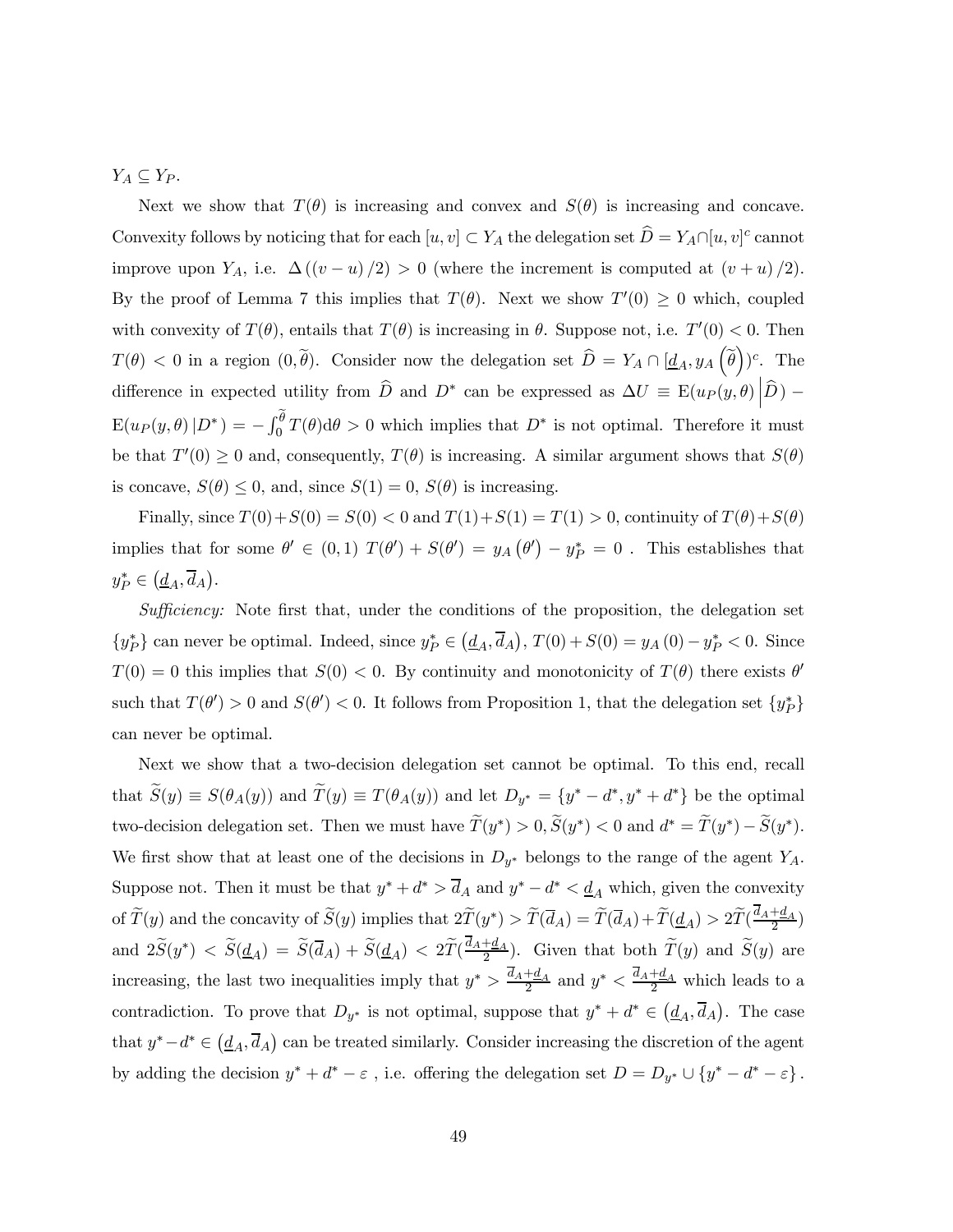The increment in the expected utility from offering  $D$  is given by

$$
\Delta U = 4d^* \left[ \widetilde{T}(y^* + d - \frac{\epsilon}{2}) \frac{\epsilon}{2d^*} + \widetilde{T}(y^* - \frac{\epsilon}{2}) \left[ 1 - \frac{\epsilon}{2d^*} \right] - 2\widetilde{T}(y^*) \right].
$$

Since  $\tilde{T}(y)$  is strictly convex,  $\Delta U > 0$  and two-decision delegation cannot be optimal. Applying the same logic one can show that three-decision delegation also cannot be optimal. Since  $\widetilde{T}(y)$ is strictly convex for  $y \in Y_A \cap Y_P = Y_A$  and delegation with one, two or three decisions is never optimal, the optimal delegation set must consist of an interval in  $Y_A$ . Moreover, since  $\widetilde{T}(y) \ge 0$  and  $\widetilde{S}(y) \le 0$ , the optimal interval D must indeed be  $D = Y_A$ .

To complete the proof, we show that the optimal delegation set has no decisions outside the range of the agent. Indeed, suppose that a decision  $\hat{y}$  above  $\overline{d}_A$  is added to the delegation set D such that  $\hat{y}$  is selected with positive probability. The case for decisions below  $\underline{d}_A$  is entirely analogous. Let  $\overline{y} < \overline{d}_A$  be the highest decision allowed in the range of the agent Y<sub>A</sub>. Consider now the delegation set  $D \cup {\overline{y}} + \epsilon$ , where  $0 < \epsilon < 2\overline{d}_A$  –  $\hat{y} - \overline{y}$ . Since  $\tilde{T}(y)$  is convex, the increment of the principal's expected utility is  $\Delta U =$  $2\left[\widetilde{T}(\overline{y}+\frac{\epsilon}{2})\epsilon+\widetilde{T}(\frac{\widehat{y}+\overline{y}}{2}+\frac{\epsilon}{2})\left[\widehat{y}-\overline{y}-\epsilon\right]-\widetilde{T}(\frac{\widehat{y}+\overline{y}}{2})(\widehat{y}-\overline{y})\right] > 0$ . We therefore reach a contradiction implying that adding projects above and below  $Y_A$  can never be optimal. Therefore complete delegation is optimal.  $\blacksquare$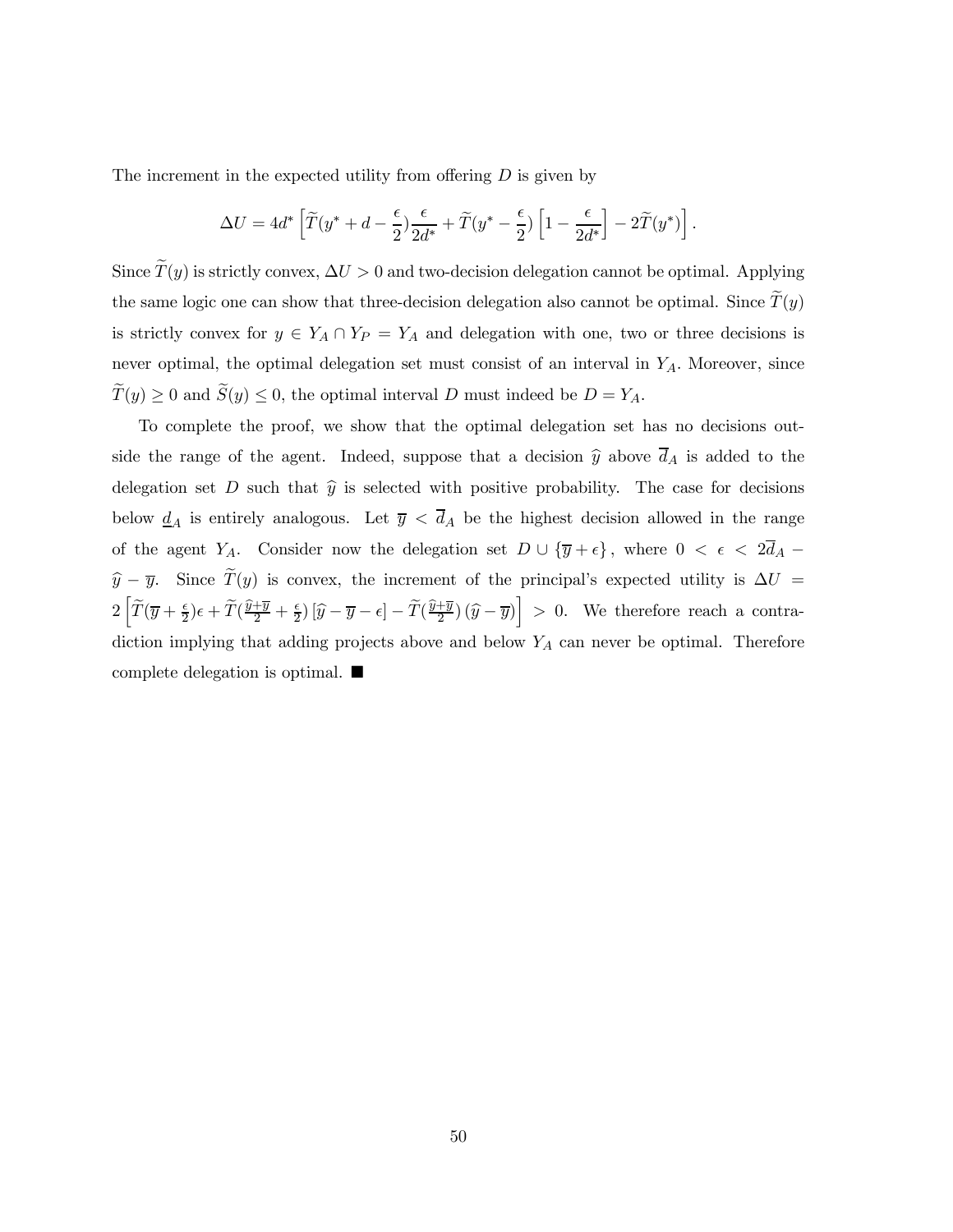# 11 Appendix B

This appendix includes the proofs of all results and the analysis of the complete contract.

**Proof of Result 1**: The forward bias is given by  $S(\theta) = (1 - F(\theta))(A + \theta)/2 - \int_{\theta}^{1} x dF(x)$ . Differentiating gives  $S'(\theta) = (1 - F(\theta) - (A - \theta) f(\theta) / 2$  and  $S''(\theta) = -(A - \theta) f'(\theta) / 2$ . Thus we have that (i.)  $S(0) \ge 0$  if and only if  $A \ge 2E(\theta)$ , (ii.)  $S(1) = 0$  and  $S'(1) < 0$ and (iii.)  $S''(\theta) \leq 0$  for all  $\theta \in [0, \theta_m]$  and  $S''(\theta) > 0$  for all  $\theta \in (\theta_m, 1]$  where  $\theta_m$  is the mode of the distribution. It follows from these facts that if  $A \geq 2E(\theta)$ , then  $S(\theta) > 0$  for all  $\theta \in (0,1)$  and if  $A < 2E(\theta)$ , then there exists a  $\overline{\theta} \in (0,\theta_m)$  such that  $S(\overline{\theta})=0$ ,  $S(\theta) < 0$  for all  $\theta \in [0, \overline{\theta})$  and  $S(\theta) > 0$  for all  $\theta \in (\overline{\theta}, 1)$ . Since, as explained in the text,  $T(\theta) > 0$  for all  $\theta \in (0, 1)$ , the result then follows from Proposition 1.

Proof of Result 2: To economize on the calculations, we apply Proposition 6. From the proof of Result 1 we know that if  $A < 2E(\theta)$ , then there exists a  $\overline{\theta} \in (0,1)$  such that  $S(\overline{\theta})=0$ and  $S(\theta) > 0$  for all  $\theta \in (\overline{\theta}, 1)$ . Since  $T(\theta) \ge 0$  for all  $\theta \in [0, 1]$ , condition (i.) in Proposition 6 is satisfied. We also know from the proof of Result 1 that  $S''(\theta) < 0$  for all  $\theta \in [0, \overline{\theta}]$ . Since  $T''(\theta) = -S''(\theta)$  this implies that condition (ii.) in Proposition 6 is also satisfied. Finally, implicitly differentiating  $S(\theta) = 0$  gives  $d\theta/dA = -2S'(\theta)/(1 - F(\theta)) < 0$ .

**Proof of Result 3:** The backward and forward biases are given by  $T(\theta) = F(\theta)\beta\theta +$  $\sigma^2 [f(\theta) - f(-a)]$  and  $S(\theta) = (1 - F(\theta)) \beta \theta - \sigma^2 [f(\theta) - f(-a)]$ . Note that  $T(0) = \sigma^2 [f(0) - f(a)] >$ 0 and  $S(0) = -T(0) < 0$ . The result then follows from Proposition 1. ■

**Proof of Result 4:** In this proof we will make use of the following facts which are adaptations to our setting of similar results proven in Holmström (1984): (a.)  $E[s | s \ge \theta] > \theta \ \forall \theta \in (-a, a)$ , (b.)  $0 < \frac{d}{d\theta} E[s | s \le \theta] < 1$  and  $0 < \frac{d}{d\theta} E[s | s \ge \theta] < 1$   $\forall \theta \in (-a, a)$ , (c.)  $\frac{d}{d\sigma} E[s | s \ge \theta] \ge 0$ .

We first note that  $T(\theta)$  and  $S(\theta)$  take both positive and negative values in  $(-a, a)$ . To apply Proposition 3 we will show that  $T(\underline{\theta})=0$  and  $S(\overline{\theta})=0$  have unique solutions in  $(-a, a)$  and that  $T(\theta)$  is convex in  $[\underline{\theta}, \overline{\theta}]$ . Note that for  $\theta \in (-a, a)$ ,  $T(\theta) = 0$  if and only if  $R(\theta) \equiv \beta\theta$  –  $E[s | s \leq \theta] = 0$ . Since  $R'(\theta) = \beta - \frac{d}{d\theta} E[s | s \leq \theta] > 0$ ,  $R(\underline{\theta}) = 0$  has a unique solution  $\underline{\theta} \in (-a, a)$ . The same rationale applies to  $S(\overline{\theta})=0$ . Since it must be that  $\underline{\theta} < 0 < \overline{\theta}$ , these two values define a non-degenerate interval  $[\underline{\theta}, \overline{\theta}] \subset [-a, a]$ . Furthermore, since  $T(\theta) = -S(-\theta)$ we necessarily have that  $\overline{\theta} = -\underline{\theta}$ .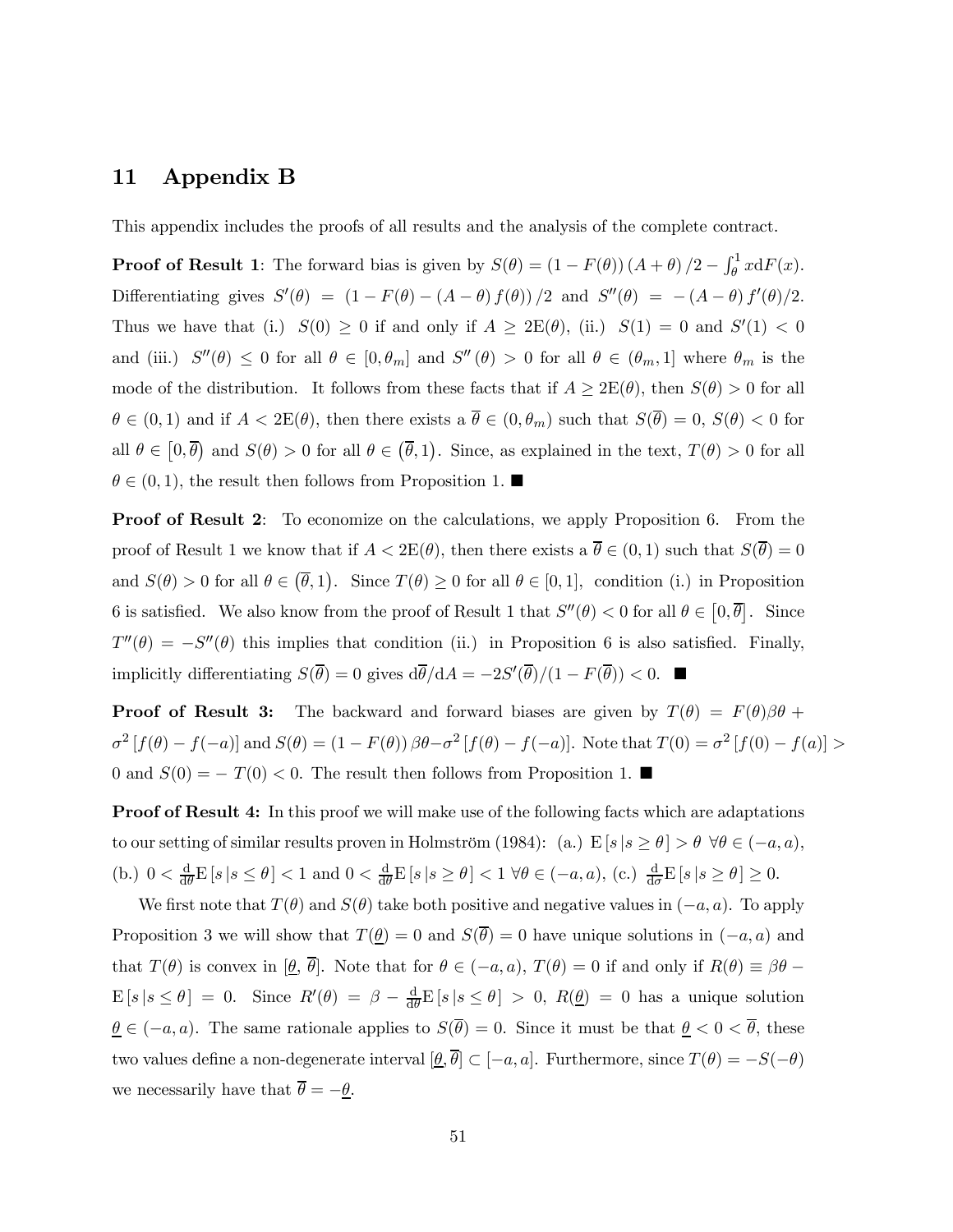Since  $T''(\theta) = [2\beta - 1 - (\beta - 1)\theta^2/\sigma^2] f(\theta)$  there is a value  $\hat{\theta}$  such that  $T''(\theta)$  is strictly convex for  $\theta \in \Omega_c = \left[-\widehat{\theta}, \widehat{\theta}\right]$ . Since  $T'(-a) = f(-a)a[1-\beta] < 0$  and  $T'(\underline{\theta}) = F(\underline{\theta})[\beta-\alpha]$  $\frac{d}{d\theta} E [s | s \leq \theta] |_{\theta = \underline{\theta}} > 0$  it must be that  $T''(\underline{\theta}) > 0$  and therefore  $\underline{\theta} \in \Omega_c$  and  $-\underline{\theta} = \overline{\theta} \in \Omega_c$ . This proves that  $T(\theta)$  is convex in  $[\underline{\theta}, \overline{\theta}]$ .

 $S(\overline{\theta}) = 0$  can be rewritten as  $\beta \overline{\theta} = \mathbb{E} [s | s \ge \overline{\theta}]$ . Totally differentiating and using results (b.) and (c.) above we see that  $d\bar{\theta}/d\beta < 0$  and  $d\bar{\theta}/d\sigma > 0$ .

**Proof of Result 5:** Note that  $Y_A \subset Y_P$ . We have shown above that if  $1/2 \leq \beta < 1$ , then  $T(\theta)$  is convex and  $S(\theta)$  is concave in  $[-a, a]$ . Since  $T'(-a) = f(-a)a[1 - \beta] > 0$  and  $S'(a) = -f(a)a[\beta - 1] > 0$ , we must then have  $T'(\theta) > 0$  and  $S'(\theta) > 0 \ \forall \theta \in [-a, a]$ . The result then follows from Proposition 7 (in Appendix A).  $\blacksquare$ 

**Proof of Result 6:** For this proof it is useful to define  $\widetilde{S}(y) \equiv S(\theta_A(y))$  and  $\widetilde{T}(y) \equiv T(\theta_A(y))$ . We first partition the decision space Y in five regions  $\Omega_i$  i ∈ {1, ..., 5}.  $\Omega_1$  and  $\Omega_5$  denote the region below and the region above the range of preferred decisions of the agent  $[-\beta a, \beta a]$ . In the text it has been shown that if  $\beta < 1/2$  then  $\tilde{T}(y)$  is always concave in a neighborhood of zero. Given the assumption that  $\beta a \geq 2\sigma^2 [f(0) - f(a)]$ , there exists  $\tilde{y} \in (0, \beta a)$  such that  $\widetilde{T}''(\pm\widetilde{y})=0$ , with  $\widetilde{T}(y)$  convex in the regions above  $\widetilde{y}$  and below  $-\widetilde{y}$ . Let  $\Omega_2$  and  $\Omega_4$ be the regions where  $\tilde{T}(y)$  is convex, namely  $\Omega_2 = [-\beta a, -\tilde{y}]$  and  $\Omega_4 = [\tilde{y}, \beta a]$ . Finally let  $\Omega_3 = (-\tilde{y}, \tilde{y})$  be the region where  $\tilde{T}(y)$  is concave. We will establish this result by proving that if  $D^*$  is an optimal minimal delegation set then (i.)  $D^* \cap (\Omega_1 \cup \Omega_2) \neq \emptyset$  and  $D^* \cap (\Omega_4 \cup \Omega_5) \neq \emptyset$ , (ii.) if  $D^* \cap \Omega_2$  is non-empty, then  $D^* \cap \Omega_1$  is empty, and if  $D^* \cap \Omega_4$  is non-empty, then  $D^* \cap \Omega_5$ is empty, (iii.)  $D^* \cap \Omega_3 = \emptyset$ , iv. if  $\beta a \geq 2\sigma^2 [f(0) - f(a)]$  then  $D^* \cap \Omega_1 = D^* \cap \Omega_5 = \emptyset$ . These steps show that an optimal delegation set  $D^*$  consists of one interval for positive decisions and one interval for negative decisions. We conclude by characterizing the bounds of both intervals. The comparative statics follow immediately by the same considerations of Result 4.

 $(i.)$   $D^* \cap (\Omega_1 \cup \Omega_2) \neq \emptyset$  and  $D^* \cap (\Omega_4 \cup \Omega_5) \neq \emptyset$ : Note that for  $0 < \beta < 1/2$  both effective biases have a constant sign, i.e.  $\widetilde{T}(y) > 0$  and  $\widetilde{S}(y) < 0$  for  $y \in (-\beta a, \beta a)$ . This implies that  $D^* \cap (\Omega_1 \cup \Omega_2) \neq \emptyset$  and  $D^* \cap (\Omega_4 \cup \Omega_5) \neq \emptyset$ .

 $(ii.)$   $D^* \cap \Omega_2 \neq \emptyset \Rightarrow D^* \cap \Omega_1 = \emptyset$ : Suppose on the contrary that  $y_1 \in D^* \cap \Omega_1$  and let  $y_2$ be the smallest decision in  $D^* \cap \Omega_2$ . We will show that the principal can improve by adding decisions in  $\Omega_2$ , contradicting the assumed optimality of D<sup>∗</sup>. Consider adding the decision  $y_2-2\epsilon$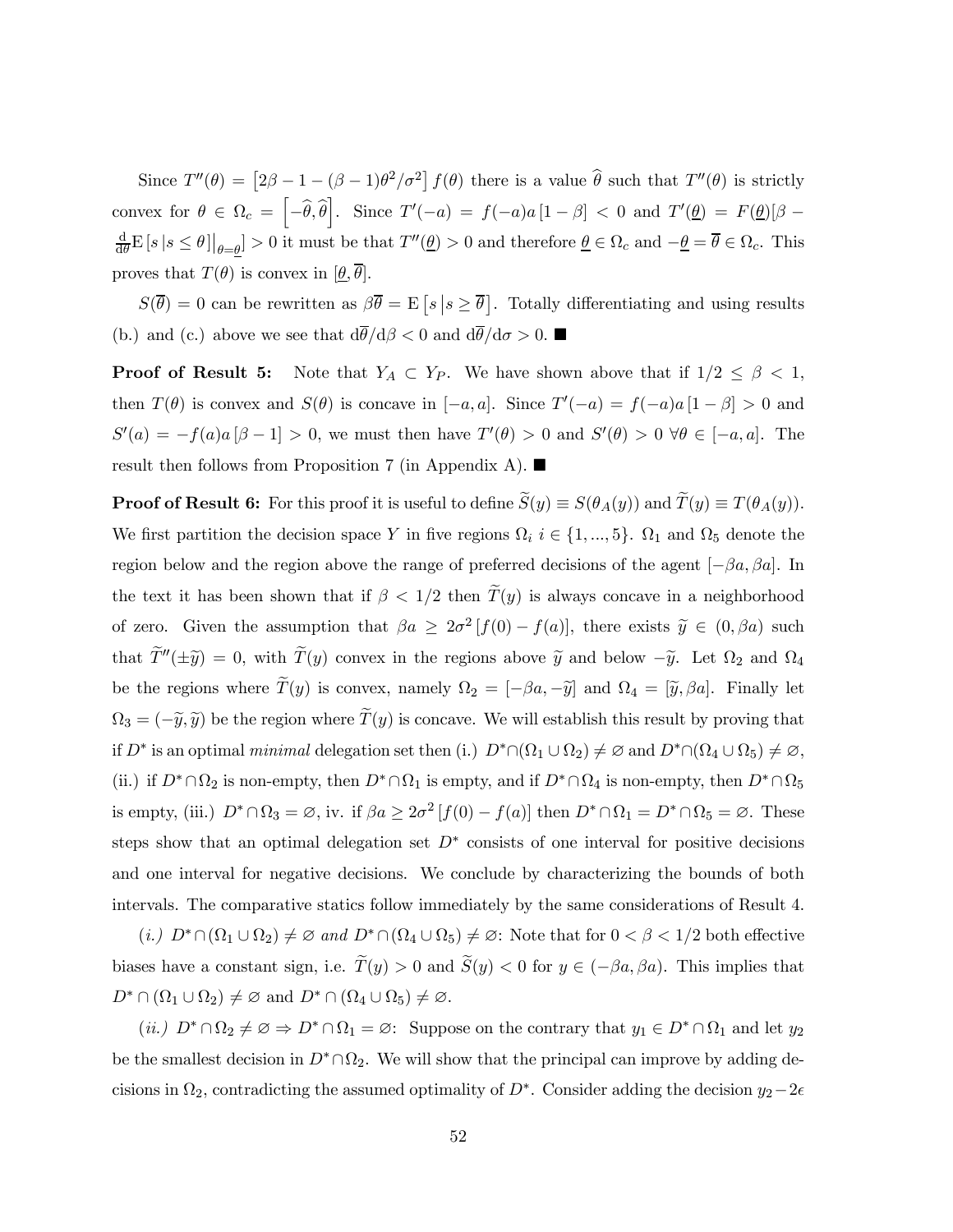to  $D^*$ , where  $\epsilon$  is such that  $(y_1 + y_2)/2 - \epsilon$  belongs to  $\Omega_2$ . The increment of the expected utility of the principal is  $\Delta U = 2 \left[ \widetilde{T}(y_2 - \epsilon) 2\epsilon + \widetilde{T}(\frac{y_1+y_2}{2} - \epsilon) \left[ y_2 - y_1 - 2\epsilon \right] - \widetilde{T}(\frac{y_1+y_2}{2}) \left( y_2 - y_1 \right) \right].$ Letting  $\widetilde{T}(\frac{y_1+y_2}{2}-\epsilon) = \widetilde{T}(\frac{y_1+y_2}{2}) - \epsilon \frac{dT}{dy}(\xi)$  with  $\xi \in (\frac{y_1+y_2}{2}-\epsilon, \frac{y_1+y_2}{2})$  we have that  $\Delta U =$  $4\epsilon \int_{\frac{y_1+y_2}{2}}^{y_2-\epsilon} \frac{\mathrm{d}\tilde{T}}{\mathrm{d}y} \mathrm{d}y - 4\epsilon \frac{\mathrm{d}\tilde{T}}{\mathrm{d}y}(\xi) \left(\frac{y_2-y_1-2\epsilon}{2}\right)$ ). Since  $\frac{d\tilde{T}}{dy}$  is strictly increasing in  $\Omega_2$  we must have  $\Delta U > 0$ . Replacing  $T(y)$  with  $S(y)$  in the preceding argument allows also to establish that if  $D^* \cap \Omega_4 \neq \emptyset$ , then  $D^* \cap \Omega_5 = \emptyset$ .

(iii.)  $D^* \cap \Omega_3 = \emptyset$ : Suppose on the contrary that  $D^* \cap \Omega_3 \neq \emptyset$ . Let  $\underline{y}_3 \leq \overline{y}_3$  be the two decisions allowed by the principal in  $\Omega_3$  (where we could have  $\underline{y}_3 = \overline{y}_3$ ) and  $y_2$  and  $y_4$  be the highest decision in  $D^* \cap (\Omega_1 \cup \Omega_2)$  and the lowest decision in  $D^* \cap (\Omega_4 \cup \Omega_5)$ , respectively. Suppose first that  $y_2 \in \Omega_2$  and that  $\left(y_2 + y_3\right)/2 < -\tilde{y}$ . By offering instead the delegation set  $D^* \cup \{y_2 + 2\epsilon\}$  such that  $(y_2 + y_3)/2 + \epsilon < -\tilde{y}$ , the principal can increment his expected utility by  $\Delta U = 4\epsilon$  $\int \frac{\mathrm{d}\widetilde{T}}{\mathrm{d}y}(\xi) \left(\frac{y_3-y_2-2\epsilon}{2}\right)$  $-\int_{y_2+\epsilon}^{\frac{y_2+y_3}{2}} \frac{\mathrm{d}\widetilde{T}}{\mathrm{d}y} \mathrm{d}y$ ¸ , where  $\xi \in \left(\frac{y_2+y_3}{2}, \frac{y_2+y_3}{2} + \epsilon\right) \subset \Omega_2$ . Since  $\frac{d\widetilde{T}}{dy}$ is strictly increasing in  $\Omega_2$  we must have  $\Delta U > 0$  and thus we reach a contradiction. Suppose now that  $y_2 \in \Omega_1$  and that  $\left(y_2 + y_3\right)/2 < -\tilde{y}$ . Then the first order condition on  $y_2$  requires that  $-\widetilde{T}(\frac{y_2+y_3}{2}) + \frac{1}{2} \frac{d\widetilde{T}}{dy} \left(\frac{y_2+y_3}{2}\right) \left(\frac{y_3-y_2}{2}\right) = 0$  which can be written as  $\frac{d\widetilde{T}}{dy} \left(\frac{y_2+y_3}{2}\right) \left(\frac{y_3-y_2}{2}\right)$  $) =$  $\int_{0}^{\frac{y_2+y_3}{2}}$  $-\frac{y_2+y_3}{2} \frac{d\widetilde{T}}{dy} dy$ . Since  $\frac{d\widetilde{T}}{dy}$  is strictly increasing and positive in  $\Omega_2$  we have that  $\int_{-\beta a}^{\frac{y_2+y_3}{2}} \frac{d\widetilde{T}}{dy} dy$  $\frac{d\widetilde{T}}{dy}\left(\frac{y_2+y_3}{2}\right)\left(\frac{y_2+y_3}{2}-(-\beta a)\right)$  implying that  $\left(\frac{y_3-y_2}{2}\right)$  $\left( \frac{y_2+y_3}{2} - (-\beta a) \right)$  and  $y_2 > -\beta a$ . This contradicts the fact that  $y_2 \in \Omega_1$ .

The same argument would reach a contradiction if we had assumed that  $\left(y_4 + y_3\right)/2 > \tilde{y}$ . But if we assume that  $\left(y_2 + y_3\right)/2 \geq -\tilde{y}$  and  $\left(y_4 + y_3\right)/2 \leq \tilde{y}$  then, from the concavity of  $T(y)$  in  $\Omega_3$ , the principal can improve by banning both decisions  $y_3$  and  $\overline{y}_3$ . In both cases we reach a contradiction and thus conclude that  $D^* \cap \Omega_3 = \emptyset$ .

(iv.) If  $D^* \cap \Omega_1 \neq \emptyset$  and  $D^* \cap \Omega_5 \neq \emptyset$ , the optimal delegation set consists of two decisions, both outside the range of the agent. The optimal two-decision delegation set is given by  ${-q, q}$  where  $q = \mathbb{E}[s | s \ge 0] = 2\sigma^2 [f(0) - f(a)]$ . Therefore whenever  $\mathbb{E}[s | s \ge 0] < \beta a$  any optimal minimal delegation set must have only decisions in the regions where  $\tilde{T}(y)$  is convex.

(v.) Optimal upper and lower bounds y and  $\overline{y}$ : Let  $D^* = [-\beta a, y] \cup [\overline{y}, \beta a]$ . The first order conditions on  $\underline{y}, \overline{y}$  are given by  $\widetilde{T}(\frac{y+\overline{y}}{2}) - \widetilde{T}(\underline{y}) = \frac{1}{2} \frac{d\widetilde{T}}{dy}(\frac{y+\overline{y}}{2}) (\overline{y}-\underline{y})$  and  $\widetilde{T}(\overline{y}) - \widetilde{T}(\frac{y+\overline{y}}{2}) =$ 1  $\frac{1}{2} \frac{d\tilde{T}}{dy} (\frac{y+\overline{y}}{2}) (\overline{y}-\underline{y})$ . Given the symmetry in the model we have  $\underline{y} = -\overline{y}$  and  $\widetilde{T}(\overline{y}) - \widetilde{T}(0) = \frac{1}{2} \overline{y}$ or  $\overline{y} = \sigma^2 \frac{f(0) - f(\overline{y}/\beta)}{F(\overline{y}/\beta) - 1/2}$ .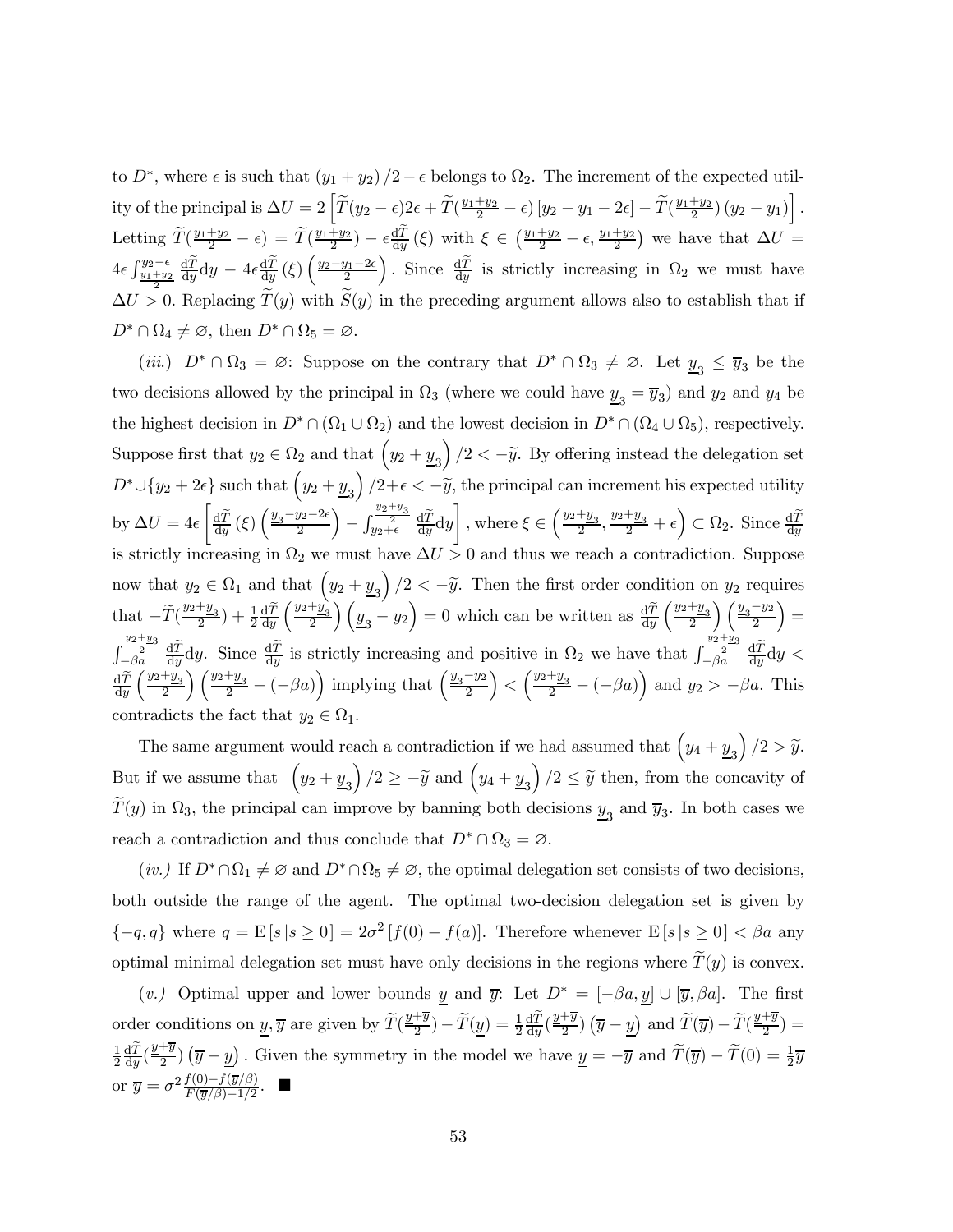#### 11.1 Regulation with Constant Elasticity Demand Curves

Reconsider the linear regulation model but suppose now that demand is characterized by constant elasticity demand curves for which  $y = (\gamma_0/q)^{1/\gamma_1}$  if  $q \geq \varepsilon$  and  $y = (\gamma_0/\varepsilon)^{1/\gamma_1}$  if  $q < \varepsilon$ , where  $\varepsilon > 0$  is arbitrarily small,  $\gamma_0 > 0$  and  $\gamma_1 > 1^{36}$  The support of the marginal costs is given by  $[\theta_l, \theta_h]$ , where  $\theta_h > \theta_l > 0$ . Using Taylor series approximations we can express profits and welfare, respectively, as  $\Pi(y) = \Pi(y_A(\theta)) + \frac{1}{2}\Pi''(y_A(\theta))(y - y_A(\theta))^2$  and  $W(y) = W(y_P(\theta)) + \frac{1}{2}W''(y_P(\theta))(y - y_P(\theta))^2$ , where  $y_A(\theta) = \theta \gamma_1/(\gamma_1 - 1)$  and  $y_P(\theta) = \theta$ are the profit and welfare maximizing prices. We can now establish the following result

**Result 7.** Delegation is valuable if and only if  $y_A(\theta_l) < E(\theta)$ . When delegation is valuable, then  $D^* = [y_A(\theta_l), y_A(\overline{\theta})],$  where  $y_A(\overline{\theta}) = E(\theta | \theta \ge \overline{\theta}).$  Moreover, the regulator gives the monopolist more discretion, the more elastic the demand.

**Proof of Result 7:** The term  $W''(\cdot)$  that pre-multiplies the quadratic term  $(p - p_P(\theta))^2$  in the approximated welfare function depends on  $\theta$ . We therefore need to transform the cumulative density function as described in Section 3. Thus, let  $G(\theta) = \int_{\underline{c}}^{\theta} W''(t) f(t) dt / \int_{\underline{c}}^{\theta} W''(t) f(t) dt$ and note that  $g(\theta) = K\theta^{-(\gamma_1+1)}f(\theta)$  and  $g'(\theta) = K\theta^{-(\gamma_1+2)}(\theta f'(\theta) - (\gamma_1+1) f(\theta))$ , where  $K \equiv -\gamma_0 \gamma_1 / \int_{\mathcal{L}}^{\overline{\theta}} W''(t) f(t) dt > 0$ . The backward bias is then given by  $T(\theta) = G(\theta) \left( \gamma_1 \frac{\theta}{\gamma_1 + \theta} \right)$  $\gamma_1-1$ ´ −  $\int_{\underline{c}}^{\theta} x g(x) dx$  and the forward bias is given by  $S(\theta) = (1 - G(\theta)) \left( \gamma_1 \frac{\theta}{\gamma_1} \right)$  $\gamma_1-1$  $\int - \int_{\theta}^{\overline{\theta}} x g(x) dx$ . Differentiation gives  $T''(\theta) = \frac{K}{\gamma_1 - 1} \theta^{-\gamma_1} f'(\theta), S'(\theta) = (1 - G(\theta)) \left( \frac{\gamma_1}{\gamma_1 - 1} \right)$  $\int -\frac{\theta}{\gamma_1-1}g(\theta)$  and  $S''(\theta)=$  $-\frac{K}{\gamma_1-1}\theta^{-\gamma_1}f'(\theta).$ 

The backward bias is strictly positive for all  $\theta \in (\theta_l, \theta_h)$  and it is convex for  $\theta \in [\theta_l, \theta_m)$ , where  $\theta_m$  is the mode of the distribution. Consider next the forward bias. Note first that  $S(\theta) > 0$  for all  $\theta \in [\theta_m, \theta_h)$ . This follows from the facts that  $S(\theta_h) = 0$ ,  $S'(\theta_h) < 0$ and  $S''(\theta) > 0$  for all  $\theta \in (\theta_m, \theta_h]$ . Note next that  $S''(\theta) < 0$  for all  $\theta \in [\theta_l, \theta_m)$ . Since  $S(\theta_m) > 0$  we find that  $S(\theta) > 0$  for all  $\theta \in (\theta_l, \theta_h)$  if and only if  $S(\theta_l) \geq 0$ , i.e. if and only if  $y_A(\theta_l) \geq E(\theta)$ . It then follows from Proposition 2 that the principal cannot do better than to set  $y = E(\theta)$ . Moreover, if  $S(\theta_l) < 0$ , then there exists a unique  $\overline{\theta} \in (\theta_l, \theta_m)$  for which  $S(\overline{\theta})=0$ . It then follows from Propositions 6 that the regulator cannot do better than to let the monopolist set any price below  $y_A(\overline{\theta}) = E(\theta | \theta \ge \overline{\theta})$ . Implicitly differentiating  $S(\overline{\theta})=0$ 

<sup>&</sup>lt;sup>36</sup>We assume  $\epsilon > 0$  since welfare is not well-defined for  $\epsilon = 0$ . In particular, if  $y = (\gamma_0/\epsilon)^{1/\gamma_1}$  for  $q \ge 0$ , then welfare is infinite for any  $q > 0$ .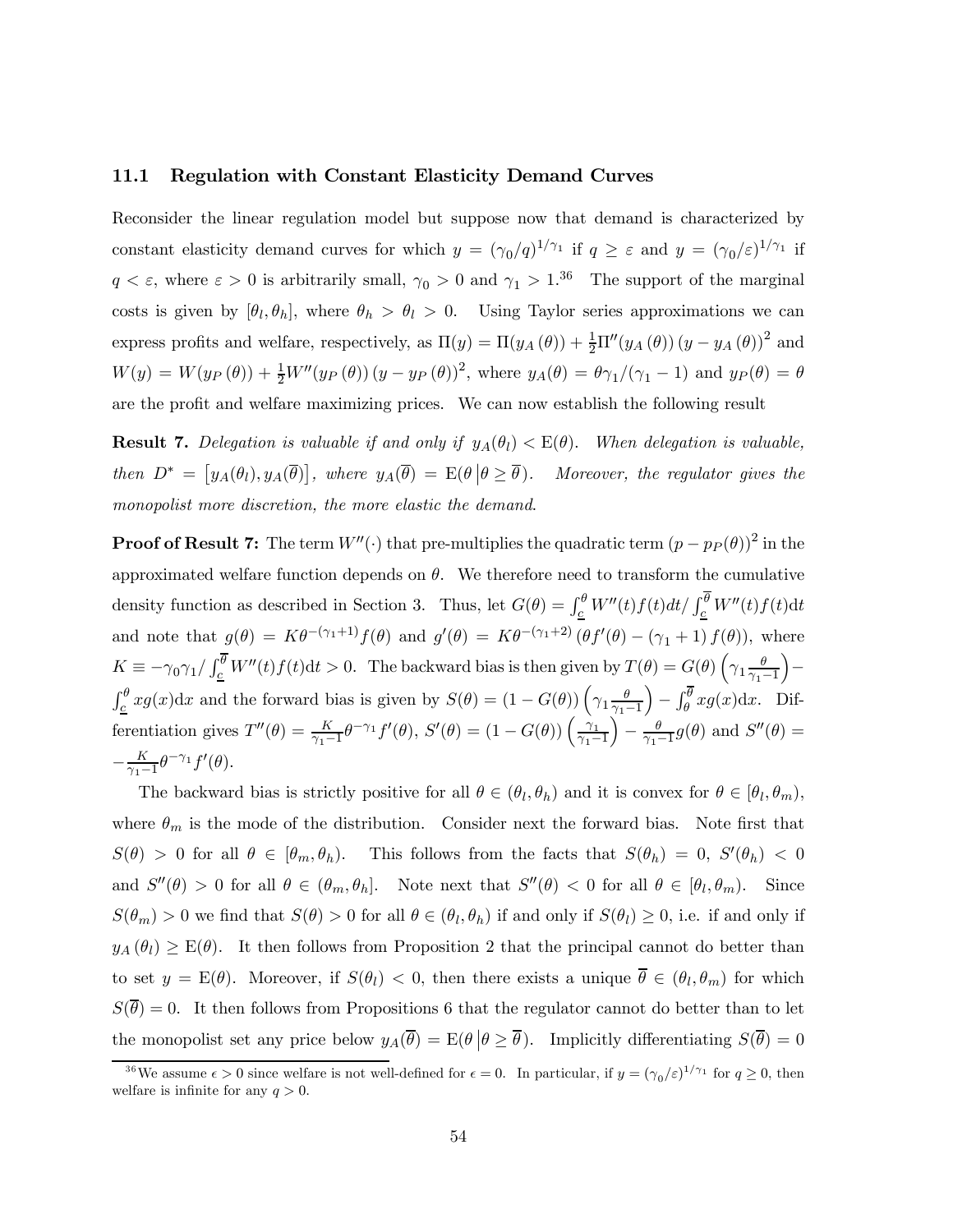shows that  $d\overline{\theta}/d\gamma_1 > 0$ .

## 11.2 Contingent Transfers

For the characterization of the complete contract (under limited liability) we draw on Krishna and Morgan (2006).<sup>37</sup> Suppose first that  $b \le 1/3$ . Then the optimal decision rule  $y(\theta)$  and the optimal transfers  $t(\theta)$  are given by

$$
y(\theta) = \begin{cases} \frac{3}{2}\theta + \frac{1}{2}b & \text{if } \theta \le b \\ \theta + b & \text{if } b \le \theta \le 1 - 2b \\ 1 - b & \text{if } 1 - 2b \le \theta \end{cases} \quad \text{and} \quad t(\theta) = \begin{cases} \frac{3}{4}\left(b^2 - \theta(2b - \theta)\right) & \text{if } \theta \le b \\ 0 & \text{if } \theta > b. \end{cases}
$$

The principal's expected utility is then given by  $E(u_P(y(\theta), \theta) - t(\theta)) = -\frac{1}{2}b^2(2 - 3b)$ . Suppose next that  $1/3 \le b \le 1$ . Then

$$
y(\theta) = \begin{cases} \frac{3}{2}\theta + \frac{1}{2}b & \text{if } \theta \le z \\ \frac{3}{2}z + \frac{1}{2}b & \text{if } z \le \theta \le 1 \end{cases} \quad \text{and} \quad t(\theta) = \begin{cases} \frac{3}{4}(\theta^2 - 2b\theta + z(2b - z)) & \text{if } \theta \le z \\ 0 & \text{if } z \le \theta \le 1 \end{cases}
$$

where  $z = \left(\frac{1}{2} - \frac{1}{6}\right)$  $\sqrt{3}\sqrt{4b-1}$ . The principal's expected utility is then given by  $E(u_P(y(\theta), \theta)$  $t(\theta) = -\frac{1}{24} \left( -(4b-1)\sqrt{3(4b-1)} + 6b(b+1) - 1 \right)$ . The principal's expected utility under optimal delegation, agent control and principal control can also easily be worked out. Full numerical details for the comparisons in the text are available from the authors.

 $37$ In particular, see Appendix C in Krishna and Morgan (2006).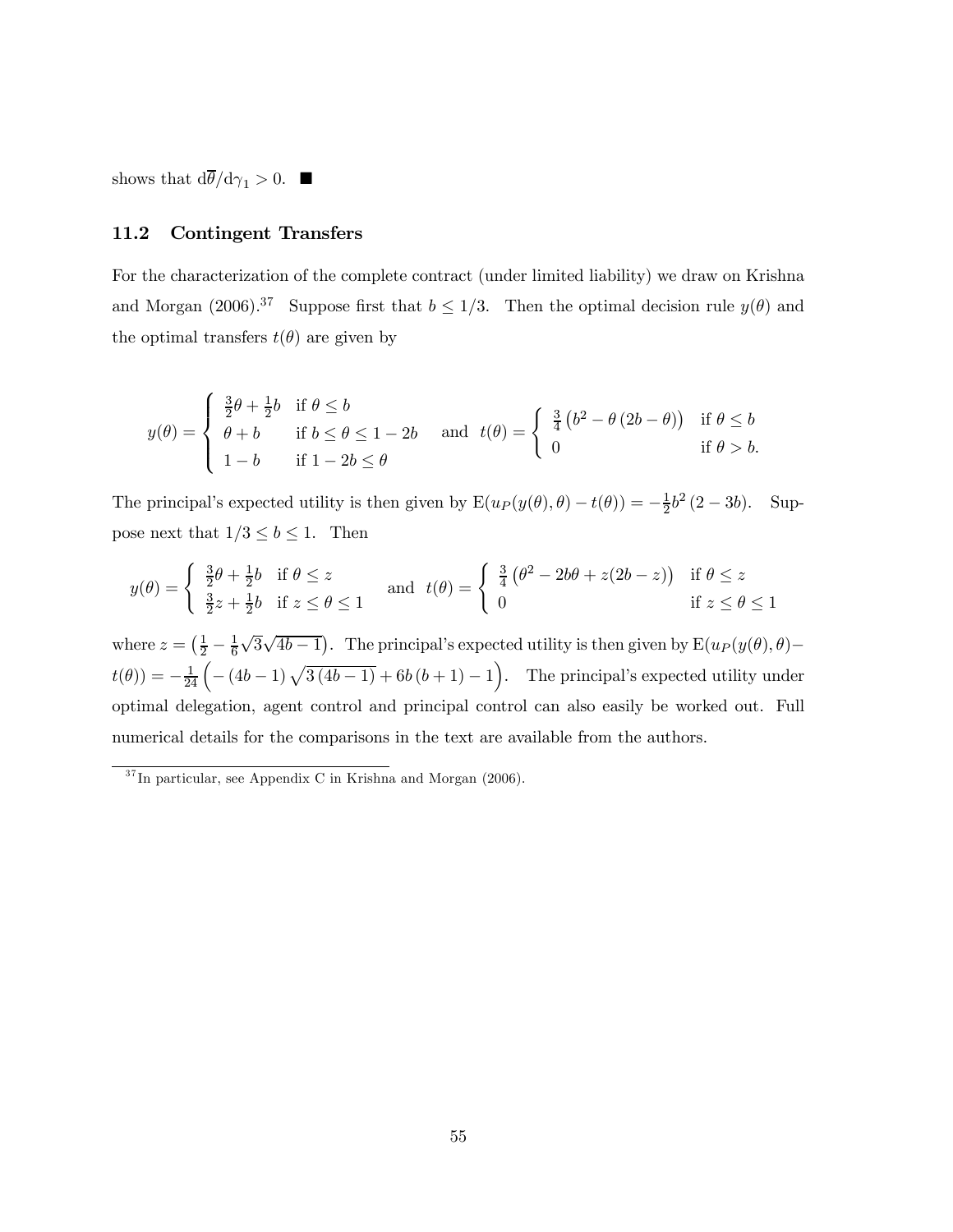# References

- Aghion, P., and J. Tirole (1997): "Formal and Real Authority in Organizations," Journal of Political Economy, 105(1), 1—29.
- Alonso, R., and N. Matouschek (2005): "Optimal Delegation," Kellogg School of Management, mimeo.
- (2007): "Relational Delegation," The RAND Journal of Economics, forthcoming.
- Armstrong, M. (1995): "Delegating Decision-Making to an Agent with Unknown Preferences," University College London, mimeo.
- Armstrong, M., and D. Sappington (2004): "Recent Developments in the Theory of Regulation," Handbook of Industrial Organization, 3.
- Athey, S., J. Gans, S. Schaefer, and S. Stern (1994): "The Allocation of Decisions in Organizations," Stanford Graduate School of Business Research Paper No. 1322.
- Baron, D. (2000): "Legislative Organization with Informational Committees," American Journal of Political Science, 44(3), 485—505.
- Baron, D., and R. Myerson (1982): "Regulating a Monopolist with Unknown Costs," Econometrica, 50(4), 911—930.
- CRAWFORD, V., AND J. SOBEL (1982): "Strategic Information Transmission," *Econometrica*, 50(6), 1431—1451.
- DESSEIN, W. (2002): "Authority and Communication in Organizations," Review of Economic Studies, 69(4), 811—838.
- Epstein, D., and S. O'Halloran (1999): Delegating Powers: A Transaction Cost Politics Approach to Policy Making Under Separate Powers. Cambridge University Press.
- FILIPI, A., AND R. SINGH (2006): "Incentives, Reputation and the Allocation of Authority," Harvard Business School, mimeo.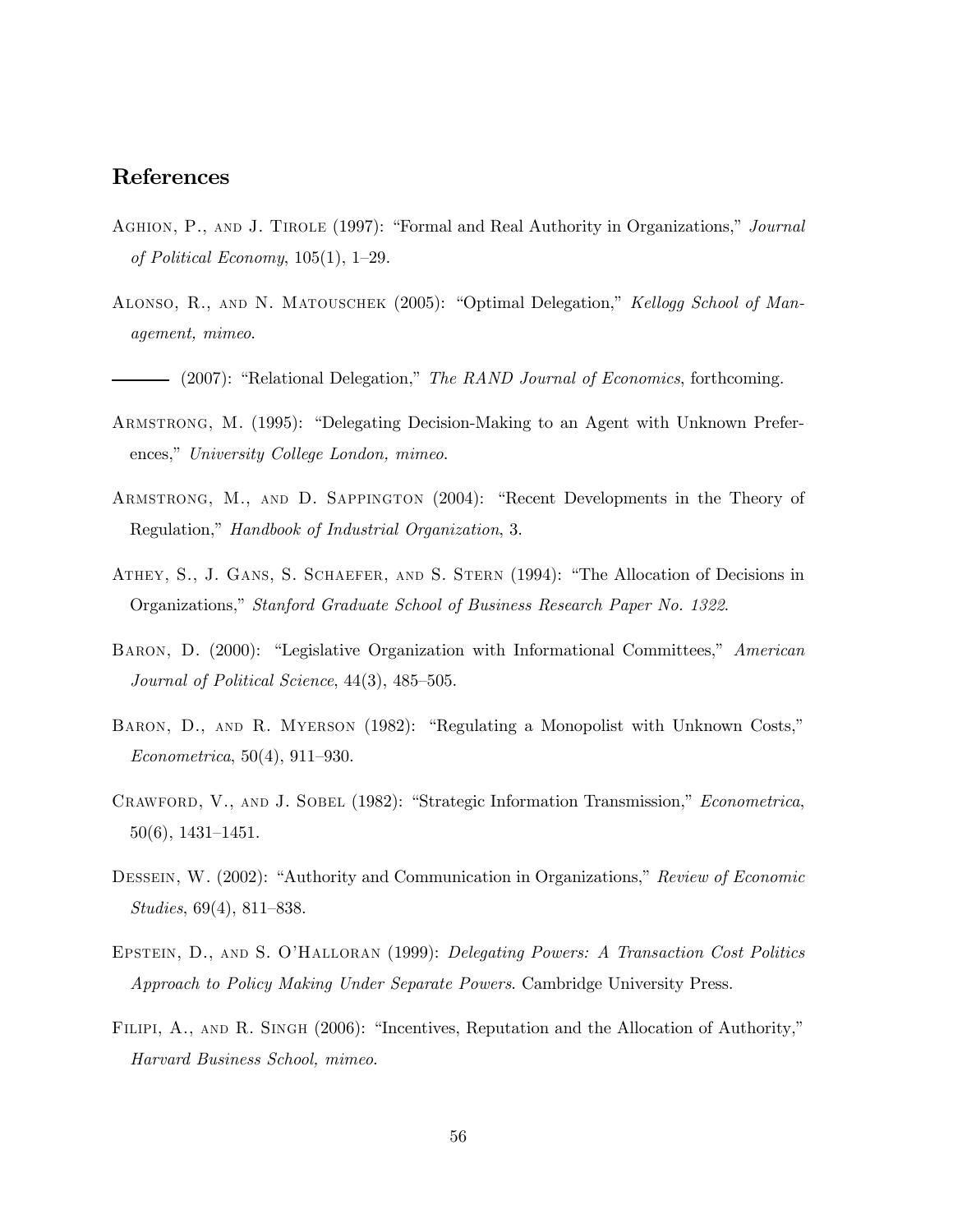- GARICANO, L. (2000): "Hierarchies and the Organization of Knowledge in Production," Journal of Political Economy, 108(5), 874—904.
- Gilligan, T., and K. Krehbiel (1987): "Collective Decision-making and Standing Committees: An Informational Rationale for Restrictive Amendment Procedures," Journal of Law, Economics, & Organization,  $3(2)$ ,  $287-335$ .
- (1989): "Asymmetric Information and Legislative Rules with a Heterogeneous Committee," American Journal of Political Science, 33(2), 459—490.
- Green, J. (1982): "Statistical Decision Theory Requiring Incentives for Information Transfer," in The Economics of Information and Uncertainty, ed. by J. McCall. The University of Chicago Press, Chicago and London.
- HARRIS, M., AND A. RAVIV (2005): "Allocation of Decision-Making Authority," Review of Finance, 9(3), 353—383.
- Holmström, B. (1977): "On Incentives and Control in Organizations," Ph.D. thesis, Stanford University.
- $-$  (1984): "On the Theory of Delegation," in *Bayesian Models in Economic Theory*, ed. by M. Boyer, and R. Kihlstrom. North-Holland, New York.
- Holmström, B., and P. Milgrom (1991): "Multitask Principal-Agent Analyses: Incentive Contracts, Asset Ownership, and Job Design," Journal of Law, Economics & Organization, 7(1), 24—51.
- HUBER, J., AND C. SHIPAN (2006): "Politics, Delegation, and Bureaucracy," in The Handbook for Political Economy, ed. by B. Weingast, and D. Wittman. Oxford University Press, Oxford.
- Kovac, E., and T. Mylovanov (2006): "Stochastic Mechanisms in Settings without Monetary Transfers: Regular Case," University of Bonn, mimeo.
- Krishna, V., and J. Morgan (2001): "Asymmetric Information and Legislative Rules: Some Amendments," American Political Science Review, 95(02), 435–452.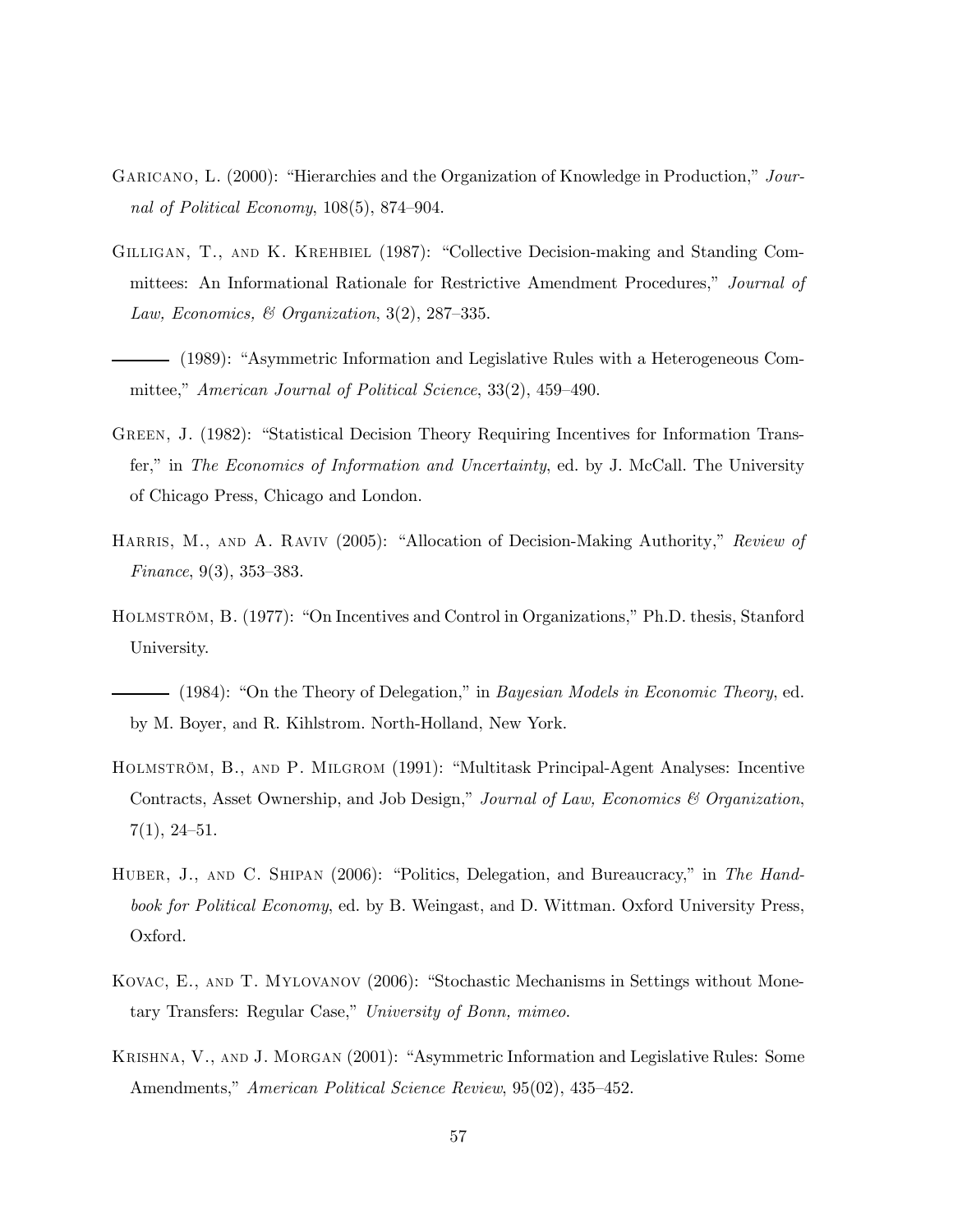(2006): "Contracting for Information under Imperfect Commitment," Penn State University and University of California at Berkeley, mimeo.

- LAFFONT, J.-J., AND D. MARTIMORT (2002): The Theoy of Incentives: The Principal Agent Problem. Princeton Univeristy Press, Princeton.
- LAFFONT, J.-J., AND J. TIROLE (1990): "The Politics of Government Decision Making: Regulatory Institutions," Journal of Law, Economics, & Organization,  $6(1)$ , 1–31.
- (1993): A Theory of Incentives in Procurement and Regulation. Massachusetts Institute of Technology Press, Cambridge, MA.
- Marino, A. (2006): "Does Delegation Always Dominate Veto in Organizational Games of Strategic Communication?," University of Southern California, mimeo.
- Marino, A., and J. Matsusaka (2005): "Decision Processes, Agency Problems, and Information: An Economic Analysis of Capital Budgeting Procedures," Review of Financial Studies, 18(1), 301—325.
- Martimort, D., and A. Semenov (2006a): "Competition vs. Collusion in Legislative Politics: A Mechanism Design Approach," University of Toulouse, mimeo.
- (2006b): "Continuity in Mechanism Design without Transfers," Economics Letters, 93(2), 182—189.
- Melumad, N., and T. Shibano (1991): "Communication in Settings with No Transfers," The RAND Journal of Economics, 22(2), 173—198.
- MOOKHERJEE, D. (2006): "Decentralization, Hierarchies and Incentives: A Mechanism Design Perspective," Journal of Economic Literature, 44, 367—390.
- MYLOVANOV, T. (2006): "Veto-Based Delegation," University of Bonn, mimeo.
- OTTAVIANI, M. (2000): "The Economics of Advice," University College London, mimeo.
- Rudin, W. (1987): Real and Complex Analysis. McGraw-Hill, Inc. New York, NY, USA.